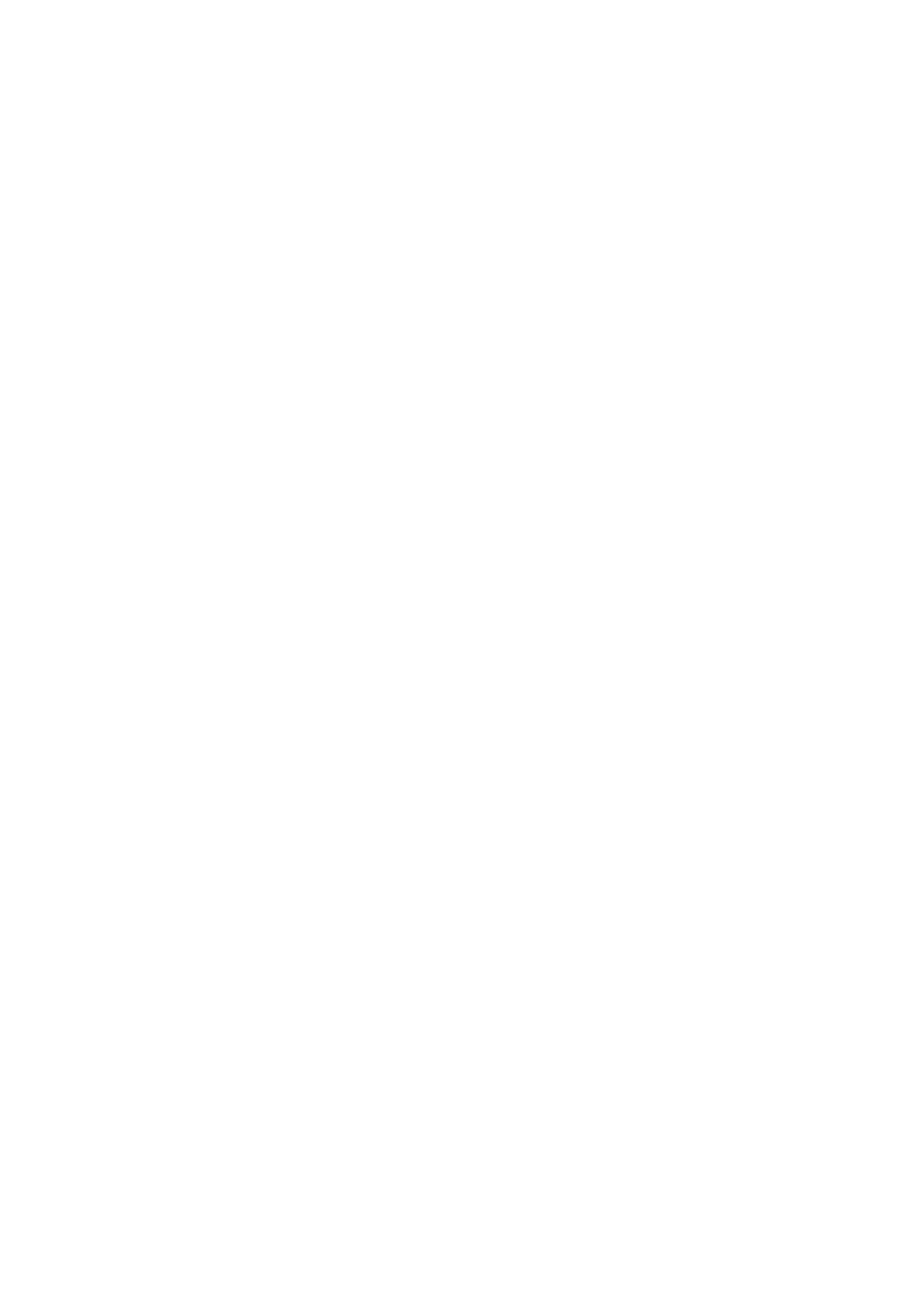OpenShift Container Platform에서 웹 콘솔 시작하기

Enter your first name here. Enter your surname here. Enter your organisation's name here. Enter your organisational division here. Enter your email address here.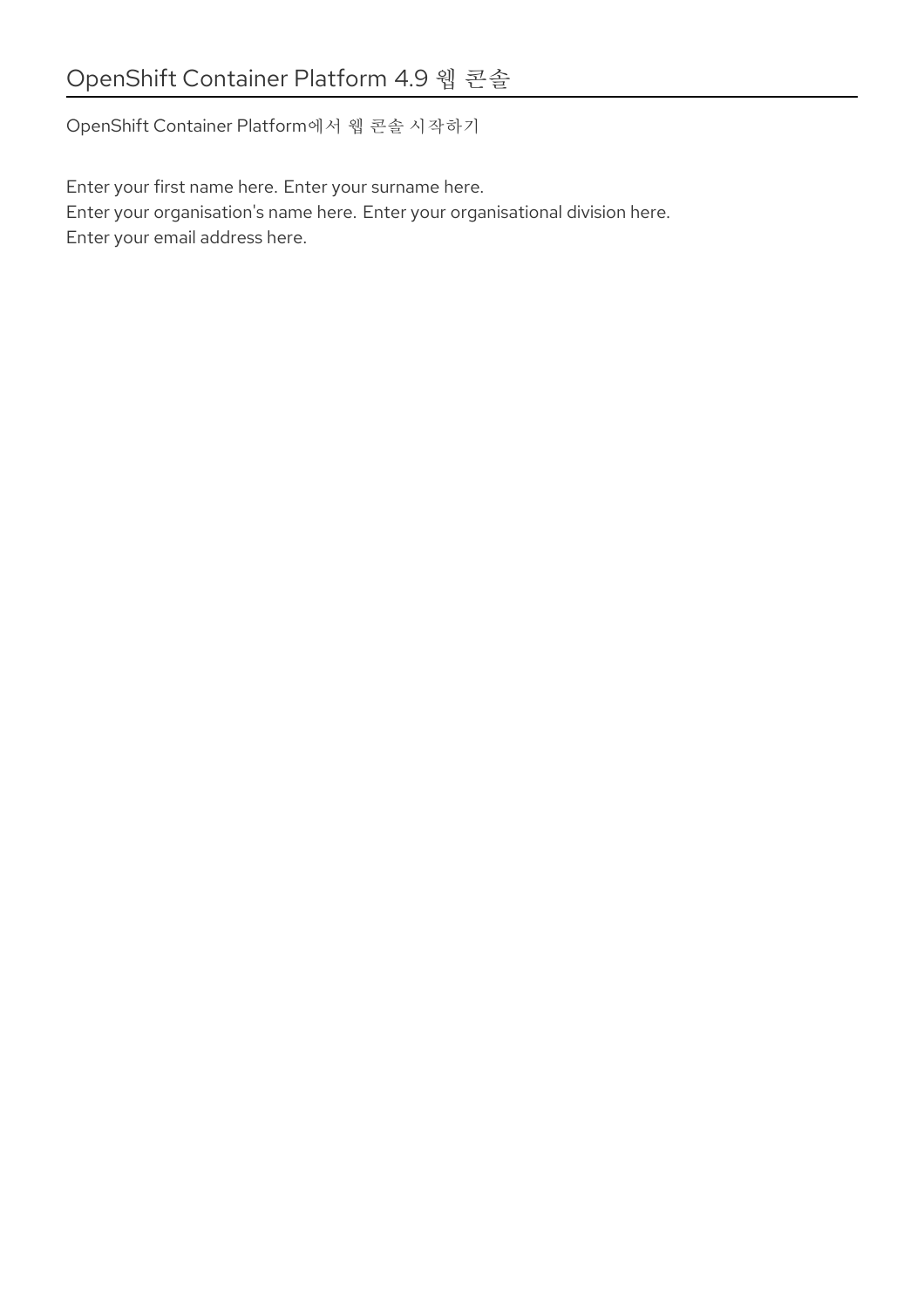# 법적 공지

Copyright © 2022 | You need to change the HOLDER entity in the en-US/Web\_console.ent file |.

The text of and illustrations in this document are licensed by Red Hat under a Creative Commons Attribution–Share Alike 3.0 Unported license ("CC-BY-SA"). An explanation of CC-BY-SA is available at

http://creativecommons.org/licenses/by-sa/3.0/

. In accordance with CC-BY-SA, if you distribute this document or an adaptation of it, you must provide the URL for the original version.

Red Hat, as the licensor of this document, waives the right to enforce, and agrees not to assert, Section 4d of CC-BY-SA to the fullest extent permitted by applicable law.

Red Hat, Red Hat Enterprise Linux, the Shadowman logo, the Red Hat logo, JBoss, OpenShift, Fedora, the Infinity logo, and RHCE are trademarks of Red Hat, Inc., registered in the United States and other countries.

Linux ® is the registered trademark of Linus Torvalds in the United States and other countries.

Java ® is a registered trademark of Oracle and/or its affiliates.

XFS ® is a trademark of Silicon Graphics International Corp. or its subsidiaries in the United States and/or other countries.

MySQL<sup>®</sup> is a registered trademark of MySQL AB in the United States, the European Union and other countries.

Node.js ® is an official trademark of Joyent. Red Hat is not formally related to or endorsed by the official Joyent Node.js open source or commercial project.

The OpenStack ® Word Mark and OpenStack logo are either registered trademarks/service marks or trademarks/service marks of the OpenStack Foundation, in the United States and other countries and are used with the OpenStack Foundation's permission. We are not affiliated with, endorsed or sponsored by the OpenStack Foundation, or the OpenStack community.

All other trademarks are the property of their respective owners.

# 초록

이 문서는 OpenShift Container Platform 웹 콘솔 액세스 및 사용자 지정에 대한 정보를 제공합니다.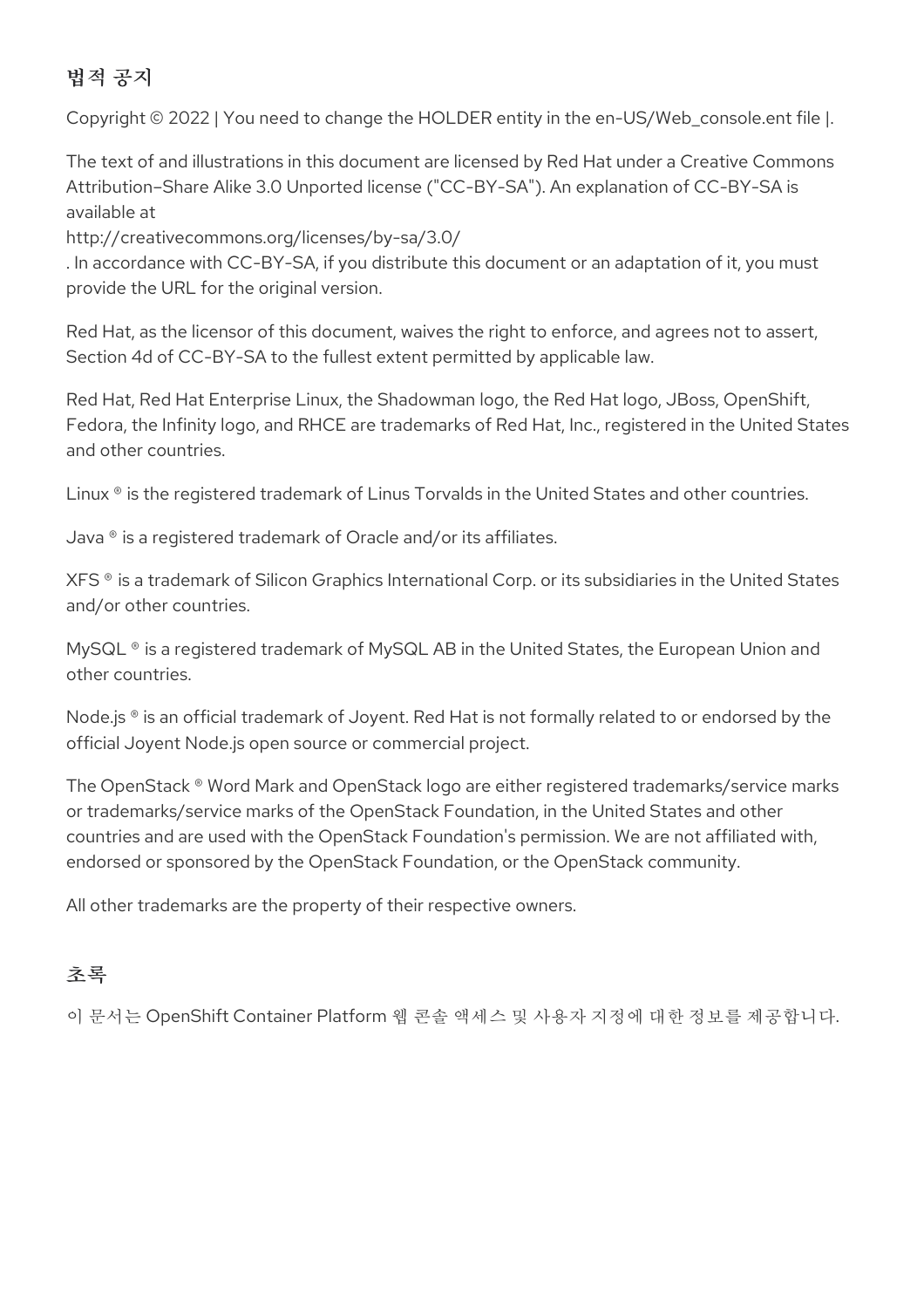# 차례

| 1.1. 전제 조건<br>1.2. 웹 콘솔 이해 및 액세스                                                                                                                                                                                                                                           | $\overline{4}$<br>4                                                  |
|----------------------------------------------------------------------------------------------------------------------------------------------------------------------------------------------------------------------------------------------------------------------------|----------------------------------------------------------------------|
| 2장. OPENSHIFT CONTAINER PLATFORM 대시 보드를 사용하여 클러스터 정보 검색  5<br>2.1. OPENSHIFT CONTAINER PLATFORM 대시 보드 페이지 정보                                                                                                                                                               | 5                                                                    |
| 3.1. 사용자 기본 설정 설정                                                                                                                                                                                                                                                          | 6<br>6                                                               |
| 4.1. 전제 조건<br>4.2. 웹 콘솔 구성                                                                                                                                                                                                                                                 | $\overline{7}$<br>$\overline{7}$                                     |
| 5.1. 사용자 정의 로고 및 제품 이름 추가<br>5.2. 웹 콘솔에서 사용자 정의 링크 작성<br>5.3. 콘솔 경로 사용자 정의<br>5.3.1. 콘솔 경로 사용자 정의<br>5.3.2. 다운로드 경로 사용자 지정<br>5.4. 로그인 페이지 사용자 정의<br>5.5. 외부 로그 링크의 템플릿 정의<br>5.6. 사용자 정의 알림 배너 만들기<br>5.7. CLI 다운로드 사용자 정의<br>5.8. KUBERNETES 리소스에 YAML 예제 추가             | 8<br>9<br>10<br>10<br>11<br>12<br>13<br>14<br>14<br>15               |
| 6.1. 사전 요구 사항<br>6.2. DEVELOPER 모드 액세스                                                                                                                                                                                                                                     | 17<br>17                                                             |
| 7.1. 웹 터미널 설치<br>7.2. 웹 터미널 사용<br>7.3. 웹 터미널 설치 제거<br>7.3.1. Web Terminal Operator 및 이를 지원하는 사용자 정의 리소스 제거<br>7.3.2. DevWorkspace Operator 종속성 삭제                                                                                                                          | 19<br>19<br>20<br>20<br>21<br>21                                     |
| 8.1. 전제 조건<br>8.2. 웹 콘솔 비활성화                                                                                                                                                                                                                                               | 24<br>24<br>24                                                       |
| 9.1. 퀵 스타트 이해<br>9.2. 사용자 워크플로우 퀵 스타트<br>9.3. 퀵 스타트 구성 요소<br>9.4. 퀵 스타트 사용<br>9.4.1. 퀵 스타트 API 문서 보기<br>9.4.2. 퀵 스타트의 요소에서 퀵 스타트 CR에 매핑<br>9.4.2.1. conclusion 요소<br>9.4.2.2. description 요소<br>9.4.2.3. displayName 요소<br>9.4.2.4. durationMinutes 요소<br>9.4.2.5. icon 요소 | 25<br>25<br>25<br>26<br>26<br>27<br>27<br>27<br>28<br>29<br>30<br>31 |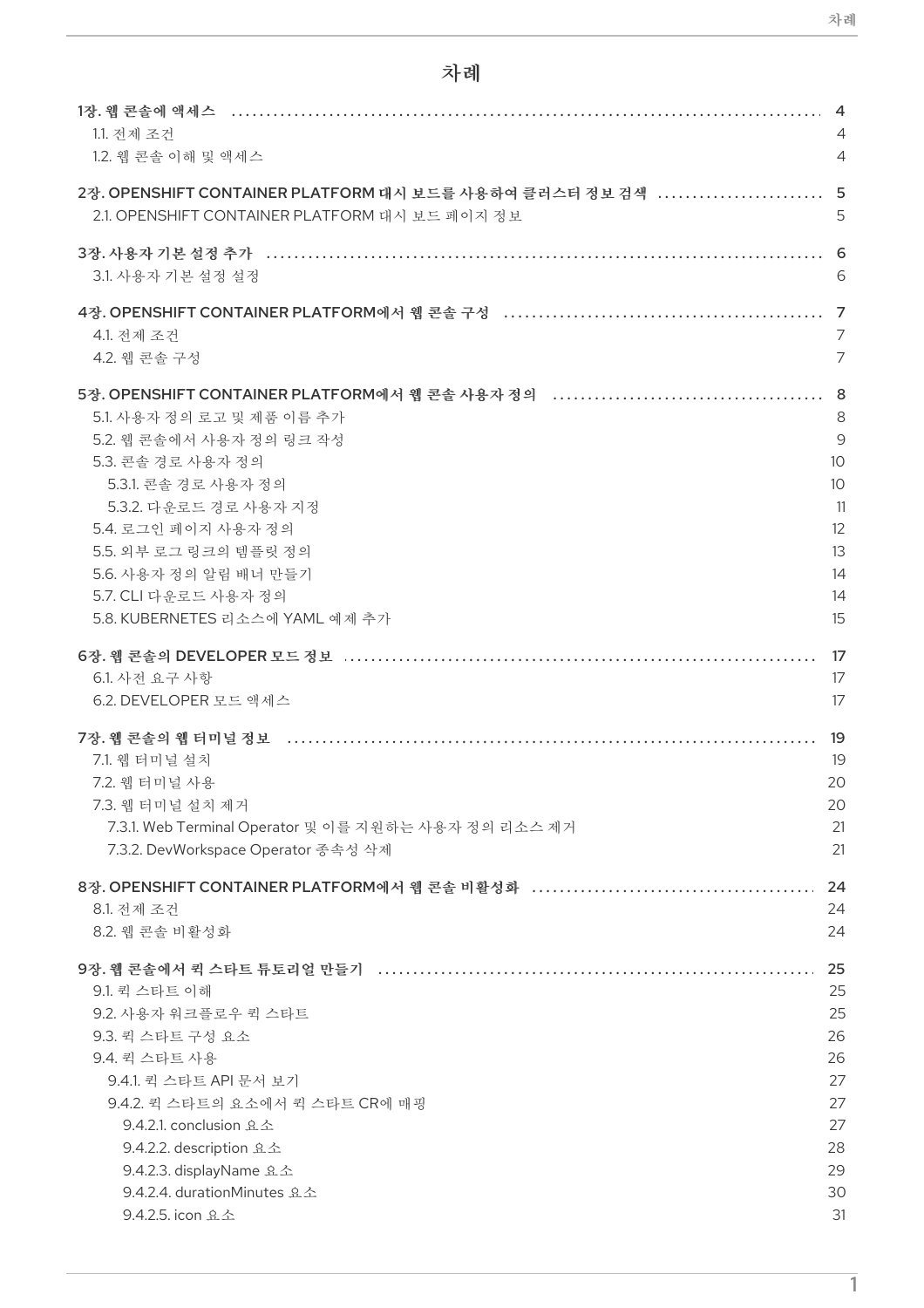| 9.4.2.6. introduction 요소    | 32 |
|-----------------------------|----|
| 9.4.3. 퀵 스타트에 사용자 정의 아이콘 추가 | 35 |
| 9.4.4. 퀵 스타트에 대한 액세스 제한     | 35 |
| 9.4.5. 기타 퀵 스타트 링크          | 35 |
| 9.4.6. 퀵 스타트에서 지원되는 태그      | 36 |
| 9.4.7. 퀵 스타트 강조 표시 참조       | 36 |
| 9.4.7.1. 화면 전환기             | 37 |
| 9.4.7.2. 관리자 화면 탐색 링크       | 37 |
| 9.4.7.3. 개발자 화면 탐색 링크       | 37 |
| 9.4.7.4. 일반적인 탐색 링크         | 37 |
| 9.4.7.5. 마스트 헤드 링크          | 37 |
| 9.4.8. 코드 스니펫 마크다운 참조       | 37 |
| 9.4.8.1. 인라인 코드 조각의 구문      | 38 |
| 9.4.8.2. 여러 줄 코드 조각의 구문     | 38 |
| 9.5. 퀵 스타트 콘텐츠 가이드 라인       | 38 |
| 9.5.1. Card copy            | 38 |
| 9.5.2. 도입 부분                | 38 |
| 9.5.3. 작업 단계                | 39 |
| 9.5.4. 작업 모듈 확인             | 41 |
| 9.5.5. UI 요소 포맷             | 41 |
| 9.6. 추가 리소스                 | 41 |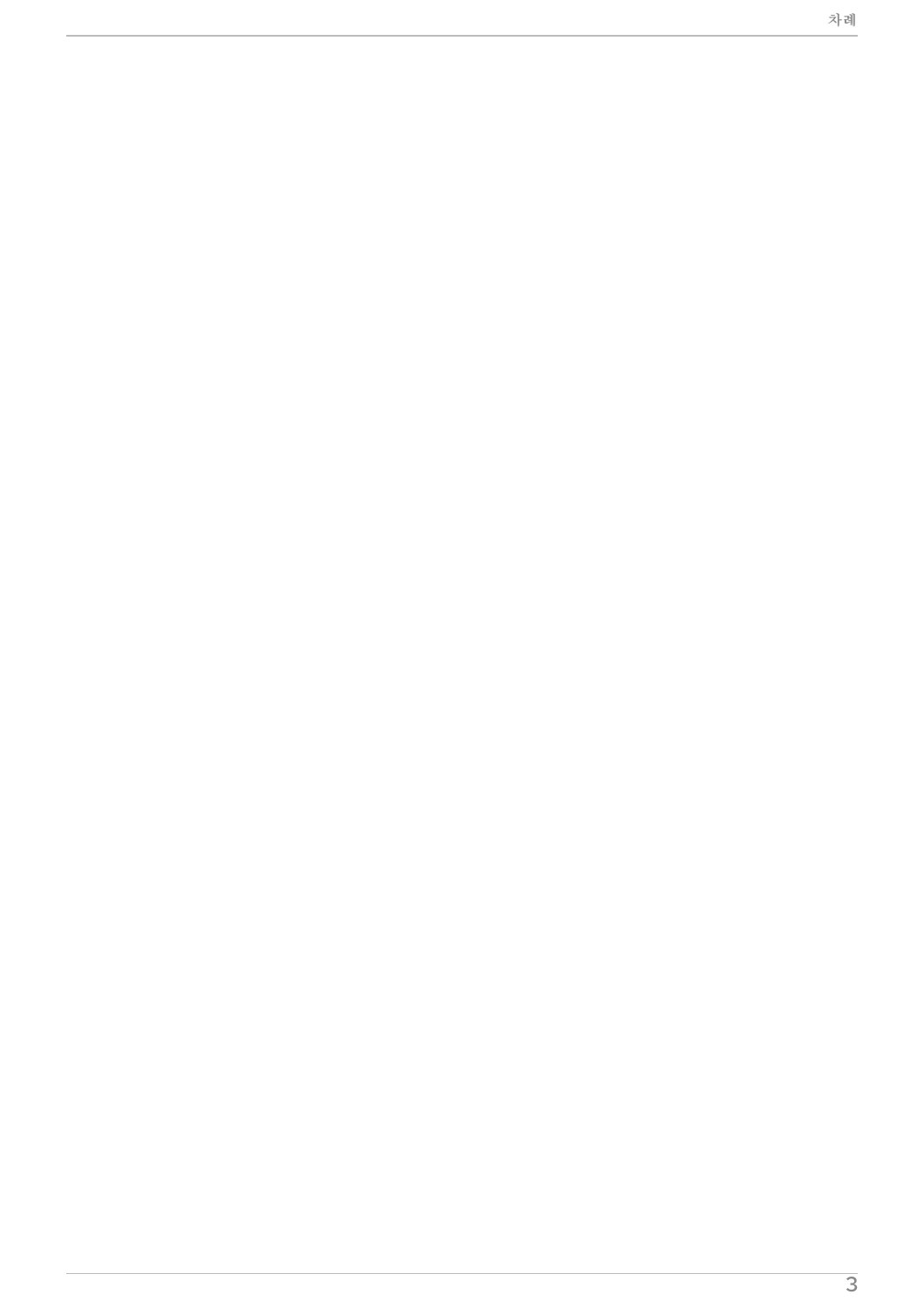# 1장. 웹 콘솔에 액세스

<span id="page-7-0"></span>OpenShift Container Platform 웹 콘솔은 웹 브라우저에서 액세스할 수 있는 사용자 인터페이스입니다. 개발자는 웹 콘솔을 사용하여 프로젝트의 내용을 시각적으로 탐색 및 관리할 수 있습니다.

<span id="page-7-1"></span>1.1. 전제 조건

- 웹 콘솔을 사용하려면 JavaScript가 활성화되어 있어야합니다. [WebSockets](http://caniuse.com/#feat=websockets)을 지원하는 웹 브라 우저를 사용하는 것이 좋습니다.
- 클러스터에 대한 지원 인프라를 작성하기 전에 OpenShift Container Platform 4.x Tested [Integrations](https://access.redhat.com/articles/4128421) 페이지를 확인합니다.

# <span id="page-7-2"></span>1.2. 웹 콘솔 이해 및 액세스

웹 콘솔은 마스터에서 Pod로 실행됩니다. Pod에서는 웹 콘솔을 실행하는 데 필요한 정적 환경을 제공합 니다. **openshift-install create cluster** 를 사용하여 OpenShift Container Platform을 성공적으로 설치한 후 설치 프로그램의 CLI 출력에서 웹 콘솔의 URL 및 설치된 클러스터의 로그인 인증 정보를 찾습니다. 예 를 들면 다음과 같습니다.

## 출력 예

INFO Install complete!

INFO Run 'export KUBECONFIG=<your working directory>/auth/kubeconfig' to manage the cluster with 'oc', the OpenShift CLI.

INFO The cluster is ready when 'oc login -u kubeadmin -p <provided>' succeeds (wait a few minutes). INFO Access the OpenShift web-console here: https://console-openshift-

console.apps.demo1.openshift4-beta-abcorp.com

INFO Login to the console with user: kubeadmin, password: <provided>

이러한 세부 사항을 사용하여 로그인하고 웹 콘솔에 로그인하고 액세스하십시오.

설치하지 않은 기존 클러스터의 경우 **oc whoami --show-console**을 사용하여 웹 콘솔 URL을 확인할 수 있습니다.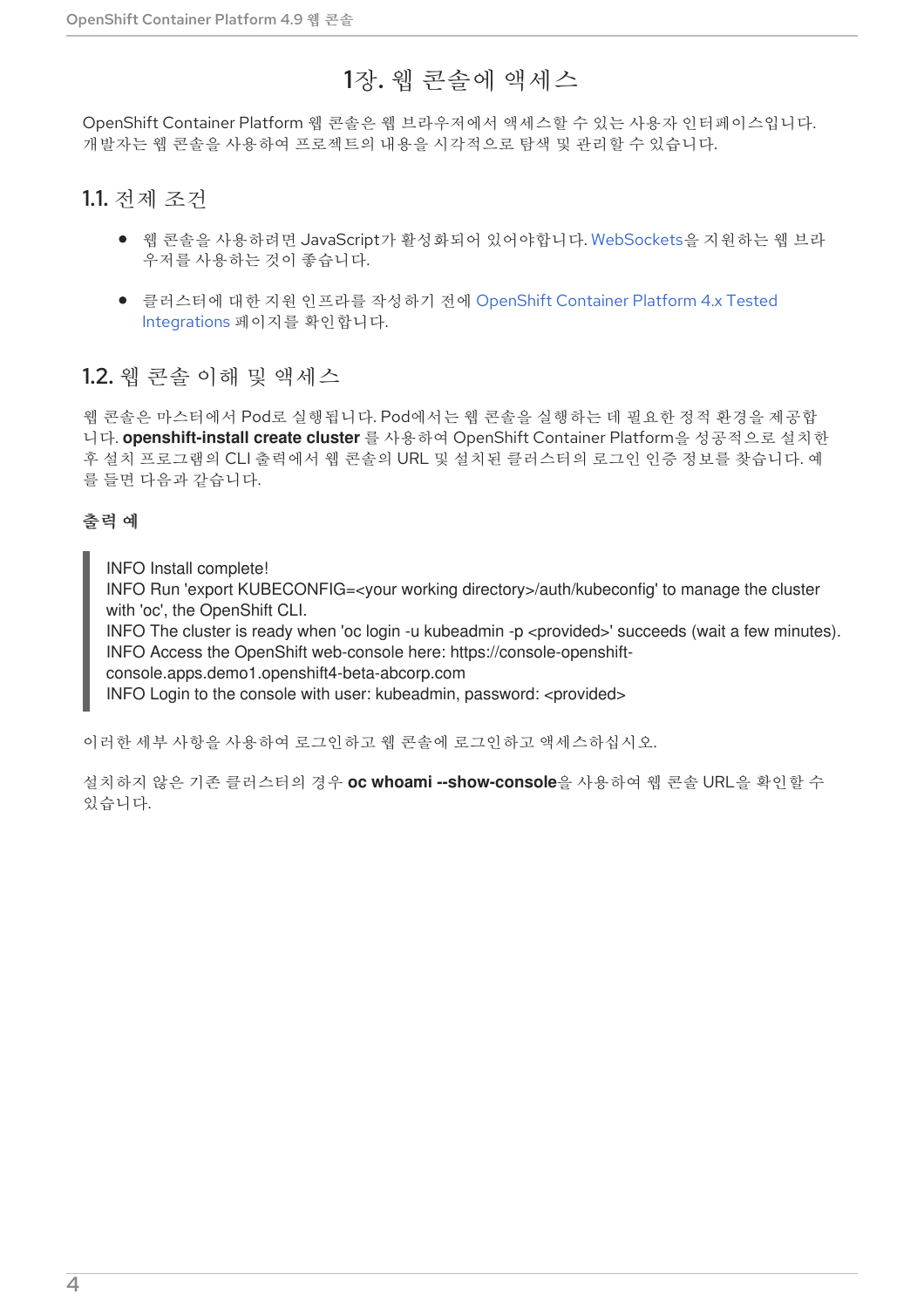# <span id="page-8-0"></span>2장. OPENSHIFT CONTAINER PLATFORM 대시 보드를 사용하여 클러스터 정보 검색

OpenShift Container Platform 대시 보드에는 클러스터에 대한 고급 정보가 포함되어 있으며 OpenShift Container Platform 웹 콘솔에서 Home → Dashboards → Overview를 통해 액세스합니다.

OpenShift Container Platform 대시 보드는 별도의 대시 보드 카드에 표시되는 다양한 클러스터 정보를 제공합니다.

# <span id="page-8-1"></span>2.1. OPENSHIFT CONTAINER PLATFORM 대시 보드 페이지 정보

OpenShift Container Platform 대시 보드는 다음 카드로 구성됩니다.

- Details는 클러스터 정보에 대한 간략한 개요를 표시합니다. 상태에는 ok, error, warning, progress 및 unknown이 포함되어 있습니다. 리소스는 사용자 정의 상태 이름을 추가 할 수 있습니다.
	- 클러스터 ID
	- 공급자
	- 이 버전
- Cluster Inventory는 리소스 수 및 관련 상태를 정보를 표시합니다. 이러한 정보는 문제 해결에 개 입이 필요한 경우 매우 유용하며 다음과 같은 관련 정보가 포함되어 있습니다.
	- 노드 수
	- Pod 수
	- 영구 스토리지 볼륨 요청
	- 상태에 따라 나열되는 클러스터의 베어 메탈 호스트 (metal3 환경에서만 사용 가능)
- Cluster Capacity 차트는 관리자가 클러스터에 추가 리소스가 필요한 시기를 파악하는 데 도움이 됩니다. 이 차트에는 내부 링과 외부링이 포함되어 있으며 내부 링은 현재 소비를 표시하는 외부 링은 다음 정보를 포함하여 리소스에 설정된 임계 값을 표시합니다.
	- CPU 시간
	- 메모리 할당
	- 소비된 스토리지
	- 소비된 네트워크 리소스
- Cluster Utilization은 관리자가 리소스의 높은 소비 규모 및 빈도를 이해하는데 도움이 되도록 지 정된 기간 동안 다양한 리소스의 용량을 표시합니다.
- Events는 Pod 생성 또는 다른 호스트로의 가상 머신 마이그레이션과 같은 클러스터의 최근 활동 과 관련된 메시지를 표시합니다.
- Top Consumers 관리자가 클러스터 리소스가 소비되는 방식을 이해하는 데 도움이 됩니다. 리소 스를 클릭하면 지정된 클러스터 리소스 (CPU, 메모리 또는 스토리지)를 가장 많이 소비하는 pod 및 노드가 나열된 자세한 정보가 있는 페이지로 이동합니다.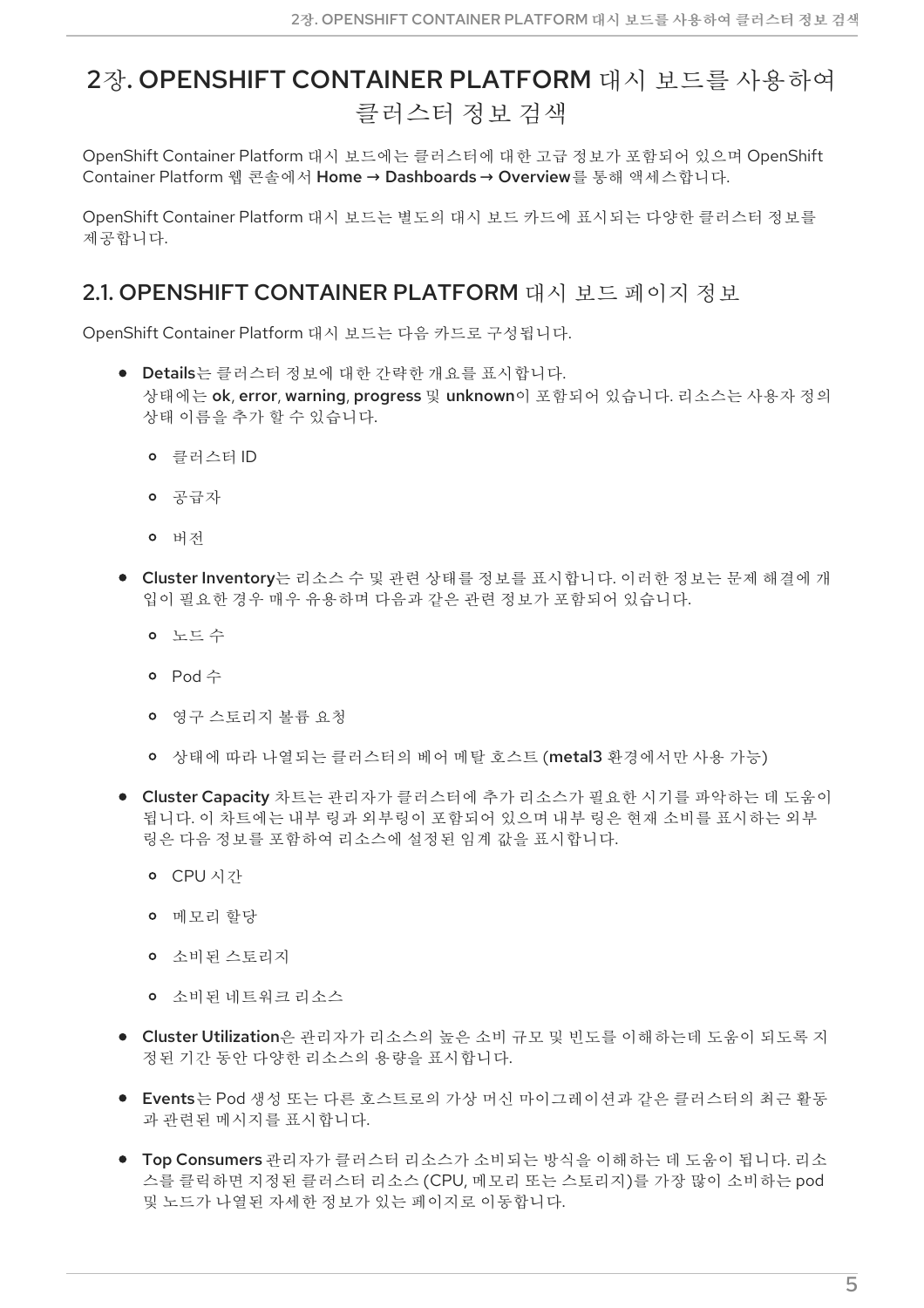# 3장. 사용자 기본 설정 추가

<span id="page-9-0"></span>요구 사항에 맞게 프로필의 기본 기본 설정을 변경할 수 있습니다. 기본 프로젝트, 토폴로지 보기(그래프/ 리스트), 미디어 편집(form 또는 YAML) 및 언어 기본 설정을 설정할 수 있습니다.

사용자 기본 설정에 대한 변경 사항은 자동으로 저장됩니다.

# <span id="page-9-1"></span>3.1. 사용자 기본 설정 설정

클러스터의 기본 사용자 기본 설정을 설정할 수 있습니다.

#### 프로세스

- 1. 로그인 인증 정보를 사용하여 OpenShift Container Platform 웹 콘솔에 로그인합니다.
- 2. masthead를 사용하여 사용자 프로필 아래의 사용자 기본 설정에 액세스합니다.
- 3. 일반 섹션에서 다음을 수행합니다.
	- a. Perspective 필드에서 로그인할 기본 모드를 설정할 수 있습니다. 필요에 따라 관리자 또는 개발자 화면을 선택할 수 있습니다. 관점을 선택하지 않으면 마지막으로 방문한 화면에 기록 됩니다.
	- b. 프로젝트 필드에서 작업할 프로젝트를 선택합니다. 로그인할 때마다 콘솔은 프로젝트로 기본 설정됩니다.
	- c. 토폴로지 필드에서 토폴로지 보기를 기본적으로 그래프 또는 목록 보기로 설정할 수 있습니 다. 선택하지 않은 경우 콘솔은 기본적으로 마지막으로 사용한 보기로 설정됩니다.
	- d. Create/Edit resource method필드에서 리소스를 생성하거나 편집하는 기본 설정을 설정할 수 있습니다. 양식 및 YAML 옵션을 모두 사용할 수 있는 경우 콘솔은 기본적으로 선택 사항으 로 설정됩니다.
- 4. 언어 섹션에서 기본 브라우저 언어를 선택하여 기본 브라우저 언어 설정을 사용합니다. 그렇지 않 으면 콘솔에 사용할 언어를 선택합니다.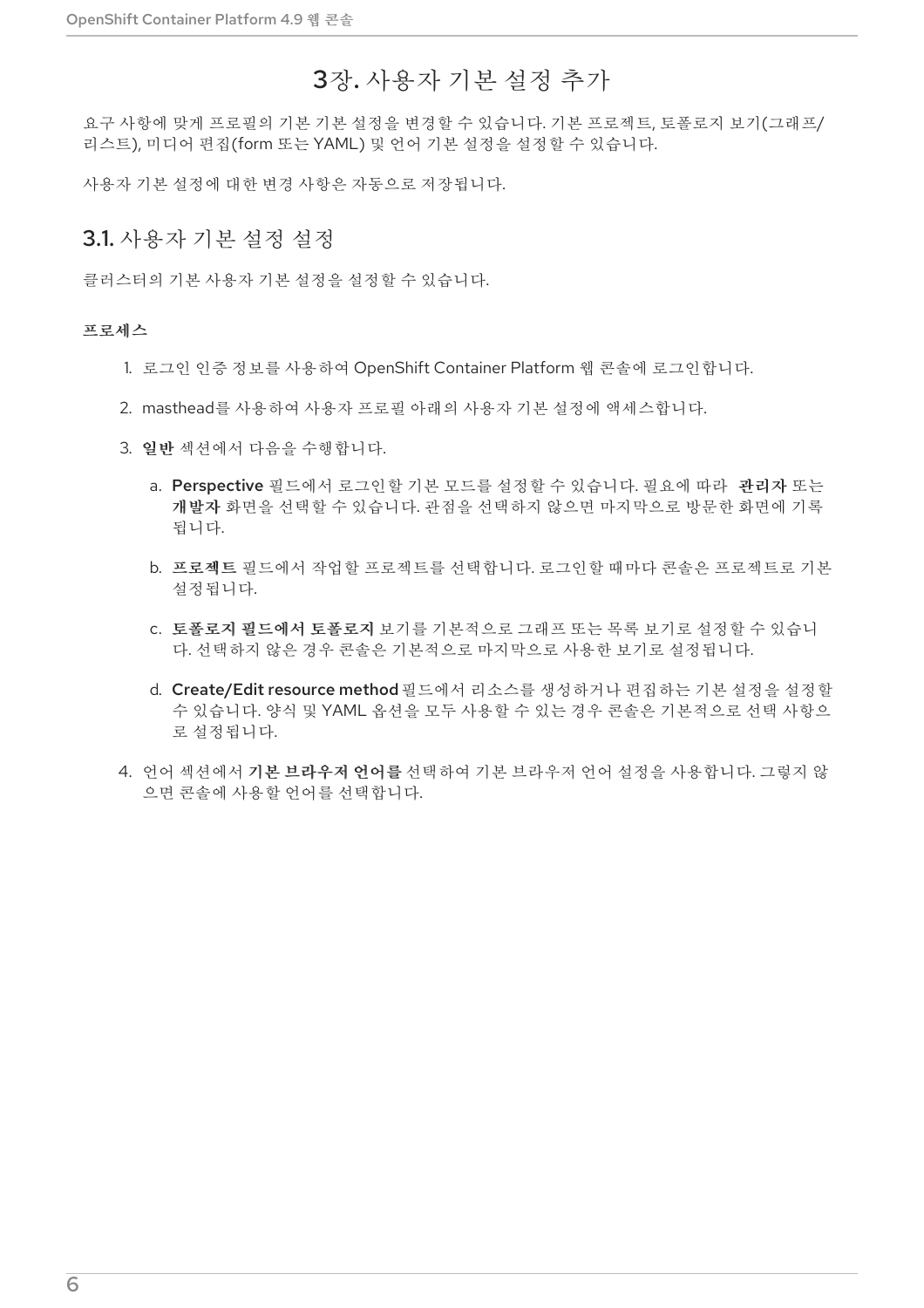# <span id="page-10-0"></span>4장. OPENSHIFT CONTAINER PLATFORM에서 웹 콘솔 구성

OpenShift Container Platform 웹 콘솔을 변경하여 로그 아웃 리디렉션 URL을 설정하거나 콘솔을 비활성 화할 수 있습니다.

<span id="page-10-1"></span>4.1. 전제 조건

● OpenShift Container Platform 클러스터를 배포합니다.

# <span id="page-10-2"></span>4.2. 웹 콘솔 구성

**console.config.openshift.io** 리소스를 편집하여 웹 콘솔을 설정할 수 있습니다.

**console.config.openshift.io** 리소스를 편집합니다.

\$ oc edit console.config.openshift.io cluster

다음 예제는 콘솔의 리소스 정의입니다.



<span id="page-10-4"></span><span id="page-10-3"></span>사용자가 웹 콘솔에서 로그 아웃할 때 로드할 페이지의 URL을 지정합니다. 값을 지정하지 않 으면 사용자는 웹 콘솔의 로그인 페이지로 돌아갑니다. **logoutRedirect** URL을 지정하면 사 용자가 아이덴티티 공급자를 통해 단일 로그 아웃 (SLO)을 수행하여 단일 사인온 세션을 삭 제할 수 있습니다.

 $\mathcal{P}$ 웹 콘솔 URL입니다. 사용자 정의 값으로 업데이트하려면 웹 콘솔 URL 사용자 정의를 참조하 십시오.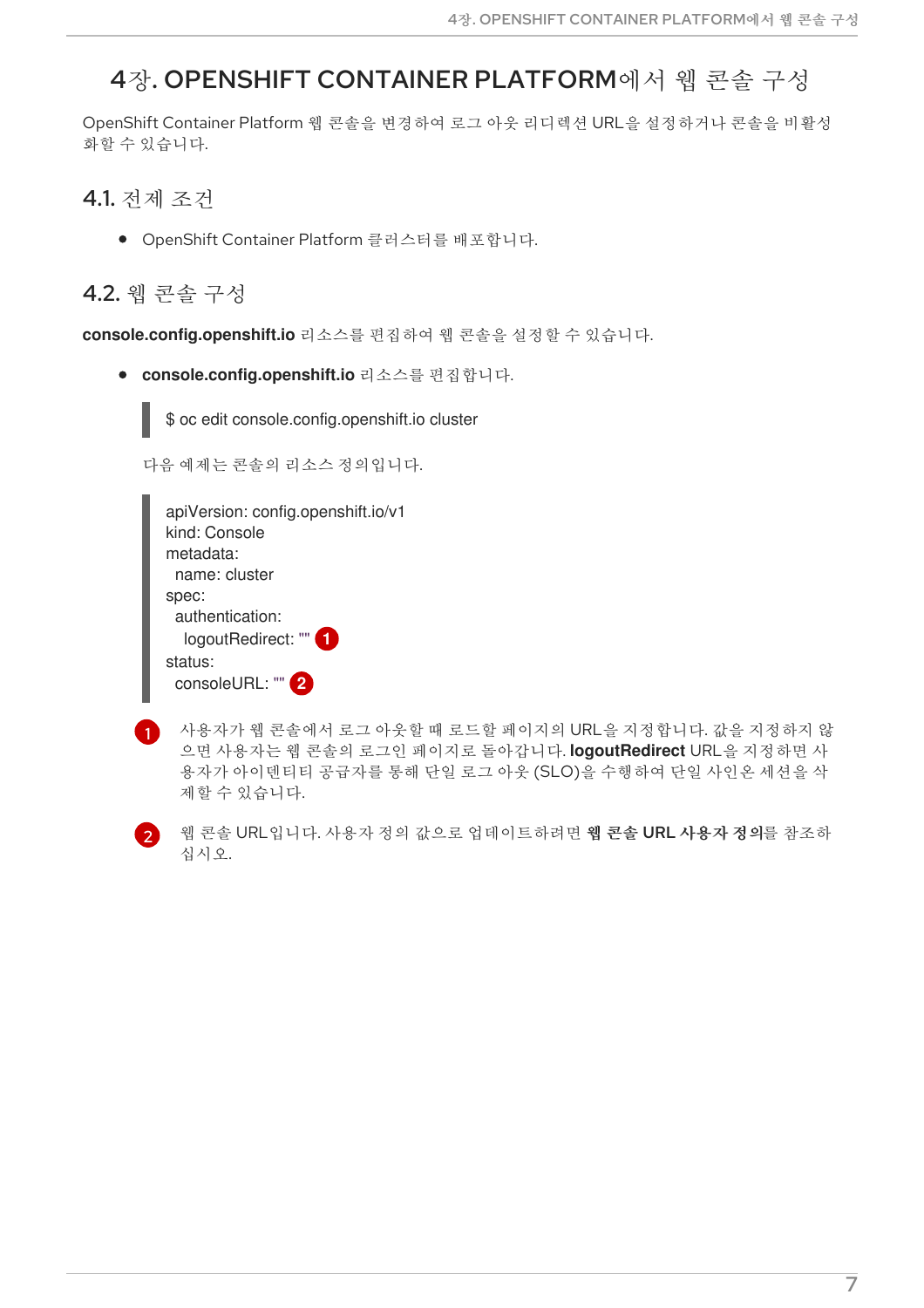# <span id="page-11-0"></span>5장. OPENSHIFT CONTAINER PLATFORM에서 웹 콘솔 사용자 정 의

OpenShift Container Platform 웹 콘솔을 사용자 정의하여 사용자 정의 로고, 제품 이름, 링크, 알림 및 명 령 줄 다운로드를 설정할 수 있습니다. 이는 웹 콘솔을 특정 기업 또는 정부의 요구 사항에 맞게 조정해야 하는 경우 특히 유용합니다.

# <span id="page-11-1"></span>5.1. 사용자 정의 로고 및 제품 이름 추가

사용자 정의 로고 또는 사용자 정의 제품 이름을 추가하여 사용자 정의 브랜딩을 만들 수 있습니다. 이 설 정은 서로 독립적이므로 모두 또는 하나씩 따로 설정할 수 있습니다.

# 전제 조건

- 클러스터 관리자 권한이 있어야합니다.
- 사용할 로고 파일을 만듭니다. 로고는 GIF, JPG, PNG 또는 SVG를 포함한 일반적인 이미지 형식 의 파일 일 수 있으며 **max-height 60px**로 제한됩니다.

#### 프로세스

1. **openshift-config** 네임 스페이스의 로고 파일을 설정 맵으로 가져옵니다.

\$ oc create configmap console-custom-logo --from-file /path/to/console-custom-logo.png -n openshift-config

## 작은 정보

다음 YAML을 적용하여 구성 맵을 만들 수 있습니다.

apiVersion: v1 kind: ConfigMap metadata: name: console-custom-logo namespace: openshift-config data: console-custom-logo.png: <br/>base64-encoded\_logo> ... <br> **1** 



<span id="page-11-2"></span>유효한 base64로 인코딩된 로고를 제공합니다.

2. **customLogoFile** 및 **customProductName**을 포함하도록 웹 콘솔의 Operator 설정을 편집합니 다.

\$ oc edit consoles.operator.openshift.io cluster

apiVersion: operator.openshift.io/v1 kind: Console metadata: name: cluster spec: customization: customLogoFile: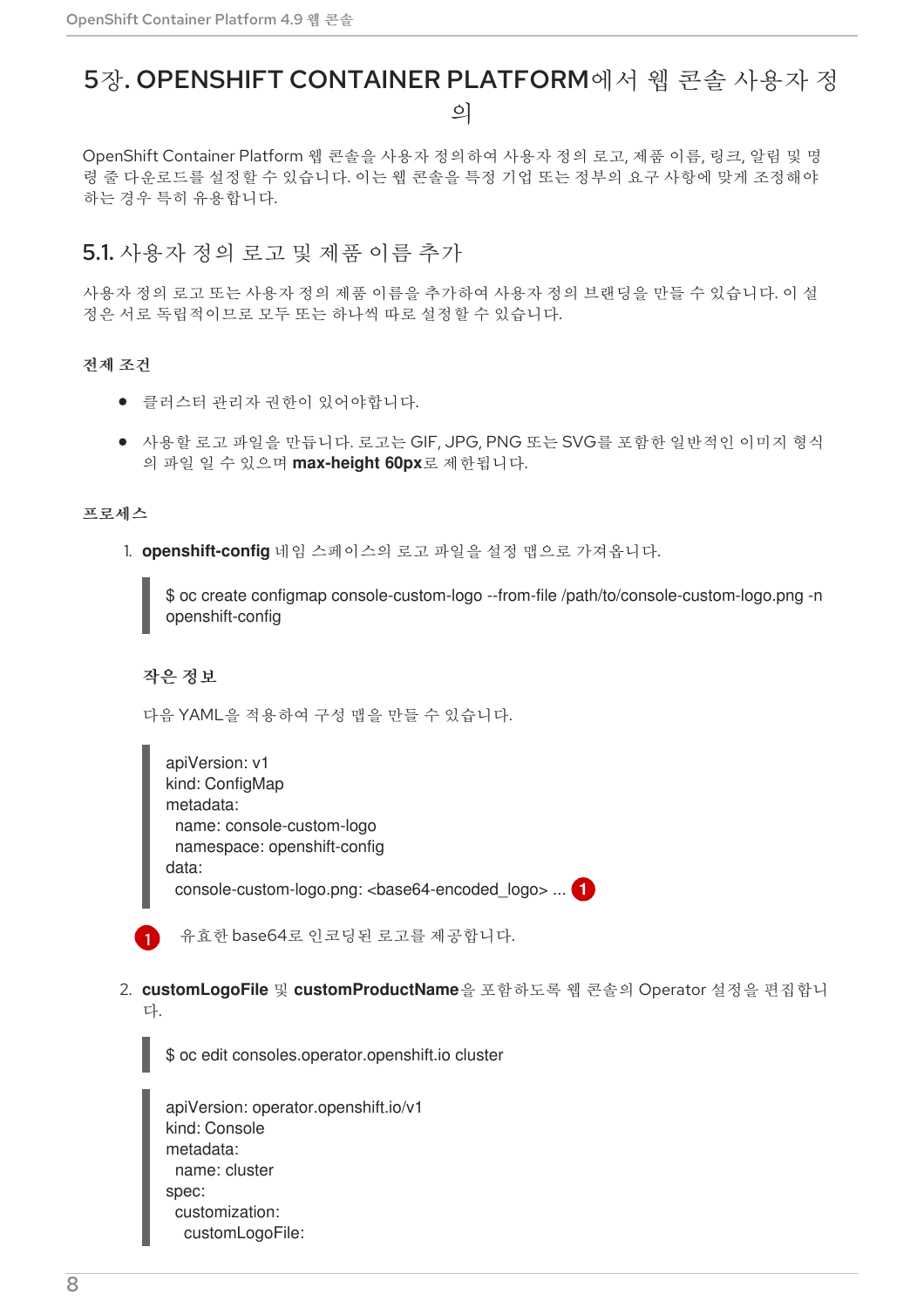# key: console-custom-logo.png name: console-custom-logo customProductName: My Console

Operator 설정이 업데이트되면 사용자 정의 로고 설정 맵을 콘솔 네임 스페이스에 동기화하고 이 를 콘솔 pod에 마운트한 후 다시 배포합니다.

3. 성공적으로 실행되었는지 확인합니다. 문제가 있는 경우 콘솔 클러스터 Operator는 **Degraded** 상 태를 보고하고 콘솔 Operator 설정도 **CustomLogoDegraded** 상태를 **KeyOrFilenameInvalid** 또 는 **NoImageProvided**와 같은 이유와 함께 보고합니다. **clusteroperator**를 확인하려면 다음을 실행합니다.

\$ oc get clusteroperator console -o yaml

콘솔 Operator 설정을 확인하려면 다음을 실행합니다.

\$ oc get consoles.operator.openshift.io -o yaml

<span id="page-12-0"></span>5.2. 웹 콘솔에서 사용자 정의 링크 작성

## 사전 요구 사항

클러스터 관리자 권한이 있어야합니다.

#### 절차

- 1. Administration → Custom Resource Definitions에서 ConsoleLink를 클릭합니다.
- 2. Instances 탭을 선택합니다.
- 3. Create Console Link를 클릭하고 파일을 편집합니다.

```
apiVersion: console.openshift.io/v1
kind: ConsoleLink
metadata:
 name: example
spec:
 href: 'https://www.example.com'
 location: HelpMenu 1
 text: Link 1
```
[1](#page-12-1)

<span id="page-12-1"></span>유효한 위치 설정은 **HelpMenu**, **UserMenu**, **ApplicationMenu** 및 **NamespaceDashboard**입니다.

모든 네임 스페이스에 사용자 정의 링크를 표시하려면 다음 예제를 따르십시오.

apiVersion: console.openshift.io/v1 kind: ConsoleLink metadata: name: namespaced-dashboard-link-for-all-namespaces spec: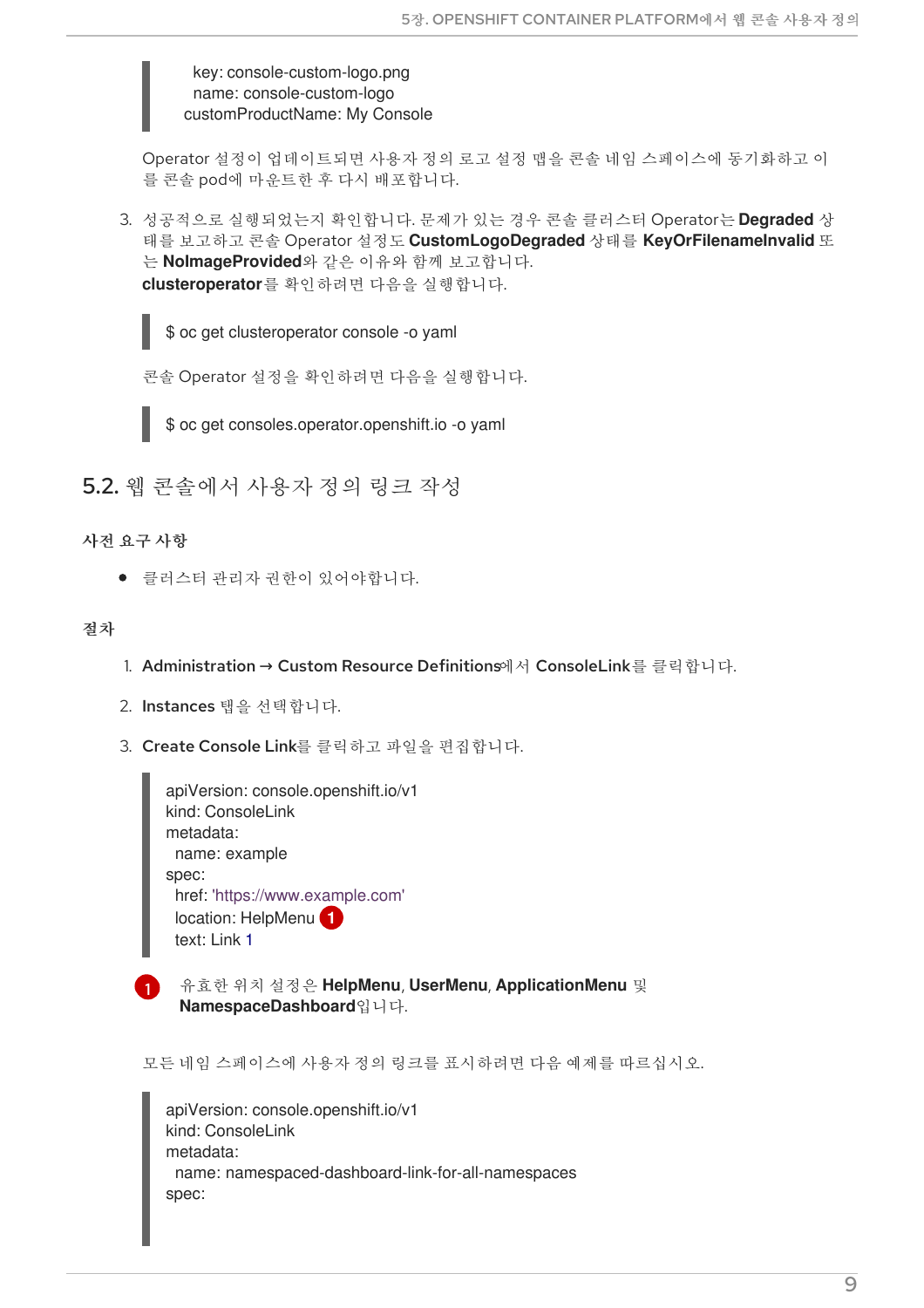href: 'https://www.example.com' location: NamespaceDashboard text: This appears in all namespaces

일부 네임 스페이스에만 사용자 정의 링크를 표시하려면 다음 예제를 따르십시오.

apiVersion: console.openshift.io/v1 kind: ConsoleLink metadata: name: namespaced-dashboard-for-some-namespaces spec: href: 'https://www.example.com' location: NamespaceDashboard *# This text will appear in a box called "Launcher" under "namespace" or "project" in the web console* text: Custom Link Text namespaceDashboard: namespaces: *# for these specific namespaces* - my-namespace - your-namespace - other-namespace

애플리케이션 메뉴에 사용자 정의 링크를 표시하려면 다음 예제를 따르십시오.

| apiVersion: console.openshift.io/v1      |
|------------------------------------------|
| kind: ConsoleLink                        |
| metadata:                                |
| name: application-menu-link-1            |
| spec:                                    |
| href: 'https://www.example.com'          |
| location: ApplicationMenu                |
| text: Link 1                             |
| applicationMenu:                         |
| section: My New Section                  |
| # image that is 24x24 in size            |
| imageURL: https://via.placeholder.com/24 |

4. 저장을 클릭하여 변경 사항을 적용합니다.

# <span id="page-13-0"></span>5.3. 콘솔 경로 사용자 정의

**console** 및 **downloads**의 경우 사용자 지정 경로 기능은 **ingress** 구성 경로 구성 API를 사용합니다. **console** 사용자 정의 경로가 **ingress** 구성 및 **console-operator** 구성에 모두 설정된 경우 새 **ingress** 구 성 사용자 정의 경로 구성이 우선합니다. **console-operator** 구성을 통한 경로 구성은 더 이상 사용되지 않 습니다.

<span id="page-13-1"></span>5.3.1. 콘솔 경로 사용자 정의

클러스터 **Ingress** 구성의 **spec.componentRoutes** 필드에 사용자 정의 호스트 이름과 TLS 인증서를 설 정하여 콘솔 경로를 사용자 지정할 수 있습니다.

## 사전 요구 사항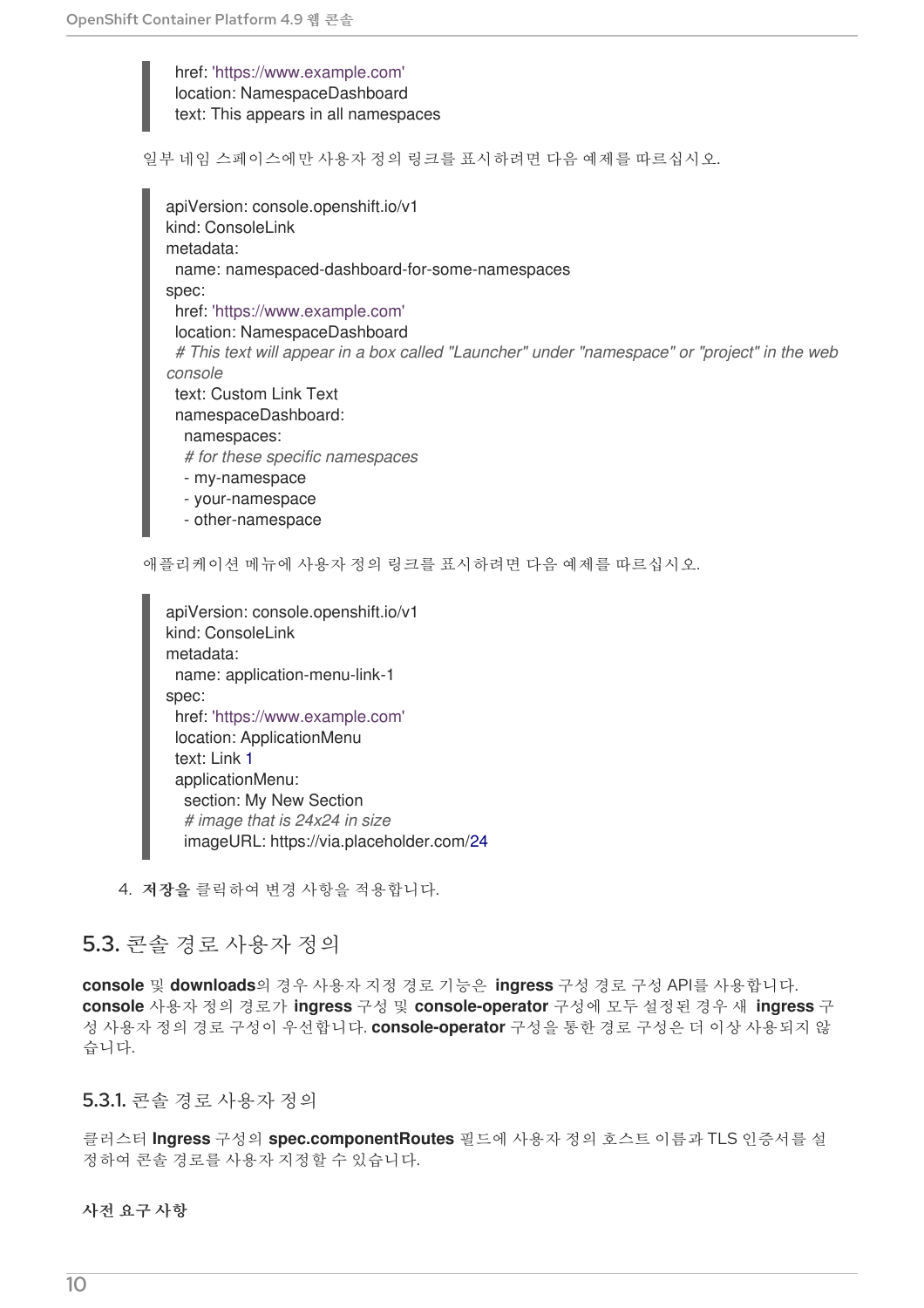- 관리 권한이 있는 사용자로 클러스터에 로그인했습니다.
- TLS 인증서 및 키가 포함된 **openshift-config** 네임스페이스에 시크릿을 생성했습니다. 사용자 지 정 호스트 이름 접미사가 클러스터 도메인 접미사와 일치하지 않는 경우 이 작업이 필요합니다. 접미사가 일치하는 경우 시크릿은 선택 사항입니다.

```
작은 정보
```
**oc create secret tls** 명령을 사용하여 TLS 시크릿을 생성할 수 있습니다.

#### 절차

1. 클러스터 **Ingress** 구성을 편집합니다.

\$ oc edit ingress.config.openshift.io cluster

2. 사용자 정의 호스트 이름과 서비스 인증서 및 키를 설정합니다.

| apiVersion: config.openshift.io/v1<br>kind: Ingress<br>metadata:<br>name: cluster |
|-----------------------------------------------------------------------------------|
| spec:                                                                             |
| componentRoutes:                                                                  |
| - name: console                                                                   |
| namespace: openshift-console                                                      |
| hostname: <custom hostname=""></custom>                                           |
| servingCertKeyPairSecret:                                                         |
| name: <secret_name> 2</secret_name>                                               |
|                                                                                   |

- <span id="page-14-2"></span><span id="page-14-1"></span> $\blacksquare$ 사용자 지정 호스트 이름.
- [2](#page-14-2) TLS 인증서 (**tls.crt**) 및 키 (**tls.key**)가 포함된 **openshift-config** 네임스페이스의 시크릿에 대한 참조입니다. 사용자 지정 호스트 이름 접미사가 클러스터 도메인 접미사와 일치하지 않 는 경우 이 작업이 필요합니다. 접미사가 일치하는 경우 시크릿은 선택 사항입니다.

3. 파일을 저장하여 변경 사항을 적용합니다.

<span id="page-14-0"></span>5.3.2. 다운로드 경로 사용자 지정

클러스터 **Ingress** 구성의 **spec.componentRoutes** 필드에 사용자 정의 호스트 이름과 TLS 인증서를 설 정하여 다운로드 경로를 사용자 지정할 수 있습니다.

## 사전 요구 사항

- 관리 권한이 있는 사용자로 클러스터에 로그인했습니다.
- TLS 인증서 및 키가 포함된 **openshift-config** 네임스페이스에 시크릿을 생성했습니다. 사용자 지 정 호스트 이름 접미사가 클러스터 도메인 접미사와 일치하지 않는 경우 이 작업이 필요합니다. 접미사가 일치하는 경우 시크릿은 선택 사항입니다.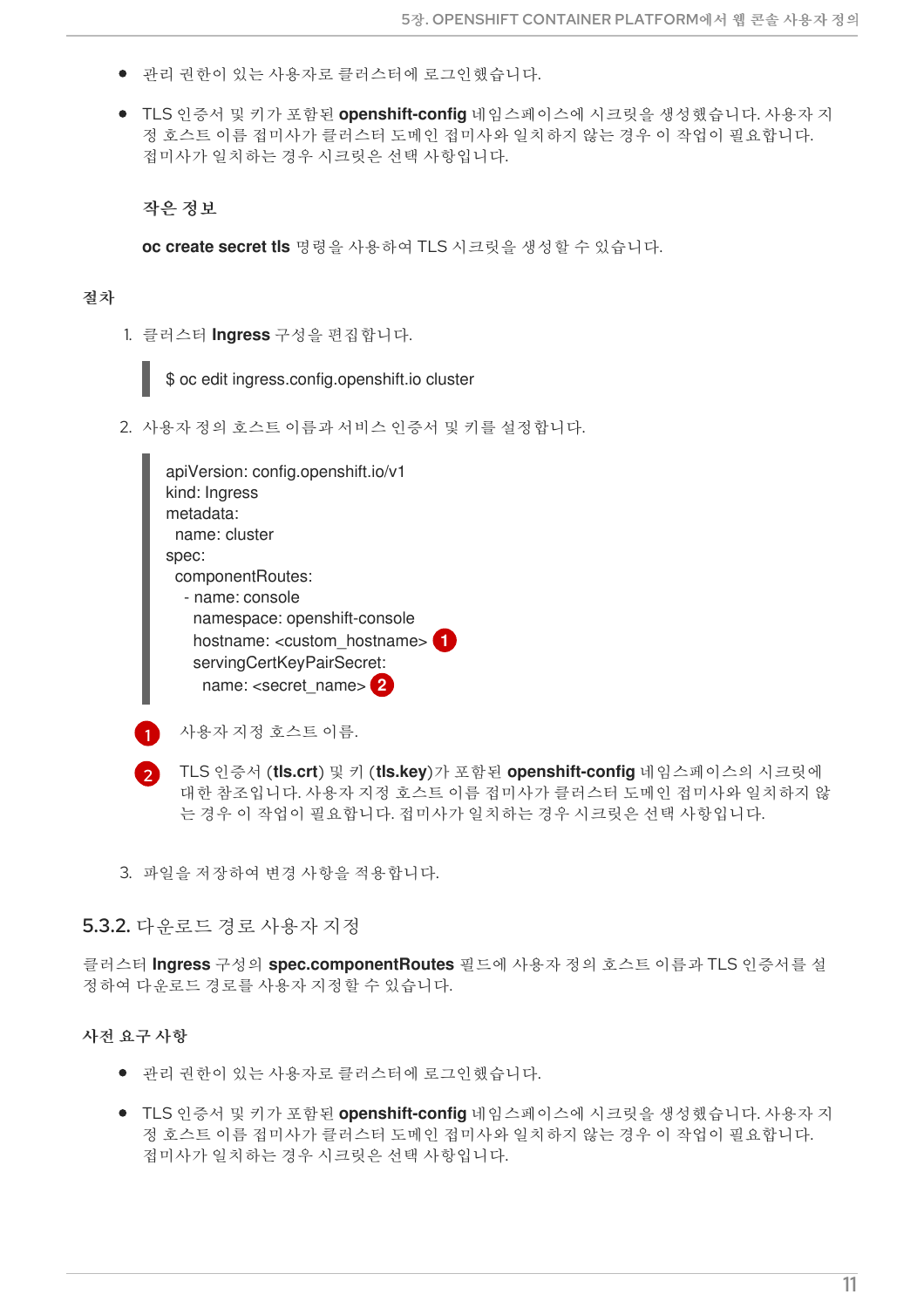작은 정보

**oc create secret tls** 명령을 사용하여 TLS 시크릿을 생성할 수 있습니다.

## 프로세스

1. 클러스터 **Ingress** 구성을 편집합니다.



- \$ oc edit ingress.config.openshift.io cluster
- 2. 사용자 정의 호스트 이름과 서비스 인증서 및 키를 설정합니다.

| apiVersion: config.openshift.io/v1<br>kind: Ingress<br>metadata:<br>name: cluster |  |
|-----------------------------------------------------------------------------------|--|
| spec:                                                                             |  |
| componentRoutes:                                                                  |  |
| - name: downloads                                                                 |  |
| namespace: openshift-console                                                      |  |
| hostname: < custom_hostname>                                                      |  |
| servingCertKeyPairSecret:                                                         |  |
| name: <secret name=""> 2</secret>                                                 |  |
|                                                                                   |  |

- <span id="page-15-2"></span><span id="page-15-1"></span>[1](#page-15-1) 사용자 지정 호스트 이름.
- 6 TLS 인증서 (**tls.crt**) 및 키 (**tls.key**)가 포함된 **openshift-config** 네임스페이스의 시크릿에 대한 참조입니다. 사용자 지정 호스트 이름 접미사가 클러스터 도메인 접미사와 일치하지 않 는 경우 이 작업이 필요합니다. 접미사가 일치하는 경우 시크릿은 선택 사항입니다.
- 3. 파일을 저장하여 변경 사항을 적용합니다.

# <span id="page-15-0"></span>5.4. 로그인 페이지 사용자 정의

사용자 정의 로그인 페이지를 사용하여 서비스 약관 정보를 작성하십시오. 사용자 정의 로그인 페이지는 GitHub 또는 Google과 같은 타사 로그인 공급자를 사용하는 경우에도 사용자가 신뢰하는 브랜드 페이지 를 표시하고 사용자를 인증 공급자로 리디렉션하는데 유용할 수 있습니다. 인증 프로세스 중에 사용자 정 의 오류 페이지를 렌더링할 수도 있습니다.



## 참고

오류 템플릿 사용자 지정은 요청 헤더 및 OIDC 기반 IDP와 같이 리디렉션을 사용하는 ID 프로바이더(IDP)로 제한됩니다. LDAP 및 HTPasswd와 같은 직접 암호 인증을 사용하는 IDP에는 영향을 미치지 않습니다.

## 전제 조건

클러스터 관리자 권한이 있어야합니다.

## 프로세스

1. 다음 명령을 실행하여 수정할 수 있는 템플릿을 만듭니다.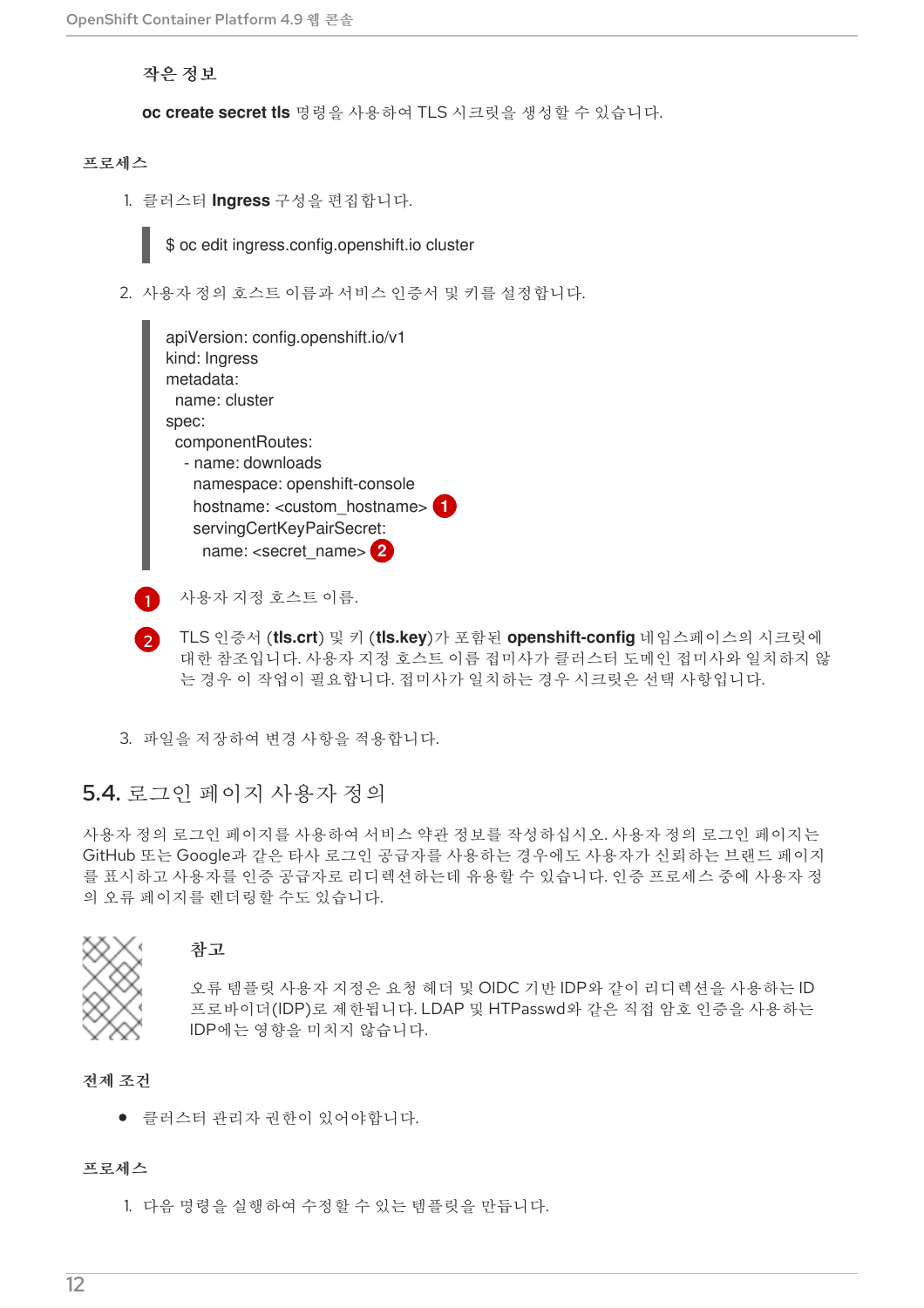\$ oc adm create-login-template > login.html

\$ oc adm create-provider-selection-template > providers.html

\$ oc adm create-error-template > errors.html

2. 시크릿을 사용하여 해당 정보를 만듭니다:

\$ oc create secret generic login-template --from-file=login.html -n openshift-config

\$ oc create secret generic providers-template --from-file=providers.html -n openshift-config

\$ oc create secret generic error-template --from-file=errors.html -n openshift-config

3. 다음을 실행합니다.



4. 사양을 업데이트합니다.

```
spec:
 templates:
  error:
    name: error-template
  login:
    name: login-template
  providerSelection:
    name: providers-template
```
**oc explain oauths.spec.templates**을 실행하여 옵션을 파악합니다.

# <span id="page-16-0"></span>5.5. 외부 로그 링크의 템플릿 정의

로그를 찾는 데 도움이되는 서비스에 연결되어 있지만 특정 방식으로 URL을 생성해야 하는 경우 링크의 템플릿을 정의할 수 있습니다.

#### 전제 조건

클러스터 관리자 권한이 있어야합니다.

#### 프로세스

- 1. Administration → Custom Resource Definitions에서 ConsoleExternalLogLink를 클릭합니다.
- 2. Instances 탭을 선택합니다.
- 3. Create Console External Log Link를 클릭하고 파일을 편집합니다.

apiVersion: console.openshift.io/v1 kind: ConsoleExternalLogLink metadata: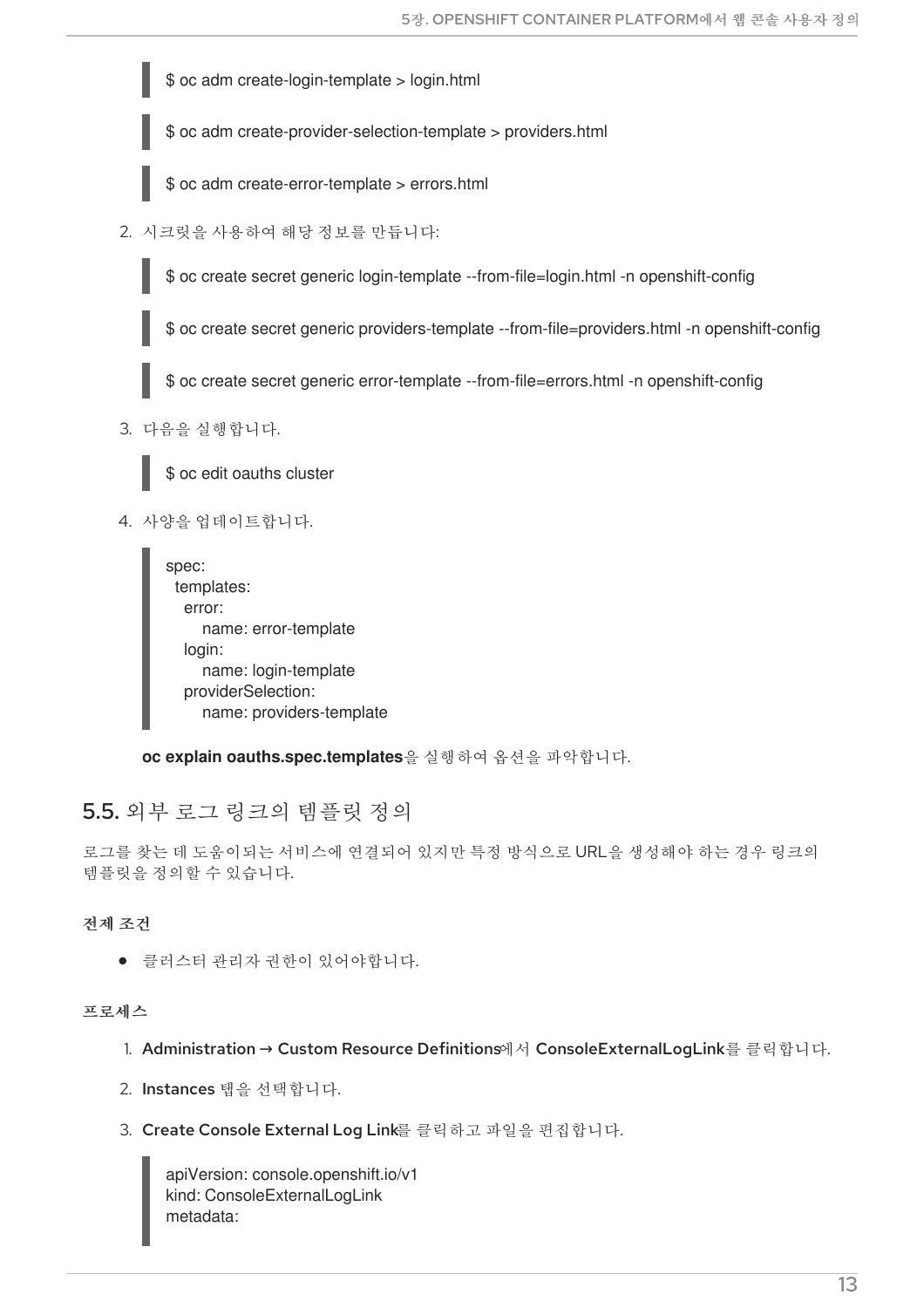name: example spec: hrefTemplate: > https://example.com/logs? resourceName=\${resourceName}&containerName=\${containerName}&resourceNamespace=\$ {resourceNamespace}&podLabels=\${podLabels} text: Example Logs

<span id="page-17-0"></span>5.6. 사용자 정의 알림 배너 만들기

# 전제 조건

클러스터 관리자 권한이 있어야합니다.

# 프로세스

- 1. Administration → Custom Resource Definitions에서 ConsoleNotification을 클릭합니다.
- 2. Instances 탭을 선택합니다.
- 3. Create Console Notification을 클릭하고 파일을 편집합니다.

<span id="page-17-2"></span>apiVersion: console.openshift.io/v1 kind: ConsoleNotification metadata: name: example spec: text: This is an example notification message with an optional link. location: BannerTop **1** link: href: 'https://www.example.com' text: Optional link text color: '#fff' backgroundColor: '#0088ce'



유효한 위치 설정은 **BannerTop**, **BannerBottom** 및 **BannerTopBottom** 입니다.

4. 만들기를 클릭하여 변경 사항을 적용합니다.

# <span id="page-17-1"></span>5.7. CLI 다운로드 사용자 정의

파일 패키지 또는 패키지를 제공하는 외부 페이지를 직접 지정할 수있는 사용자 정의 링크 텍스트 및 URL 을 사용하여 CLI를 다운로드하기 위한 링크를 설정할 수 있습니다.

# 전제 조건

클러스터 관리자 권한이 있어야합니다.

# 프로세스

- 1. Administration → Custom Resource Definitions로 이동합니다.
- 2. CRD (Custom Resource Definitions) 목록에서 ConsoleCLIDownload를 선택합니다.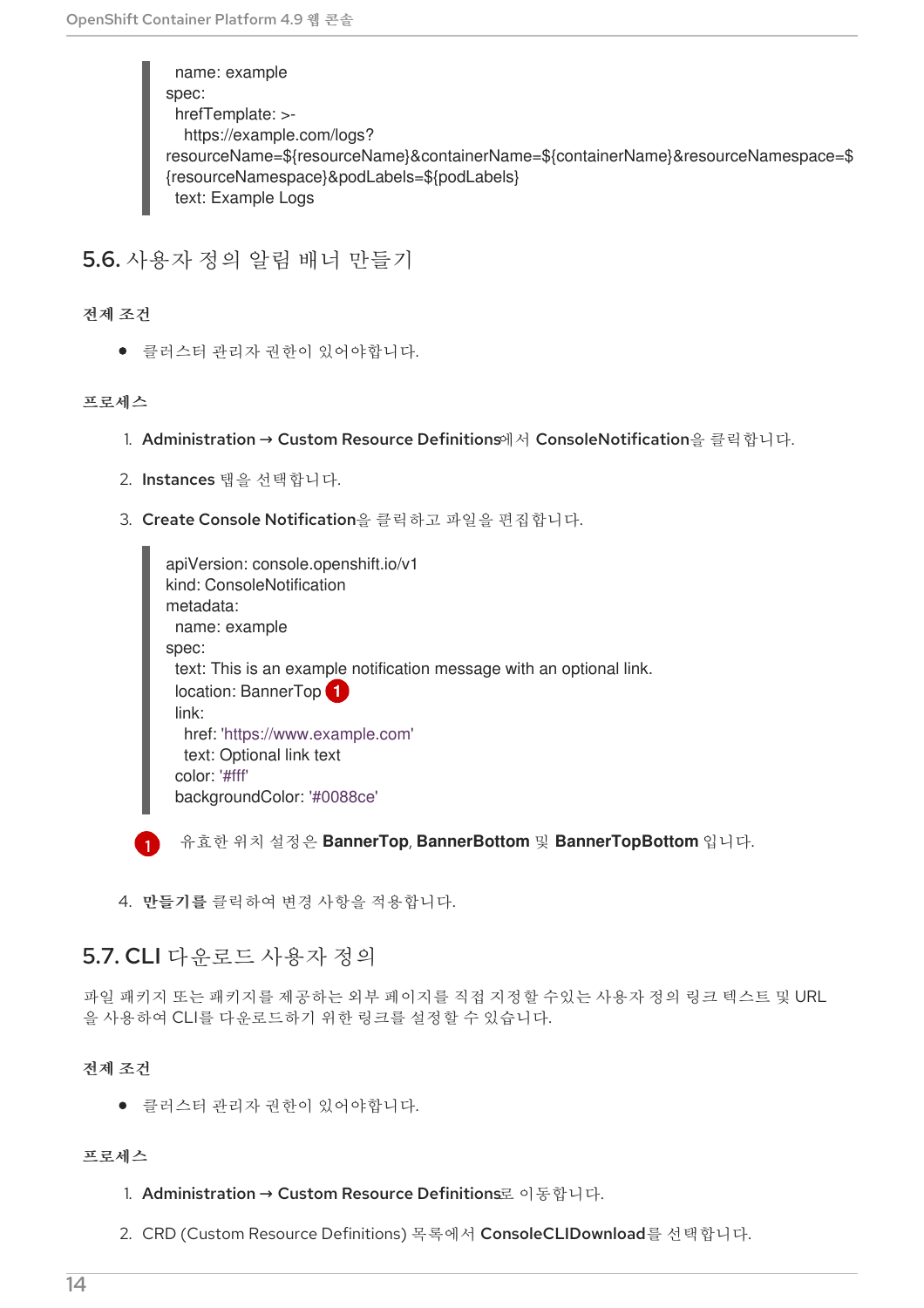3. YAML 탭을 클릭한 후 편집합니다.

apiVersion: console.openshift.io/v1 kind: ConsoleCLIDownload metadata: name: example-cli-download-links-for-foo spec: description: | This is an example of download links for foo displayName: example-foo links: - href: 'https://www.example.com/public/foo.tar' text: foo for linux - href: 'https://www.example.com/public/foo.mac.zip'

- text: foo for mac - href: 'https://www.example.com/public/foo.win.zip' text: foo for windows
- 4. Save 버튼을 클릭합니다.

# <span id="page-18-0"></span>5.8. KUBERNETES 리소스에 YAML 예제 추가

언제든지 Kubernetes 리소스에 YAML 예제를 동적으로 추가할 수 있습니다.

# 전제 조건

클러스터 관리자 권한이 있어야합니다.

## 프로세스

- 1. Administration → Custom Resource Definitions에서 ConsoleYAMLSample을 클릭합니다.
- 2. YAML을 클릭하고 파일을 편집합니다.

```
apiVersion: console.openshift.io/v1
kind: ConsoleYAMLSample
metadata:
 name: example
spec:
 targetResource:
  apiVersion: batch/v1
  kind: Job
 title: Example Job
 description: An example Job YAML sample
 yaml: |
  apiVersion: batch/v1
  kind: Job
  metadata:
   name: countdown
  spec:
   template:
    metadata:
     name: countdown
    spec:
     containers:
```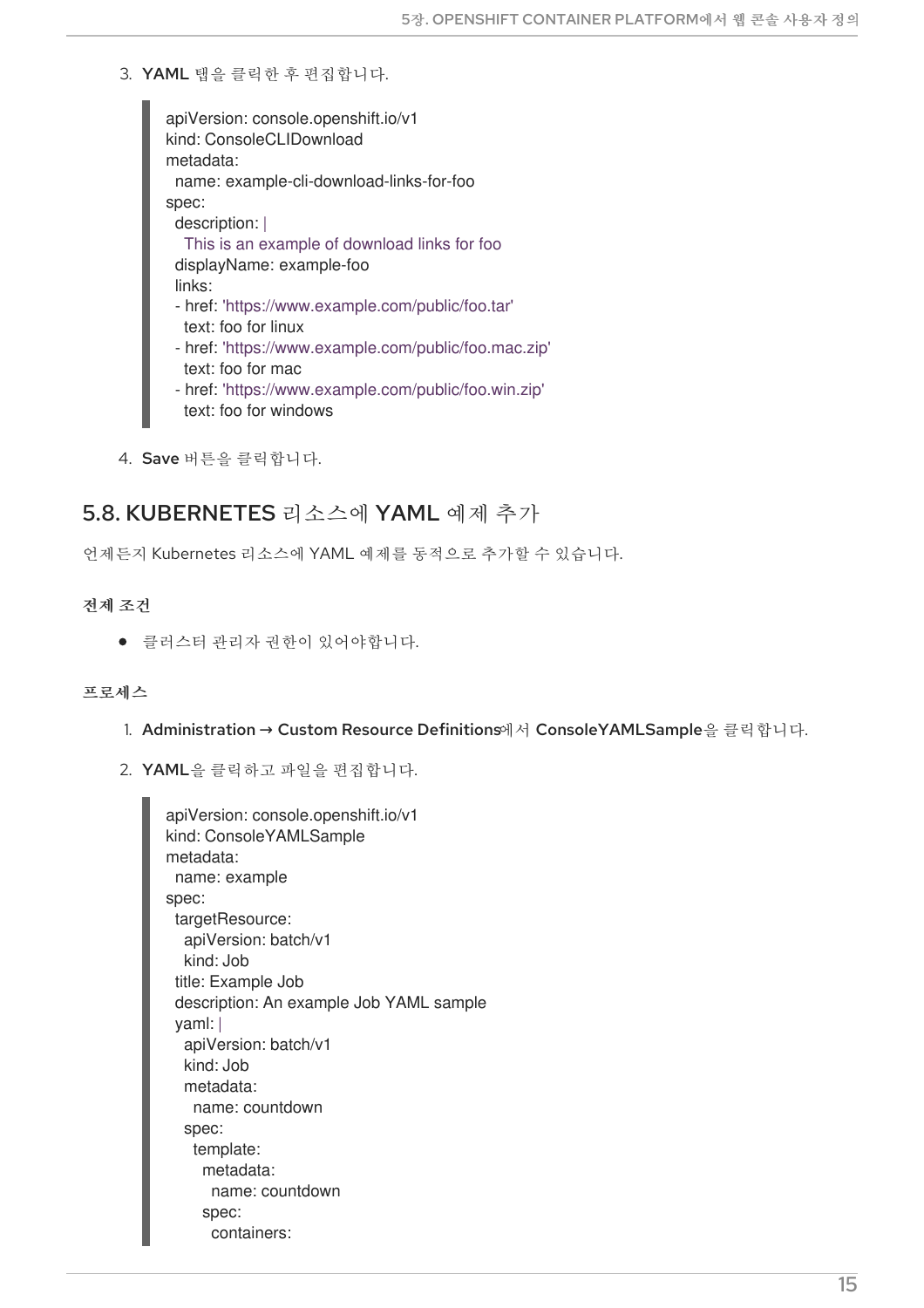- name: counter image: centos:7 command: - "bin/bash" - "-c" - "for i in 9 8 7 6 5 4 3 2 1 ; do echo \$i ; done" restartPolicy: Never

**spec.snippet**을 사용하여 YAML 샘플이 전체 YAML 리소스 정의가 아니라 사용자 커서에서 기존 YAML 문서에 삽입할 수 있는 조각을 보여줍니다.

3. Save를 클릭합니다.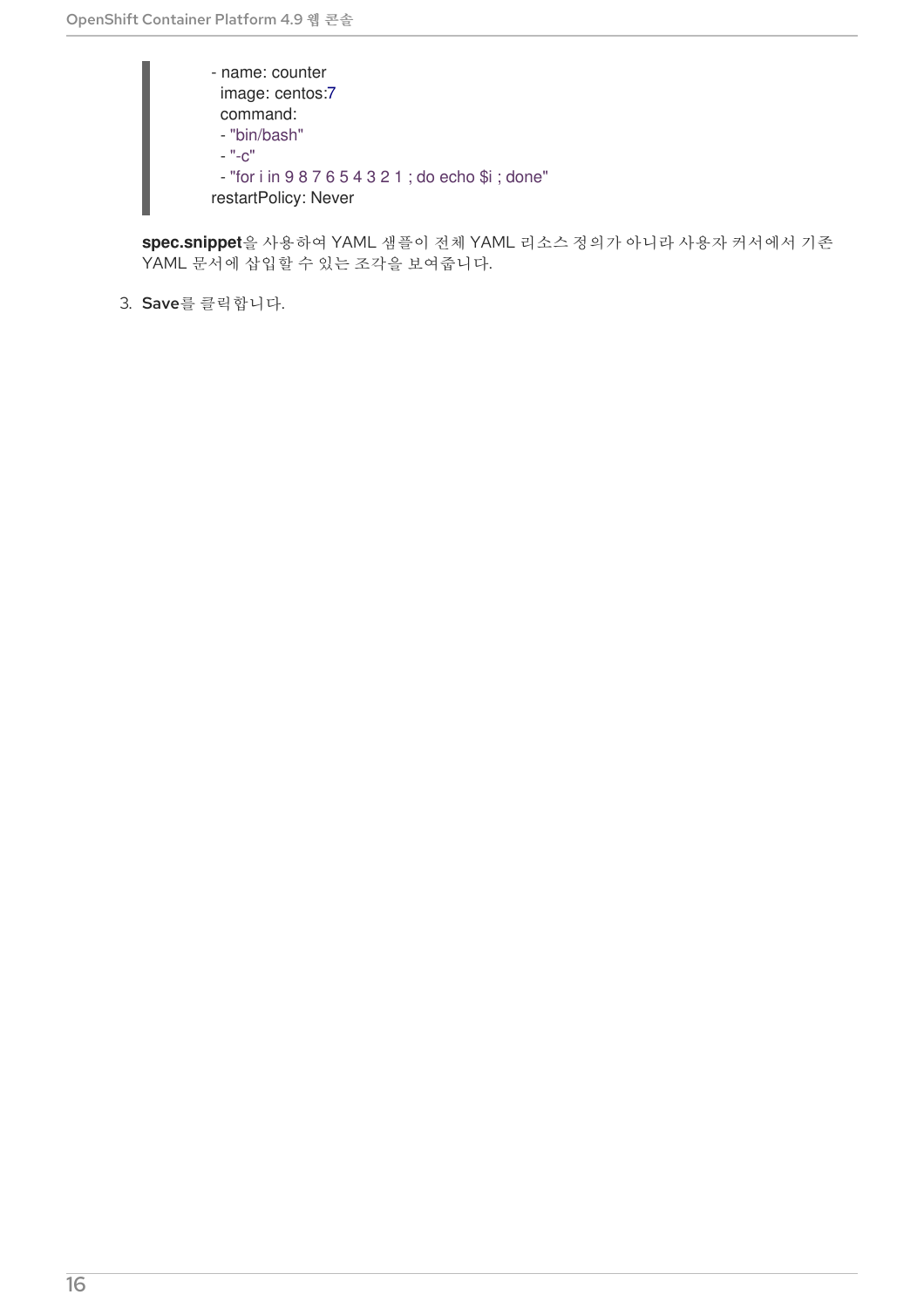# 6장. 웹 콘솔의 DEVELOPER 모드 정보

<span id="page-20-0"></span>OpenShift Container Platform 웹 콘솔은 Administrator 모드 및 Developer 모드라는 두 가지 모드를 제 공합니다.



## 참고

표시되는 기본 웹 콘솔 모드 정보는 사용자의 역할에 따라 다르게 표시됩니다. 사용자가 Developer로 인식되면 기본적으로 Developer 모드 정보가 표시됩니다.

Developer 모드는 다음과 같은 개발자의 유스 케이스에 특정한 워크 플로우를 제공합니다.

- 기존 코드베이스, 이미지, dockerfile을 가져와서 OpenShift Container Platform에서 애플리케이 션을 만들고 배포합니다.
- 프로젝트에서 관련 애플리케이션, 구성 요소 및 서비스와 시각적으로 상호 작용하고 배포 및 빌드 상태를 모니터링합니다.
- 애플리케이션에서 구성 요소를 그룹화하고 애플리케이션 내부 및 애플리케이션간에 구성 요소를 연결합니다.
- Serverless 기능 (기술 프리뷰)을 통합합니다.
- Eclipse Che를 사용하여 애플리케이션 코드를 편집할 수 있는 작업 공간을 만듭니다.

# <span id="page-20-1"></span>6.1. 사전 요구 사항

Developer 모드에 액세스하려면 웹 콘솔에 로그인해야 합니다.

# <span id="page-20-2"></span>6.2. DEVELOPER 모드 액세스

OpenShift Container Platform 웹 콘솔의 Developer 모드는 개발자의 유스 케이스에 특정한 워크 플로우 를 제공합니다.

다음과 같이 웹 콘솔에서 Developer 모드에 액세스할 수 있습니다.

#### 절차

- 1. 로그인 인증 정보를 사용하여 OpenShift Container Platform 웹 콘솔에 로그인합니다. OpenShift Container Platform 웹 콘솔의 기본 보기는 Administrator 모드입니다.
- 2. 모드 전환 기능을 사용하여 Developer 모드로 전환하십시오. 클러스터의 모든 프로젝트 목록과 함께 Topology 뷰가 표시됩니다.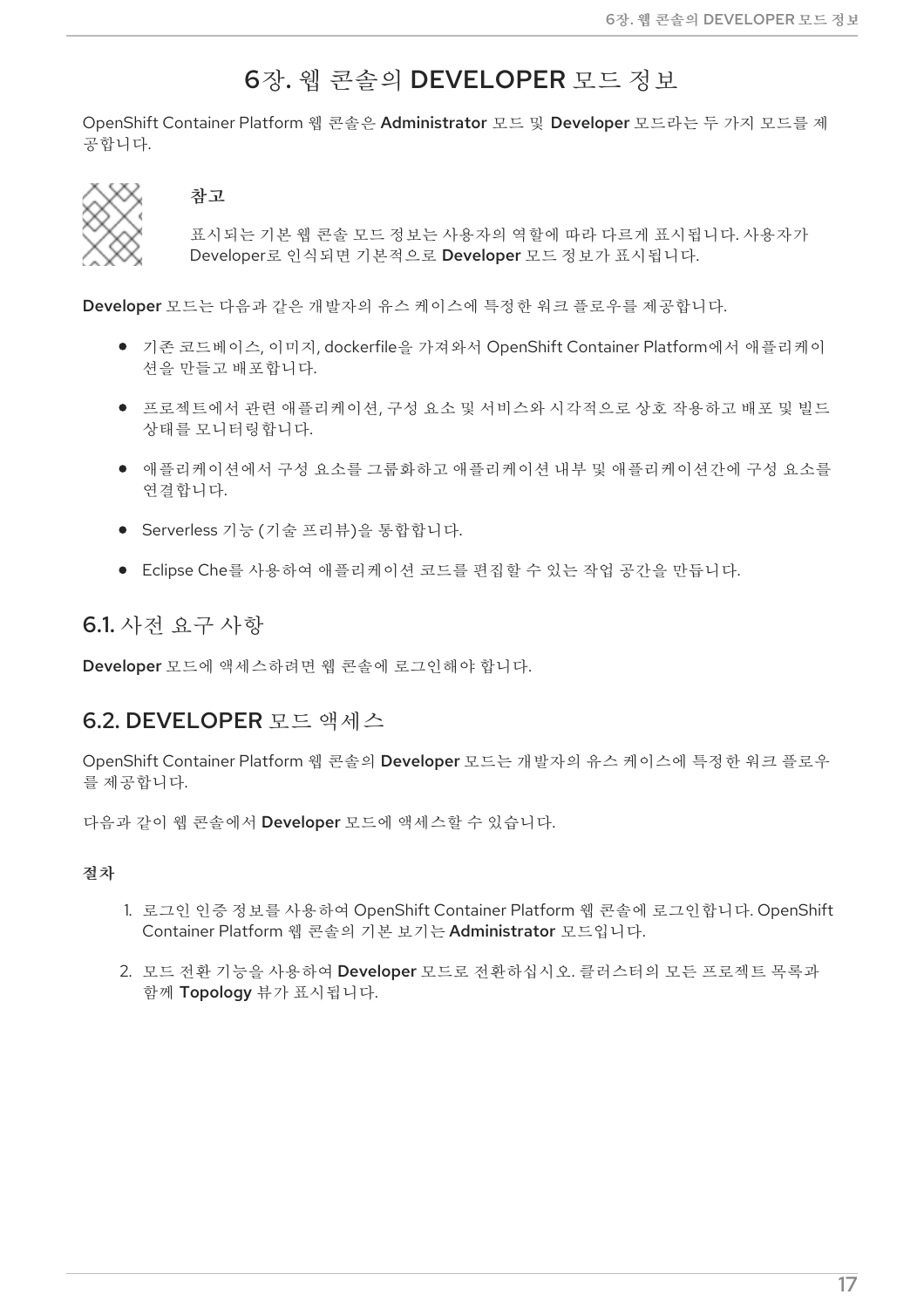그림 6.1. Developer 모드

| <b>Red Hat</b><br><b>OpenShift Container Pla</b> |
|--------------------------------------------------|
| <b>≎</b> Administrator                           |
| <b>☆</b> Administrator                           |
| ◆ Developer                                      |
| Projects                                         |
| Search                                           |
| Events                                           |

3. 목록에서 기존 프로젝트를 선택하거나 Project 드롭 다운 목록을 사용하여 새 프로젝트를 만듭니 다.

프로젝트에 워크로드 또는 애플리케이션이없는 경우 Topology 뷰에는 애플리케이션을 작성하는 데 사용 가능한 옵션이 표시됩니다. 기존 워크로드가있는 경우 Topology 뷰는 워크로드 노드를 그래픽으로 표시 합니다.

## 추가 리소스

- 개발자 화면을 사용하여 OpenShift Container Platform에서 [애플리케이션](https://access.redhat.com/documentation/en-us/openshift_container_platform/4.9/html-single/building_applications/#odc-creating-applications-using-developer-perspective) 생성 및 배포
- 프로젝트에서 [애플리케이션](https://access.redhat.com/documentation/en-us/openshift_container_platform/4.9/html-single/building_applications/#odc-viewing-application-composition-using-topology-view) 보기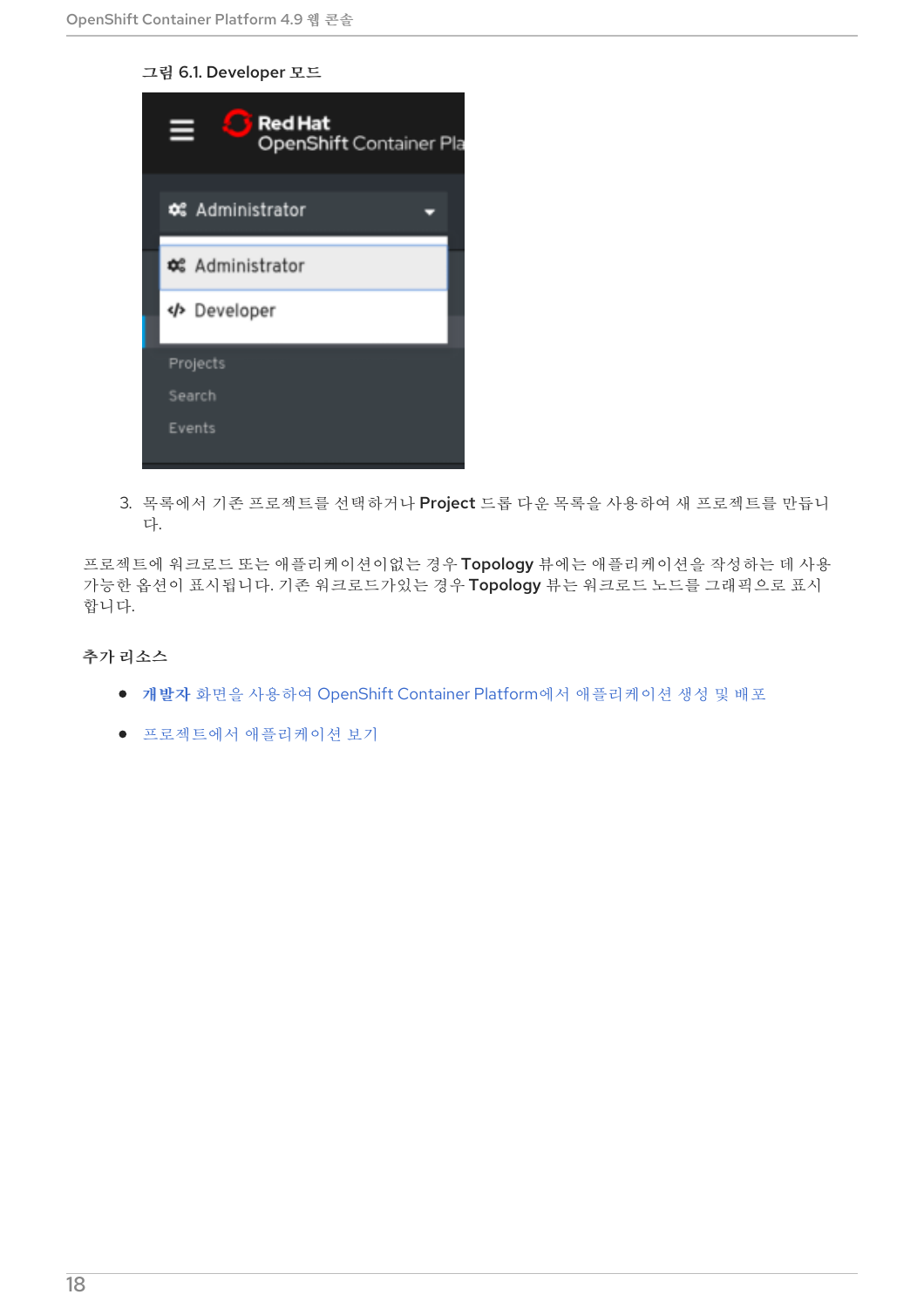# 7장. 웹 콘솔의 웹 터미널 정보

<span id="page-22-0"></span>웹 콘솔에서 포함된 명령줄 터미널 인스턴스를 시작할 수 있습니다. 웹 터미널을 사용하려면 Web Terminal Operator를 설치해야 합니다.



# 참고

클러스터 관리자는 OpenShift Container Platform 4.7 이상에서 웹 터미널에 액세스할 수 있습니다.

이 터미널 인스턴스는**oc**, **kubectl**,**odo**, **kn**, **tkn**, **helm**, **kubens**, **kubectx** 등의 클러스터와 상호 작용하기 위한 일반적인 CLI 툴로 사전 설치됩니다. 또한 작업 중인 프로젝트의 컨텍스트도 포함되어 있으며 인증 정보를 사용하여 자동으로 로그인됩니다.



# 중요

웹 터미널은 기술 프리뷰 기능 전용입니다. 기술 프리뷰 기능은 Red Hat 프로덕션 서비스 수준 계약(SLA)에서 지원되지 않으며 기능적으로 완전하지 않을 수 있습니다. 따라서 프로 덕션 환경에서 사용하는 것은 권장하지 않습니다. 이러한 기능을 사용하면 향후 제품 기능 을 조기에 이용할 수 있어 개발 과정에서 고객이 기능을 테스트하고 피드백을 제공할 수 있 습니다.

Red Hat 기술 프리뷰 기능의 지원 범위에 대한 자세한 내용은 <https://access.redhat.com/support/offerings/techpreview/>를 참조하십시오.

# <span id="page-22-1"></span>7.1. 웹 터미널 설치

OpenShift Container Platform OperatorHub에 나열된 Web Terminal Operator를 사용하여 웹 터미널을 설치할 수 있습니다. Web Terminal Operator를 설치하면 **DevWorkspace** CRD와 같은 명령행 구성에 필 요한 사용자 정의 리소스 정의(CRD)가 자동으로 설치됩니다. 웹 콘솔은 웹 터미널을 열 때 필요한 리소스 를 생성합니다.

# 사전 요구 사항

**cluster-admin** 권한이 있는 계정을 사용하여 OpenShift Container Platform 클러스터에 액세스 할 수 있습니다.

## 절차

- 1. 웹 콘솔의 Administrator 모드에서 Operator **→** OperatorHub로 이동합니다.
- 2. Filter by keyword 상자를 사용하여 카탈로그에서 **Web Terminal** Operator를 검색한 다음 Web Terminal 타일을 클릭합니다.
- 3. Web Terminal 페이지에서 Operator에 대한 간략한 설명을 확인하고 Install을 클릭합니다.
- 4. Install Operator 페이지에서 모든 필드의 기본값을 유지합니다.
	- Update Channel 메뉴의 fast 옵션으로 Web Terminal Operator의 최신 릴리스버전을 설치할 수 있습니다.
	- Installation Mode 메뉴의 All namespaces on the cluster를 사용하면 Operator가 클러스터 의 모든 네임스페이스를 모니터링하고 사용할 수 있습니다.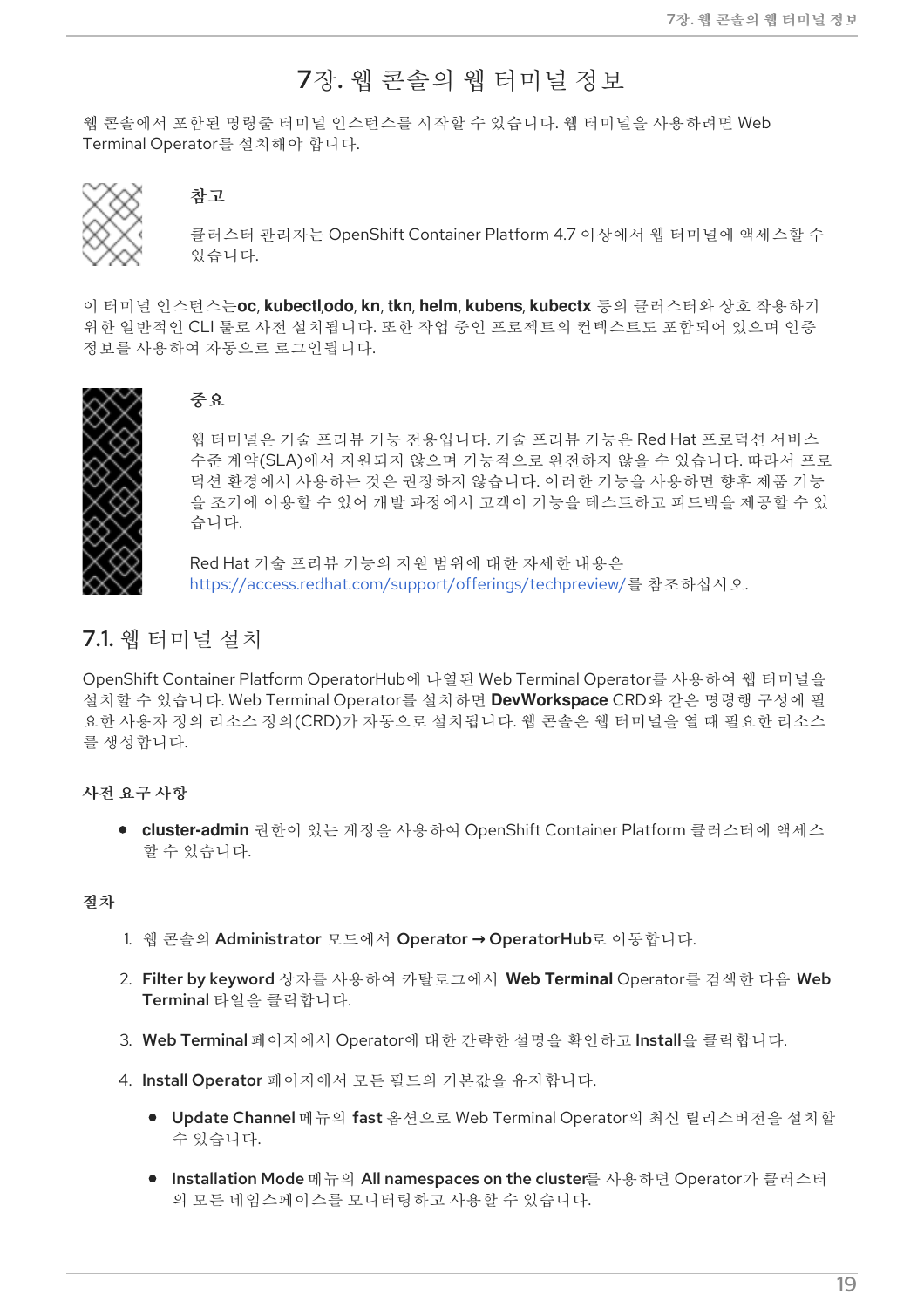- Installed Namespace 메뉴의 openshift-operators 옵션은 기본 **openshift-operators** 네임 스페이스에 Operator를 설치합니다.
- Approval Strategy 메뉴의 Automatic 옵션은 Operator에 향후 지원되는 업그레이드가 OLM(Operator Lifecycle Manager)에 의해 자동으로 처리됩니다.
- 5. 설치를 클릭합니다.
- 6. Installed Operators 페이지에서 View Operator를 클릭하여 Operator가 Installed Operators 페 이지에 나열되어 있는지 확인합니다.



참고

OpenShift Container Platform 4.8 이전에는 Web Terminal Operator가 모든 기능 을 단일 Operator에 번들했습니다. OpenShift Container Platform 4.8부터 Web Terminal Operator는 동일한 기능을 제공하기 위해 DevWorkspace Operator를 종 속 항목으로 설치합니다.

7. Operator가 설치되면 페이지를 새로고침하여 콘솔 오른쪽에 있는 명령행 터미널 아이콘을 확인 합니다.

<span id="page-23-0"></span>7.2. 웹 터미널 사용

Web Terminal Operator가 설치되면 다음과 같이 웹 터미널을 사용할 수 있습니다.

- 1. 웹 터미널을 시작하려면 콘솔 오른쪽에 있는 명령행 터미널 아이콘( )을 클릭합니다. 명령줄 터미널 창에 웹 터미널 인스턴스가 표시됩니다. 이 인스턴스는 사용자의 인증 정보를 사용하여 자 동으로 로그인됩니다.
- 2. 프로젝트 드롭다운 목록에서 **DevWorkspace** CR을 생성해야 하는 프로젝트를 선택합니다. 기본 적으로 현재 프로젝트는 선택됩니다.



참고

- **DevWorkspace** CR은 아직 존재하지 않는 경우에만 생성됩니다.
- **openshift-terminal** 프로젝트는 클러스터 관리자에게 사용되는 기본 프로젝 트입니다. 다른 프로젝트를 선택할 수 있는 옵션이 없습니다.
- 3. Start를 클릭하여 선택한 프로젝트를 사용하여 웹 터미널을 초기화합니다.

웹 터미널이 초기화된 후 **oc**, **kubectl**, **odo**, **kn**, **tkn**, **helm**, **kubens**, **kubectx**와 같은 사전 설치된 CLI 툴을 사용할 수 있습니다.

<span id="page-23-1"></span>7.3. 웹 터미널 설치 제거

웹 터미널 설치 제거는 2단계로 수행됩니다.

- 1. Operator를 설치할 때 추가된 Web Terminal Operator 및 관련 사용자 지정 리소스(CR)를 제거합 니다.
- 2. Web Terminal Operator의 종속성으로 추가된 DevWorkspace Operator 및 관련 사용자 정의 리 소스를 설치 제거합니다.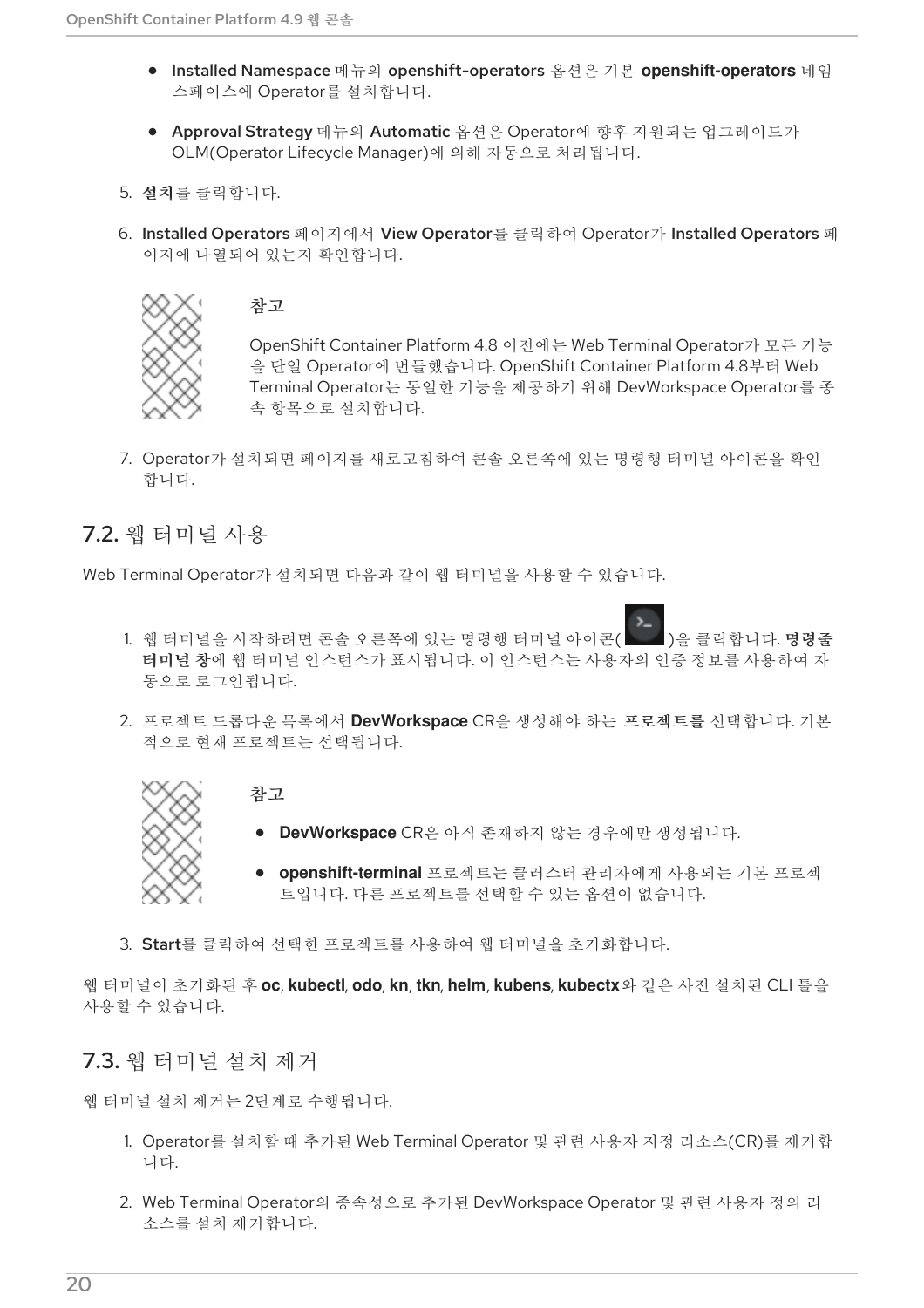Web Terminal Operator를 설치 제거해도 Operator가 설치될 때 생성된 CRD(사용자 정의 리소스 정의) 또는 관리 리소스 정의는 제거되지 않습니다. 이러한 구성 요소는 보안 목적으로 수동으로 설치 제거해야 합니다. 이러한 구성 요소를 제거하면 Operator가 제거될 때 터미널이 유휴 상태가 되지 않도록하여 클러 스터 리소스를 절약할 수 있습니다.

# 전제 조건

**cluster-admin** 권한이 있는 계정을 사용하여 OpenShift Container Platform 클러스터에 액세스 할 수 있습니다.

<span id="page-24-0"></span>7.3.1. Web Terminal Operator 및 이를 지원하는 사용자 정의 리소스 제거

콘솔과 CLI를 사용하여 Web Terminal Operator를 설치하는 동안 생성된 기존 웹 터미널 및 CR을 삭제합 니다.



# 참고

OpenShift Container Platform 4.8 이전에는 Web Terminal Operator에서 다른 CRD를 사 용하여 웹 터미널 기능을 제공합니다. Web Terminal Operator 버전 1.2.1 이하를 제거하려면 OpenShift Container Platform 4.7 설명서를 참조하십시오.

# 절차

- 1. 웹 콘솔을 사용하여 Web Terminal Operator를 설치 제거합니다.
	- a. 웹 콘솔의 Administrator 모드에서 Operator **→** Installed Operators로 이동합니다.
	- b. 필터 목록을 스크롤하거나 Filter by name 상자에서 키워드를 입력하여 Web Terminal Operator를 찾습니다.
	- c. Web Terminal Operator의 Options 메뉴 <sup>-</sup> 를 클릭하고 Uninstall Operator를 선택합니 다.
	- d. Uninstall Operator 확인 대화 상자에서 Uninstall을 클릭하여 클러스터에서 Operator, Operator 배포 및 pod를 제거합니다. Operator는 실행을 중지하고 더 이상 업데이트가 수신 되지 않습니다.
- 2. Operator에서 사용하는 CRD를 제거합니다.

\$ oc delete devworkspaces.workspace.devfile.io --all-namespaces \ --selector 'console.openshift.io/terminal=true' --wait

\$ oc delete devworkspacetemplates.workspace.devfile.io --all-namespaces \ --selector 'console.openshift.io/terminal=true' --wait

# <span id="page-24-1"></span>7.3.2. DevWorkspace Operator 종속성 삭제

CLI를 사용하여 Web Terminal Operator를 설치하는 동안 생성된 CRD(사용자 정의 리소스 정의) 및 추가 리소스를 삭제합니다.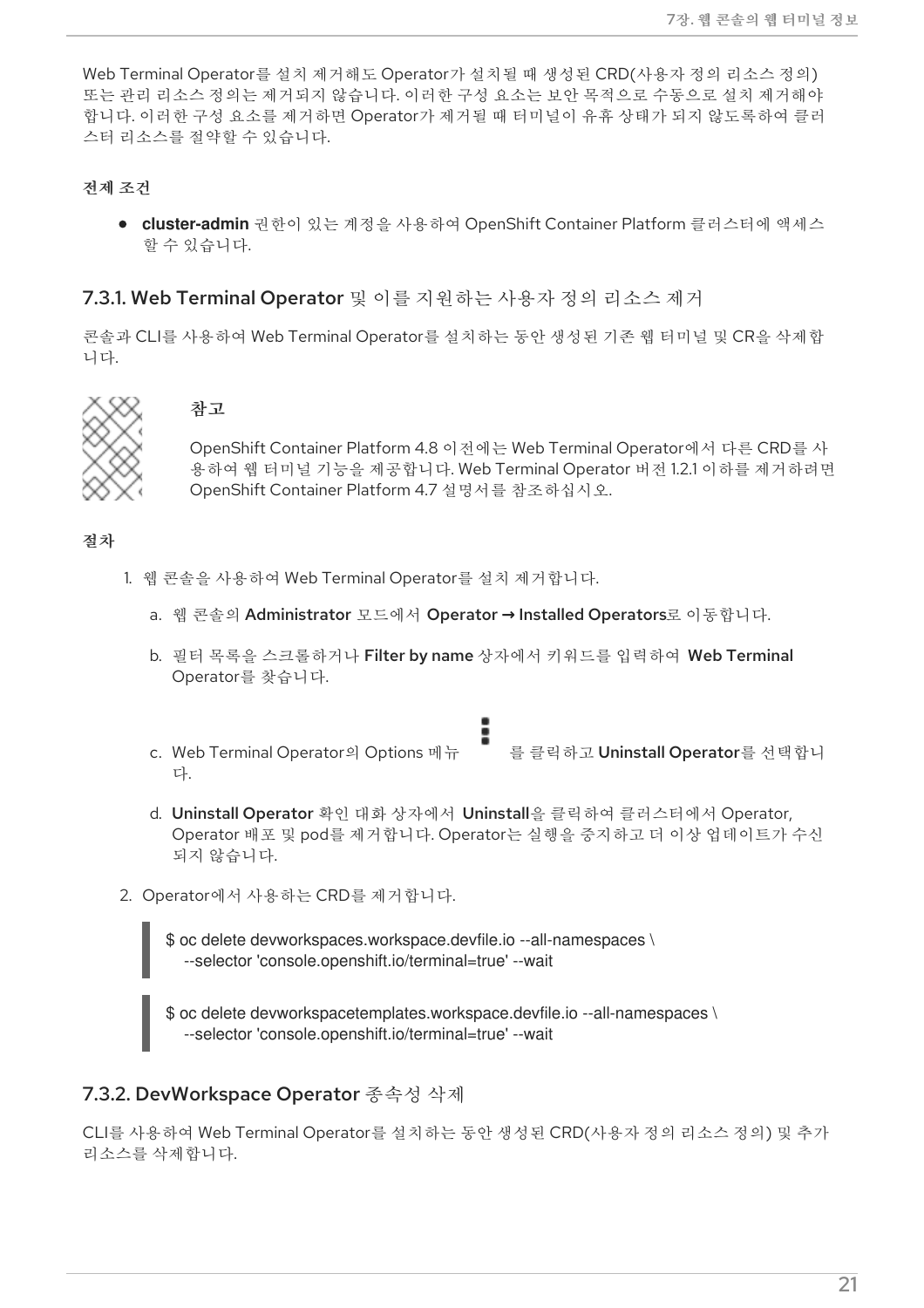

# 중요

DevWorkspace Operator는 독립 실행형 Operator로 작동하며 클러스터에 설치된 다른 Operator의 종속성으로 필요할 수 있습니다(예: CodeReady Workspaces Operator가 종속 될 수 있음). DevWorkspace Operator가 더 이상 필요하지 않은 경우에만 아래 단계를 수행 합니다.

# 절차

1. 배포와 같은 관련 Kubernetes 오브젝트와 함께 Operator에서 사용하는 **DevWorkspace** 사용자 지정 리소스를 제거합니다.

\$ oc delete devworkspaces.workspace.devfile.io --all-namespaces --all --wait

\$ oc delete devworkspaceroutings.controller.devfile.io --all-namespaces --all --wait



2. Operator에서 사용하는 CRD를 제거합니다.



3. 관련된 모든 사용자 정의 리소스 정의가 제거되었는지 확인합니다. 다음 명령은 결과를 표시하지

\$ oc delete customresourcedefinitions.apiextensions.k8s.io devworkspaceoperatorconfigs.controller.devfile.io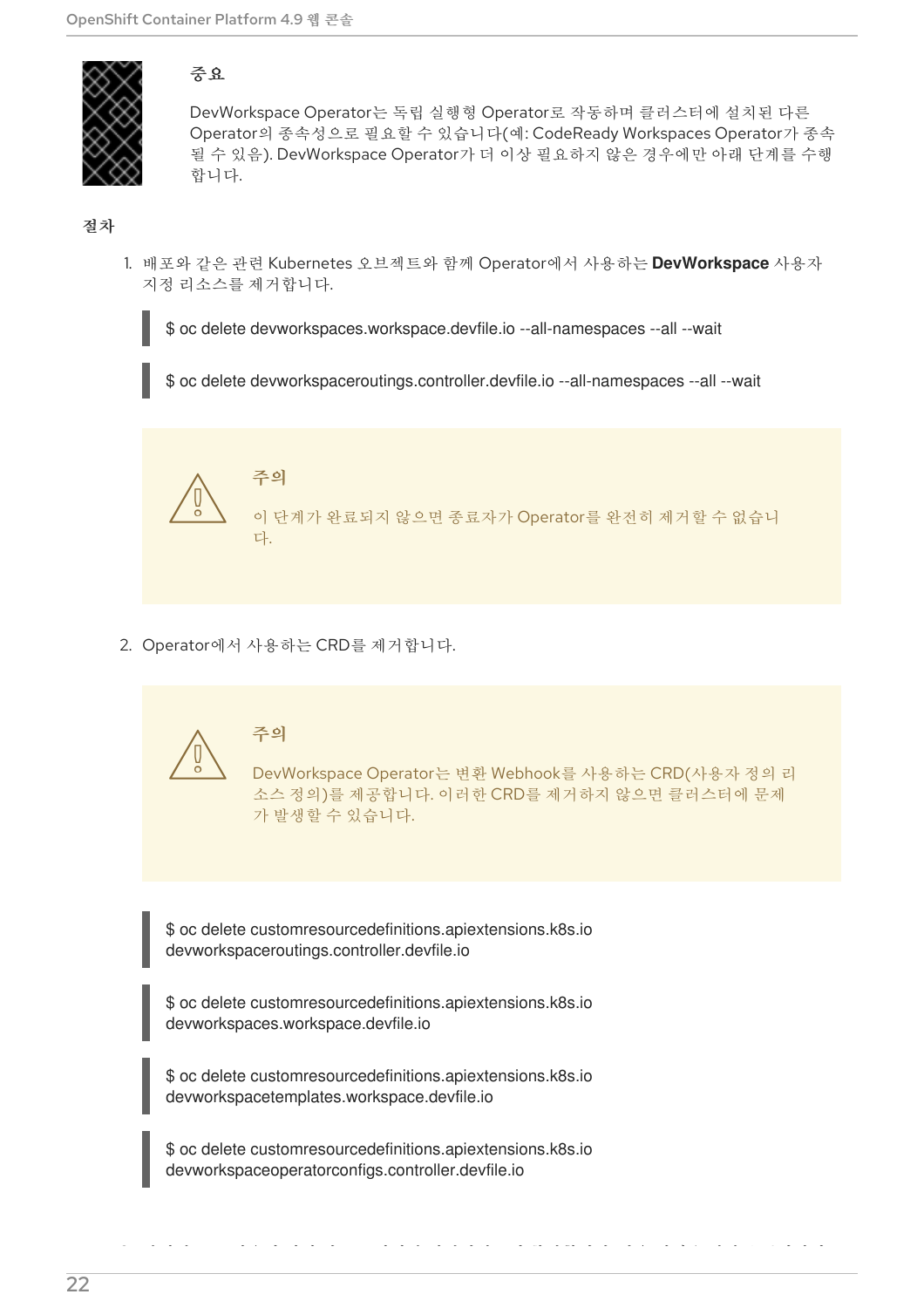3. 관련된 모든 사용자 정의 리소스 정의가 제거되었는지 확인합니다. 다음 명령은 결과를 표시하지 않아야 합니다.

\$ oc get customresourcedefinitions.apiextensions.k8s.io | grep "devfile.io"

4. **devworkspace-webhook-server** 배포, 변경 및 검증 웹 후크를 제거합니다.

\$ oc delete deployment/devworkspace-webhook-server -n openshift-operators

\$ oc delete mutatingwebhookconfigurations controller.devfile.io

\$ oc delete validatingwebhookconfigurations controller.devfile.io



#### 참고

변경 및 검증 Webhook를 제거하지 않고 **devworkspace-webhook-server** 배포를 제거하면 **oc exec** 명령을 사용하여 클러스터의 컨테이너에서 명령을 실행할 수 없 습니다. 웹 후크를 제거한 후에는 **oc exec** 명령을 다시 사용할 수 있습니다.

5. 나머지 서비스, 보안 및 구성 맵을 제거합니다. 설치에 따라 다음 명령에 포함된 일부 리소스가 클 러스터에 없을 수 있습니다.

\$ oc delete all --selector app.kubernetes.io/part-of=devworkspaceoperator,app.kubernetes.io/name=devworkspace-webhook-server -n openshift-operators

\$ oc delete serviceaccounts devworkspace-webhook-server -n openshift-operators

\$ oc delete configmap devworkspace-controller -n openshift-operators

\$ oc delete clusterrole devworkspace-webhook-server

\$ oc delete clusterrolebinding devworkspace-webhook-server

- 6. 웹 콘솔을 사용하여 Operator 설치 제거
	- a. 웹 콘솔의 Administrator 모드에서 Operator **→** Installed Operators로 이동합니다.
	- b. 필터 목록을 스크롤하거나 Filter by name 상자에서 키워드를 입력하여 DevWorkspace Operator를 찾습니다.

- c. DevWorkspace Operator의 Options 메뉴 <sup>-</sup> 를 클릭하고 Uninstall Operator를 선택합니 다.
- d. Uninstall Operator 확인 대화 상자에서 Uninstall을 클릭하여 클러스터에서 Operator, Operator 배포 및 pod를 제거합니다. Operator는 실행을 중지하고 더 이상 업데이트가 수신 되지 않습니다.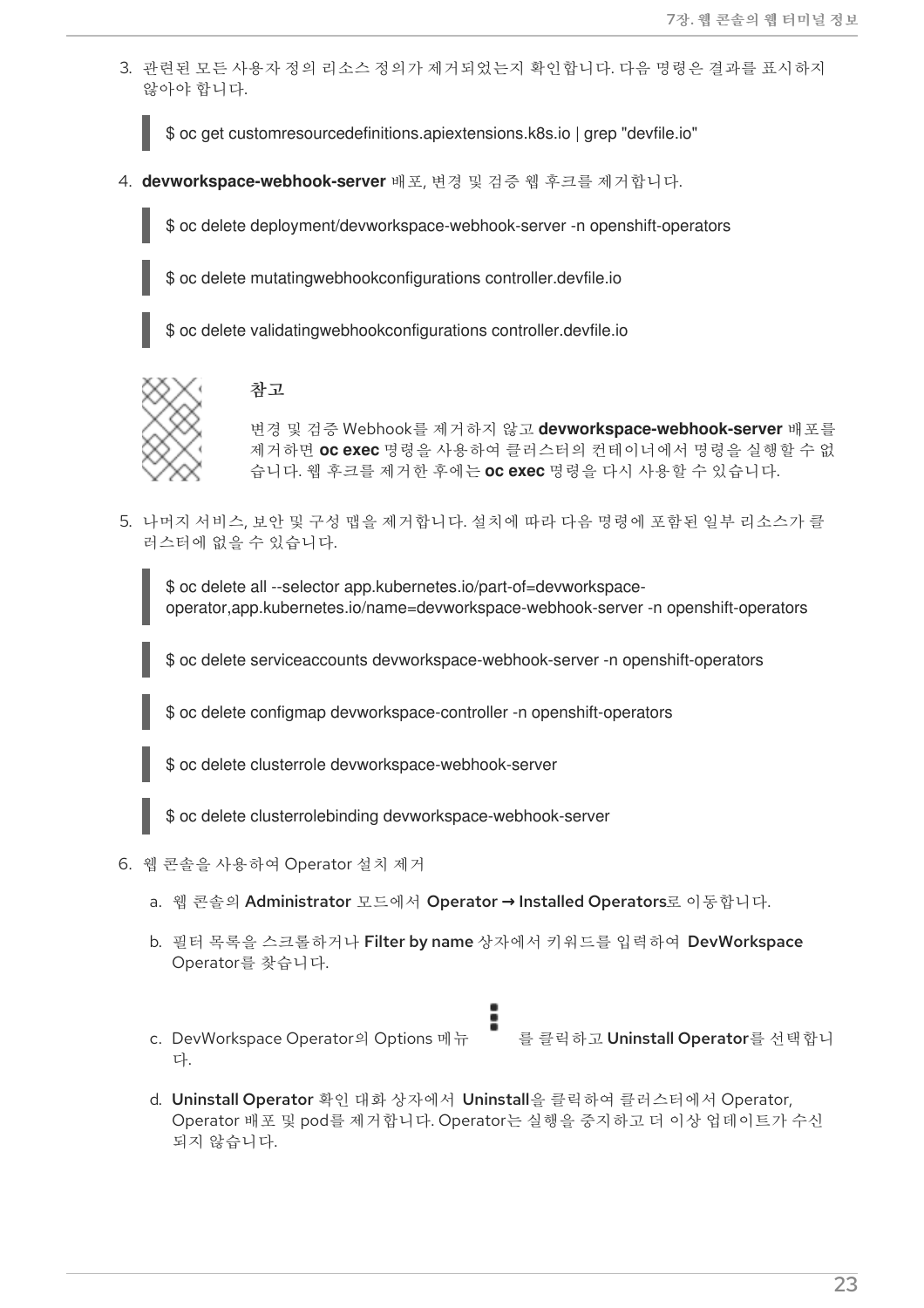# <span id="page-27-0"></span>8장. OPENSHIFT CONTAINER PLATFORM에서 웹 콘솔 비활성화

OpenShift Container Platform 웹 콘솔을 비활성화할 수 있습니다.

<span id="page-27-1"></span>8.1. 전제 조건

● OpenShift Container Platform 클러스터를 배포합니다.

# <span id="page-27-2"></span>8.2. 웹 콘솔 비활성화

**console.operator.openshift.io** 리소스를 편집하여 웹 콘솔을 비활성화할 수 있습니다.

**console.operator.openshift.io** 리소스를 편집합니다.

\$ oc edit consoles.operator.openshift.io cluster

```
다음 예제는 리소스에서 수정할 수 있는 매개 변수를 표시합니다.
```


<span id="page-27-3"></span>[1](#page-27-3) 웹 콘솔을 비활성화하려면 **managementState** 매개 변수 값을 **Removed**로 설정합니다. 이 매개 변수의 다른 유효한 값은 **Managed** (클러스터 제어 하에서 콘솔을 활성화) 및 **Unmanaged** (사용자가 웹 콘솔 관리를 제어하고 있음)입니다.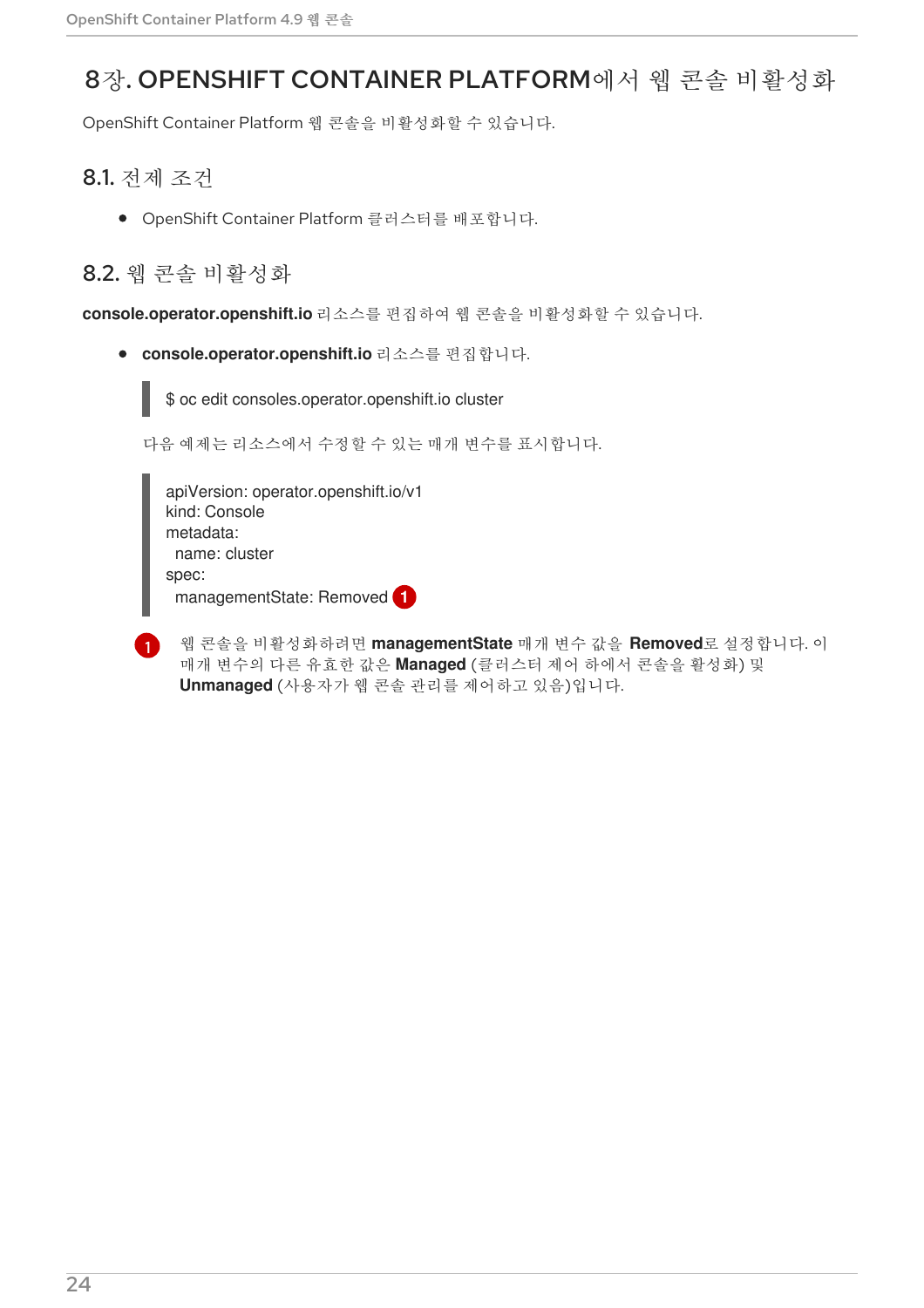# 9장. 웹 콘솔에서 퀵 스타트 튜토리얼 만들기

<span id="page-28-0"></span>OpenShift Container Platform 웹 콘솔에 대한 퀵 스타트 튜토리얼을 생성하려면 다음 지침에 따라 모든 퀵 스타트에서 사용자에게 일관된 사용자 환경을 유지합니다.

# <span id="page-28-1"></span>9.1. 퀵 스타트 이해

퀵 스타트는 사용자 작업에 대한 가이드 튜토리얼입니다. 웹 콘솔의 Help 메뉴에서 퀵 스타트에 액세스할 수 있습니다. 애플리케이션, Operator 또는 기타 다른 제품 오퍼링을 사용하는 경우에 유용합니다.

퀵 스타트는 주로 작업과 단계로 구성됩니다. 각 작업에는 여러 단계가 있으며 각 퀵스타트에는 여러 작업 이 있습니다. 예를 들면 다음과 같습니다.

- $\bullet$  작업 1
	- 1 단계
	- 2 단계
	- 3 단계
- 작업 2
	- 1 단계
	- 2 단계
	- 3 단계
- 작업 3
	- 1 단계
	- 2 단계
	- 3 단계

<span id="page-28-2"></span>9.2. 사용자 워크플로우 퀵 스타트

기존 퀵 스타트 튜토리얼과 상호 작용할 때 예상되는 워크플로우 환경은 다음과 같습니다.

#### 1. Administrator 또는 Developer 모드에서 Help 아이콘을 클릭하고 Quick Starts를 선택합니다.

- 2. 퀵 스타트 카드를 클릭합니다.
- 3. 표시되는 창에서 Start를 클릭합니다.
- 4. 화면에 있는 지침을 실행 완료한 후 Next를 클릭합니다.
- 5. 표시되는 Check your work모듈에서 질문에 대답하여 작업을 완료했는지 확인합니다.
	- a. Yes를 선택한 경우 Next를 클릭하여 다음 작업으로 이동합니다.
	- b. No를 선택하면 작업 단계를 반복하고 작업을 다시 확인하십시오.
- 6. 위의 1단계에서 6단계를 반복하여 퀵 스타트의 나머지 작업을 완료합니다.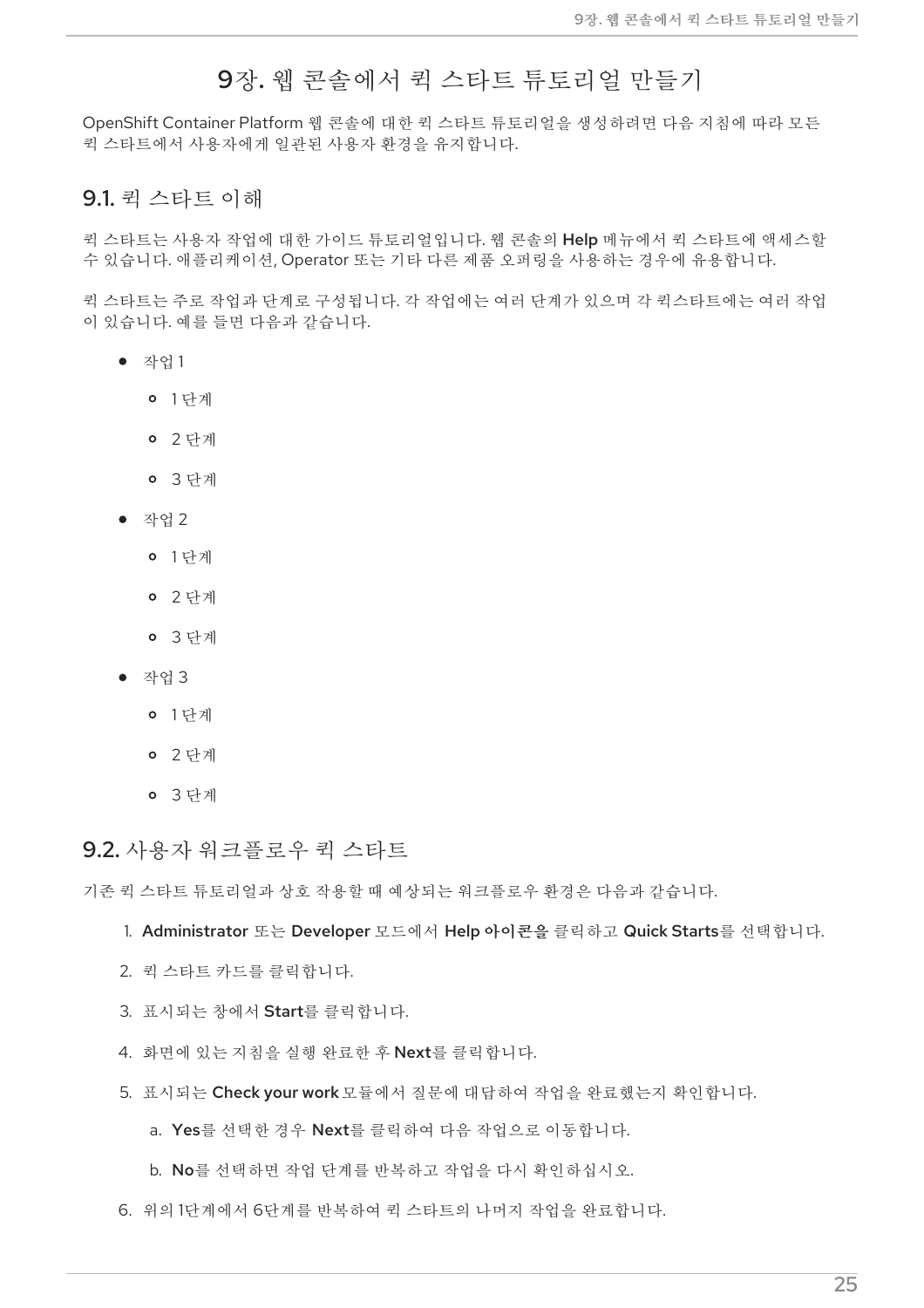7. 마지막 작업이 완료되면 Close를 클릭하여 퀵 스타트를 종료합니다.

# <span id="page-29-0"></span>9.3. 퀵 스타트 구성 요소

퀵 스타트는 다음 섹션으로 구성됩니다.

- Card: 제목, 설명, 시간 커밋 및 완료 상태를 포함하여 퀵 스타트의 기본 정보를 제공하는 카탈로그 타일
- Introduction: 퀵 스타트의 목표 및 작업에 대한 간략한 개요
- Task headings: 빠른 시작의 각 작업에 대한 하이퍼 링크 제목
- Check your work module 사용자가 작업을 완료했는지 확인할 수 있는 모듈입니다. 퀵 스타트의 다음 작업으로 이동하기 전에 작업이 성공적으로 완료되었는지 확인할 수 있습니다.
- Hint: 사용자가 제품의 특정 영역을 식별하는 데 도움이 되는 애니메이션
- Button
	- o Next and back buttons 퀵 스타트의 각 작업 내에서 단계 및 모듈로 이동하기 위한 버튼
	- Final screen buttons: 퀵 스타트를 위한 버튼, 퀵 스타트의 이전 작업으로 돌아가거나 퀵 스 타트를 표시할 수 있는 버튼

퀵 스타트의 주요 콘텐츠 영역에는 다음 섹션이 포함되어 있습니다.

- Card copy
- Introduction
- Task steps
- Modals and in-app messaging
- Check your work module

# <span id="page-29-1"></span>9.4. 퀵 스타트 사용

OpenShift Container Platform에는 **ConsoleQuickStart** 개체에 정의된 퀵 스타트 사용자 정의 리소스가 있습니다. Operator 및 관리자는 이 리소스를 사용하여 클러스터에 퀵 스타트를 제공할 수 있습니다.

#### 사전 요구 사항

클러스터 관리자 권한이 있어야합니다.

#### 절차

1. 새로운 퀵 스타트를 만들려면 다음을 실행합니다.

\$ oc get -o yaml consolequickstart spring-with-s2i > my-quick-start.yaml

2. 다음을 실행합니다.

\$ oc create -f my-quick-start.yaml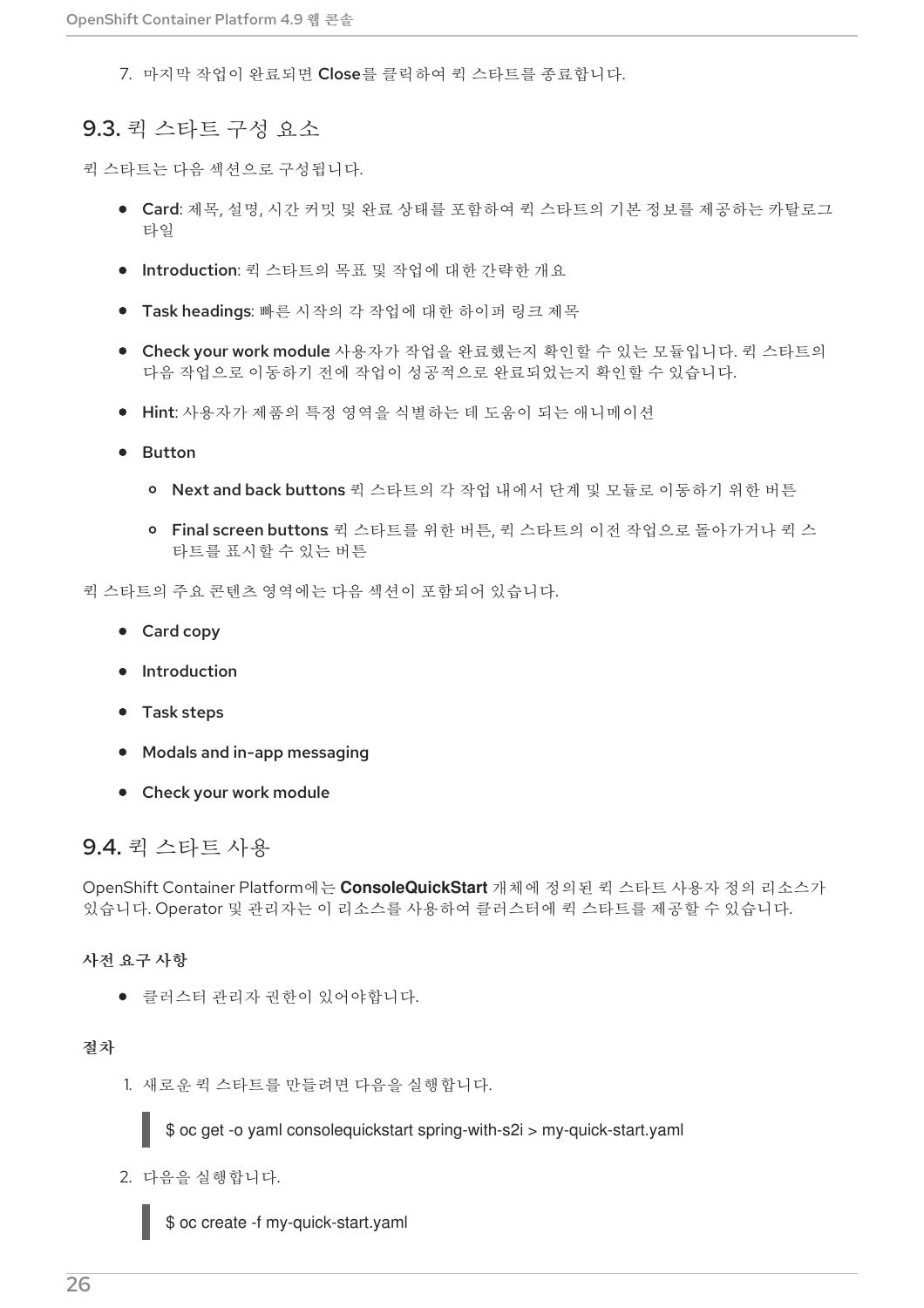3. 이 문서에 설명된 지침을 사용하여 YAML 파일을 업데이트합니다.

4. 편집한 내용을 저장합니다.

# <span id="page-30-0"></span>9.4.1. 퀵 스타트 API 문서 보기

#### 절차

퀵 스타트 API 문서를 보려면 다음을 실행합니다.



**oc explain -h**를 실행하여 **oc explain** 사용법에 대한 자세한 내용을 확인합니다.

#### <span id="page-30-1"></span>9.4.2. 퀵 스타트의 요소에서 퀵 스타트 CR에 매핑

이 섹션에서는 웹 콘솔 내에서 퀵 스타트 부분에 표시되는 퀵 스타트 리소스(CR)의 일부를 시각적으로 매 핑하는 방법을 설명합니다.

<span id="page-30-2"></span>9.4.2.1. conclusion 요소

# YAML 파일에 conclusion 요소 표시



<span id="page-30-3"></span>conclusion 텍스트

[1](#page-30-3)

#### 웹 콘솔에서 conclusion 요소의 표시

퀵 스타트의 마지막 부분에 conclusion가 표시됩니다.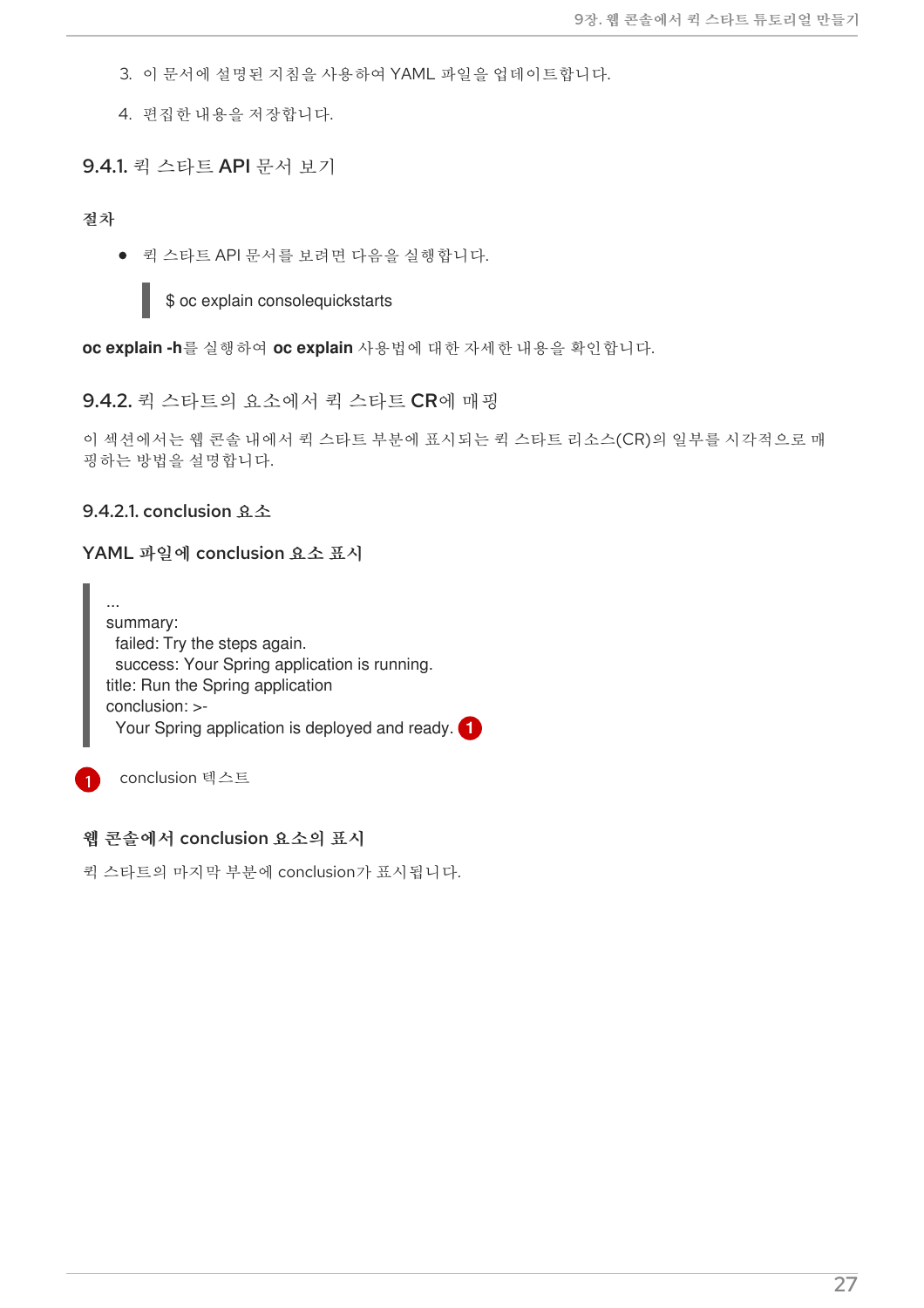# Get started with Spring 10 minutes

×



# <span id="page-31-0"></span>9.4.2.2. description 요소

YAML 파일에서 description 요소 보기

apiVersion: console.openshift.io/v1 kind: ConsoleQuickStart metadata: name: spring-with-s2i spec: description: 'Import a Spring Application from git, build, and deploy it onto OpenShift.' **1** ...

<span id="page-31-1"></span>description 텍스트

# 웹 콘솔에서 description 요소 보기

설명은 퀵 스타트 페이지의 퀵 스타트 소개 부분에 표시됩니다.

[1](#page-31-1)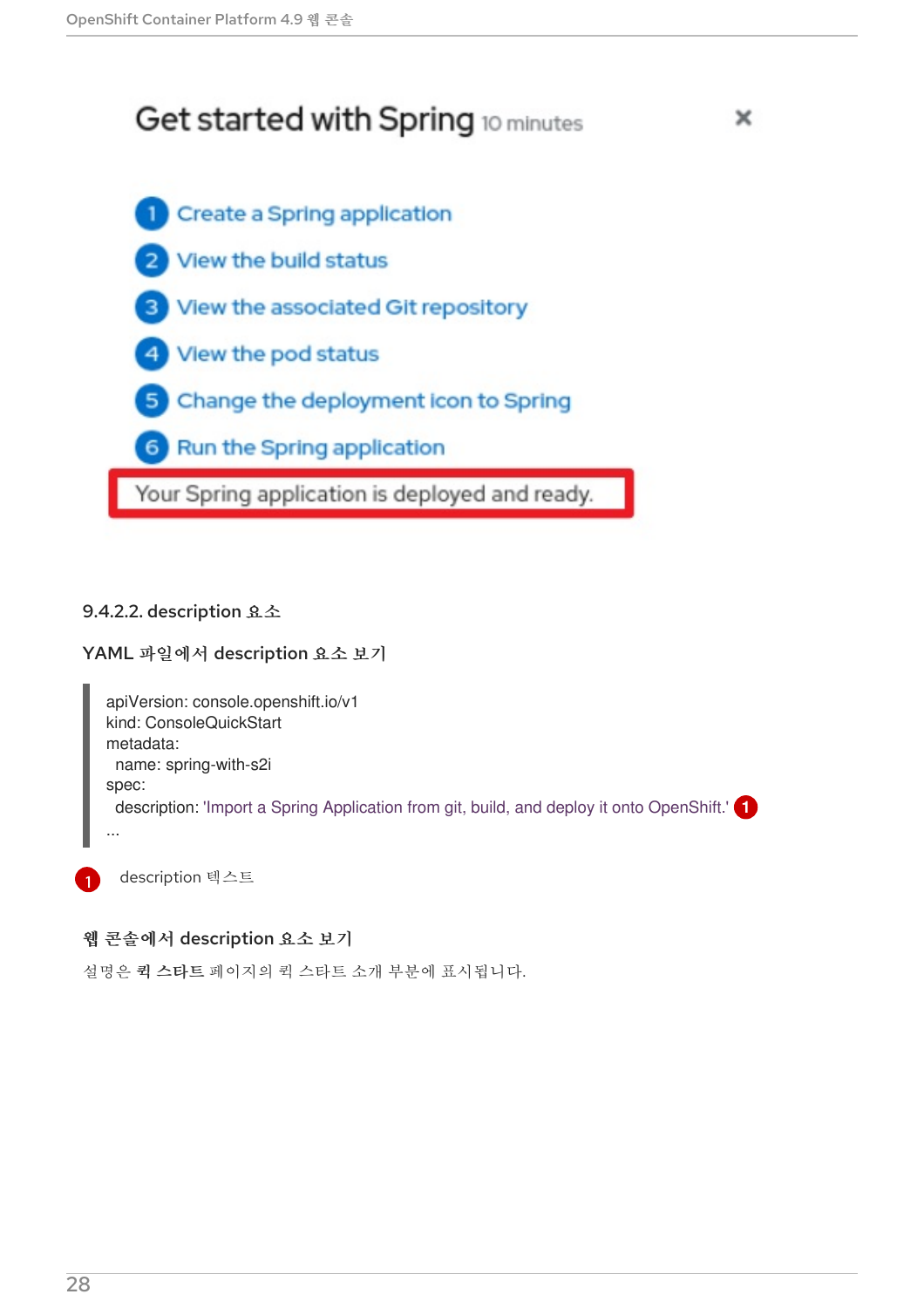

# Get started with Spring

**① 10 minutes** 

Import a Spring Application from git, build, and deploy it onto OpenShift.

<span id="page-32-0"></span>9.4.2.3. displayName 요소

YAML 파일에서 displayName 요소 보기

apiVersion: console.openshift.io/v1 kind: ConsoleQuickStart metadata: name: spring-with-s2i spec: description: 'Import a Spring Application from git, build, and deploy it onto OpenShift.' displayName: Get started with Spring **1** durationMinutes: 10

[1](#page-32-1)

<span id="page-32-1"></span>**displayName** 텍스트입니다.

웹 콘솔에서 displayName 요소 표시

표시 이름은 퀵 스타트 페이지의 퀵 스타트 소개 부분에 표시됩니다.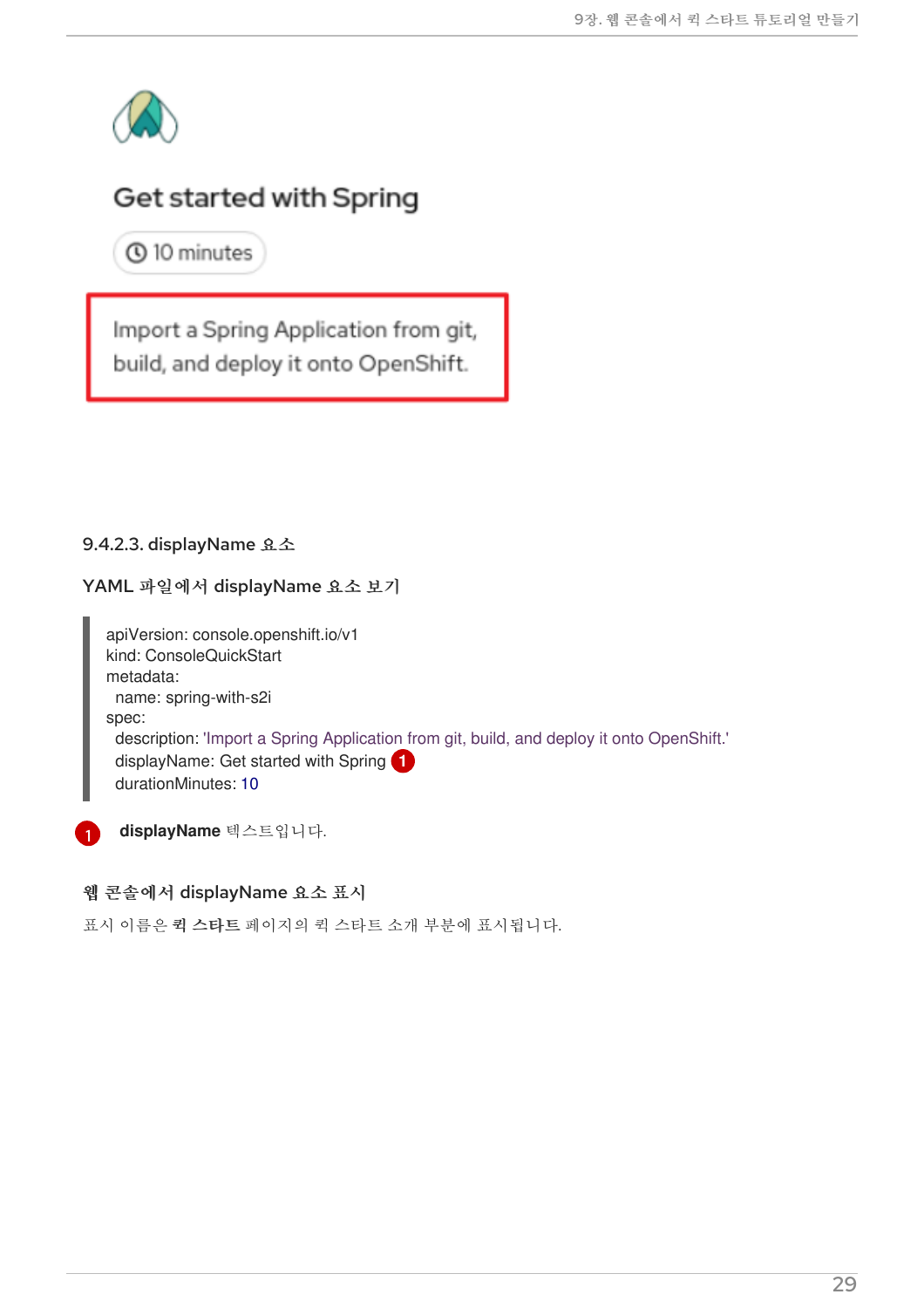

Import a Spring Application from git, build, and deploy it onto OpenShift.

# <span id="page-33-0"></span>9.4.2.4. durationMinutes 요소

YAML 파일에서 durationMinutes element 요소 표시



<span id="page-33-1"></span>**durationMinutes** 값 (분)입니다. 이 값은 퀵 스타트를 완료하는 데 걸리는 시간을 정의합니다.

# 웹 콘솔에서 durationMinutes 요소 표시

duration minutes 요소는 Quick Starts 페이지의 퀵 스타트 소개 부분에 표시됩니다.



[1](#page-33-1)

# Get started with Spring

**①** 10 minutes

Import a Spring Application from git, build, and deploy it onto OpenShift.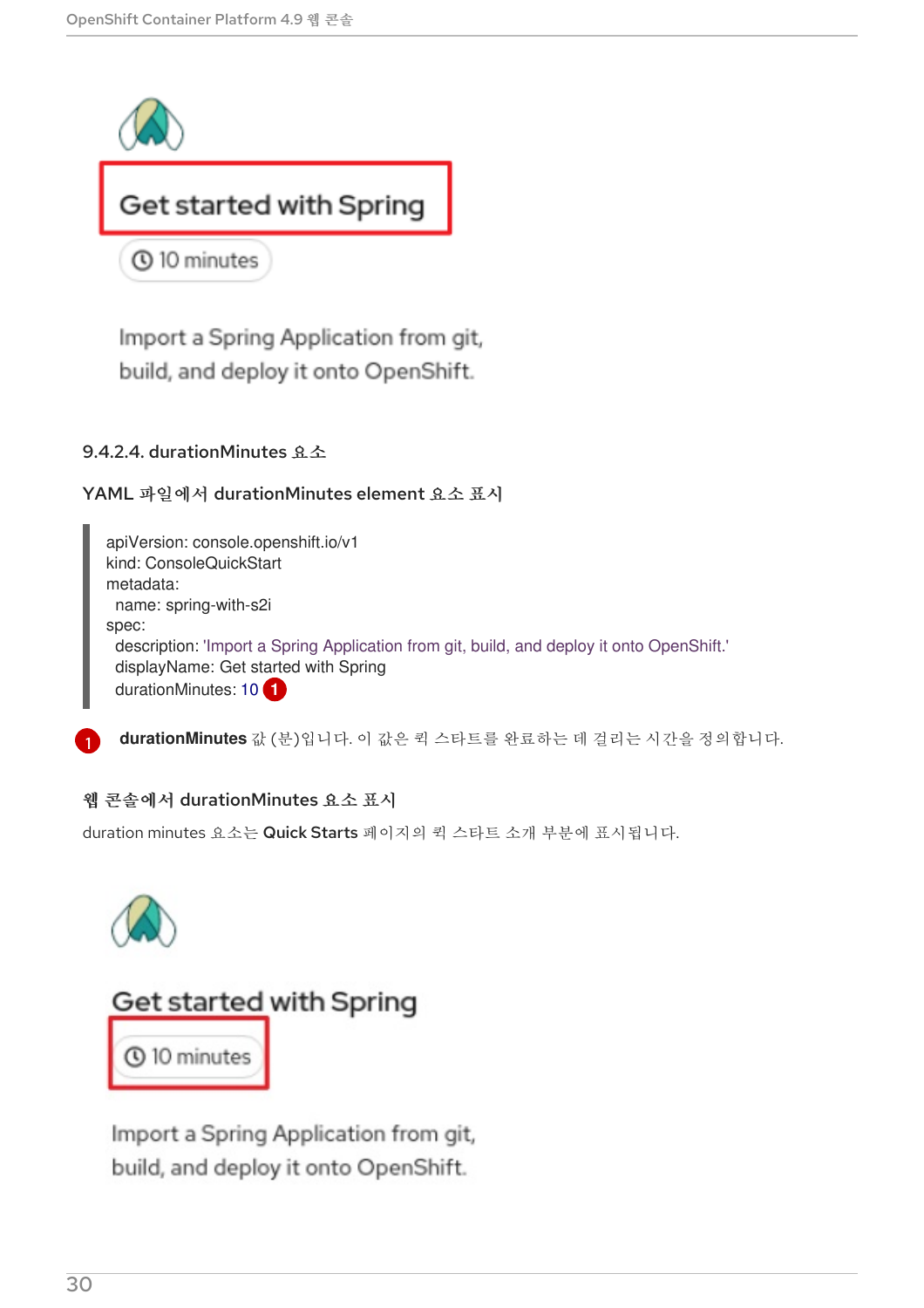#### <span id="page-34-0"></span>9.4.2.5. icon 요소

#### YAML 파일의 icon 요소 표시

```
...
spec:
```
description: 'Import a Spring Application from git, build, and deploy it onto OpenShift.' displayName: Get started with Spring durationMinutes: 10

<span id="page-34-1"></span>icon:  $\sim$  **1** 

data:image/svg+xml;base64,PHN2ZyB4bWxucz0iaHR0cDovL3d3dy53My5vcmcvMjAwMC9zdmciIGlkPS JMYXIIcl8xIiBkYXRhLW5hbWU9IkxheWVvIDEiIHZpZXdCb3q9IiAqMCAxMDI0IDEwMiQiPixkZWZzPixzc HlsZT4uY2xzLTF7ZmlsbDojMTUzZDNjO30uY2xzLTJ7ZmlsbDojZDhkYTlkO30uY2xzLTN7ZmlsbDojNT hjMGE4O30uY2xzLTR7ZmlsbDojZmZmO30uY2xzLTV7ZmlsbDojM2Q5MTkxO308L3N0eWxlPjwvZGV mcz48dGl0bGU+c25vd2Ryb3BfaWNvbl9yZ2JfZGVmYXVsdDwvdGl0bGU+PHBhdGggY2xhc3M9ImNsc y0xIiBkPSJNMTAxMi42OSw1OTNjLTExLjEyLTM4LjA3LTMxLTczLTU5LjIxLTEwMy44LTkuNS0xMS4zL TIzLjIxLTI4LjI5LTM5LjA2LTQ3Ljk0QzgzMy41MywzNDEsNzQ1LjM3LDIzNC4xOCw2NzQsMTY4Ljk0Yy 01LTUuMjYtMTAuMjYtMTAuMzEtMTUuNjUtMTUuMDdhMjQ2LjQ5LDI0Ni40OSwwLDAsMC0zNi41NS 0yNi44LDE4Mi41LDE4Mi41LDAsMCwwLTIwLjMtMTEuNzcsMjAxLjUzLDIwMS41MywwLDAsMC00My4 xOS0xNUExNTUuMjQsMTU1LjI0LDAsMCwwLDUyOCw5NS4yYy02Ljc2LS42OC0xMS43NC0uODEtM TQuMzktLjgxaDBsLTEuNjIsMC0xLjYyLDBhMTc3LjMsMTc3LjMsMCwwLDAtMzEuNzcsMy4zNSwyMDg uMjMsMjA4LjIzLDAsMCwwLTU2LjEyLDE3LjU2LDE4MSwxODEsMCwwLDAtMjAuMjcsMTEuNzUsMjQ 3LjQzLDI0Ny40MywwLDAsMC0zNi41NywyNi44MUMzNjAuMjUsMTU4LjYyLDM1NSwxNjMuNjgsMzUw LDE2OWMtNzEuMzUsNjUuMjUtMTU5LjUsMTcyLTI0MC4zOSwyNzIuMjhDOTMuNzMsNDYwLjg4LDg wLDQ3Ny44Nyw3MC41Miw0ODkuMTcsNDIuMzUsNTIwLDIyLjQzLDU1NC45LDExLjMxLDU5MywuNz IsNjI5LjIyLTEuNzMsNjY3LjY5LDQsNzA3LjMxLDE1LDc4Mi40OSw1NS43OCw4NTkuMTIsMTE4LjkzLD kyMy4wOWEyMiwyMiwwLDAsMCwxNS41OSw2LjUyaDEuODNsMS44Ny0uMzJjODEuMDYtMTMuOT EsMTEwLTc5LjU3LDE0My40OC0xNTUuNiwzLjkxLTguODgsNy45NS0xOC4wNSwxMi4yLTI3LjQzcTU uNDIsOC41NCwxMS4zOSwxNi4yM2MzMS44NSw0MC45MSw3NS4xMiw2NC42NywxMzIuMzIsNzIuNj NsMTguOCwyLjYyLDQuOTUtMTguMzNjMTMuMjYtNDkuMDcsMzUuMy05MC44NSw1MC42NC0xMT YuMTksMTUuMzQsMjUuMzQsMzcuMzgsNjcuMTIsNTAuNjQsMTE2LjE5bDUsMTguMzMsMTguOC0yL jYyYzU3LjItOCwxMDAuNDctMzEuNzIsMTMyLjMyLTcyLjYzcTYtNy42OCwxMS4zOS0xNi4yM2M0LjI1L DkuMzgsOC4yOSwxOC41NSwxMi4yLDI3LjQzLDMzLjQ5LDc2LDYyLjQyLDE0MS42OSwxNDMuNDgs MTU1LjZsMS44MS4zMWgxLjg5YTIyLDIyLDAsMCwwLDE1LjU5LTYuNTJjNjMuMTUtNjQsMTAzLjk1LT E0MC42LDExNC44OS0yMTUuNzhDMTAyNS43Myw2NjcuNjksMTAyMy4yOCw2MjkuMjIsMTAxMi42O Sw1OTNaIi8+PHBhdGggY2xhc3M9ImNscy0yIiBkPSJNMzY0LjE1LDE4NS4yM2MxNy44OS0xNi40LDM 0LjctMzAuMTUsNDkuNzctNDAuMTFhMjEyLDIxMiwwLDAsMSw2NS45My0yNS43M0ExOTgsMTk4LDA sMCwxLDUxMiwxMTYuMjdhMTk2LjExLDE5Ni4xMSwwLDAsMSwzMiwzLjFjNC41LjkxLDkuMzYsMi4wNi wxNC41MywzLjUyLDYwLjQxLDIwLjQ4LDg0LjkyLDkxLjA1LTQ3LjQ0LDI0OC4wNi0yOC43NSwzNC4x Mi0xNDAuNywxOTQuODQtMTg0LjY2LDI2OC40MmE2MzAuODYsNjMwLjg2LDAsMCwwLTMzLjIyLD U4LjMyQzI3Niw2NTUuMzQsMjY1LjQsNTk4LDI2NS40LDUyMC4yOSwyNjUuNCwzNDAuNjEsMzExLjY 5LDI0MC43NCwzNjQuMTUsMTg1LjIzWiIvPjxwYXRoIGNsYXNzPSJjbHMtMyIgZD0iTTUyNy41NCwzO DQuODNjODQuMDYtOTkuNywxMTYuMDYtMTc3LjI4LDk1LjIyLTIzMC43NCwxMS42Miw4LjY5LDI0LD E5LjIsMzcuMDYsMzEuMTMsNTIuNDgsNTUuNSw5OC43OCwxNTUuMzgsOTguNzgsMzM1LjA3LDAs NzcuNzEtMTAuNiwxMzUuMDUtMjcuNzcsMTc3LjRhNjI4LjczLDYyOC43MywwLDAsMC0zMy4yMy01OC 4zMmMtMzktNjUuMjYtMTMxLjQ1LTE5OS0xNzEuOTMtMjUyLjI3QzUyNi4zMywzODYuMjksNTI3LDM4 NS41Miw1MjcuNTQsMzg0LjgzWiIvPjxwYXRoIGNsYXNzPSJjbHMtNCIgZD0iTTEzNC41OCw5MDguM DdoLS4wNmEuMzkuMzksMCwwLDEtLjI3LS4xMWMtMTE5LjUyLTEyMS4wNy0xNTUtMjg3LjQtNDcuN TQtNDA0LjU4LDM0LjYzLTQxLjE0LDEyMC0xNTEuNiwyMDIuNzUtMjQyLjE5LTMuMTMsNy02LjEyLDE 0LjI1LTguOTIsMjEuNjktMjQuMzQsNjQuNDUtMzYuNjcsMTQ0LjMyLTM2LjY3LDIzNy40MSwwLDU2LjU zLDUuNTgsMTA2LDE2LjU5LDE0Ny4xNEEzMDcuNDksMzA3LjQ5LDAsMCwwLDI4MC45MSw3MjND MjM3LDgxNi44OCwyMTYuOTMsODkzLjkzLDEzNC41OCw5MDguMDdaIi8+PHBhdGggY2xhc3M9ImN scy01IiBkPSJNNTgzLjQzLDgxMy43OUM1NjAuMTgsNzI3LjcyLDUxMiw2NjQuMTUsNTEyLDY2NC4xN XMtNDguMTcsNjMuNTctNzEuNDMsMTQ5LjY0Yy00OC40NS02Ljc0LTEwMC45MS0yNy41Mi0xMzUu NjYtOTEuMThhNjQ1LjY4LDY0NS42OCwwLDAsMSwzOS41Ny03MS41NGwuMjEtLjMyLjE5LS4zM2M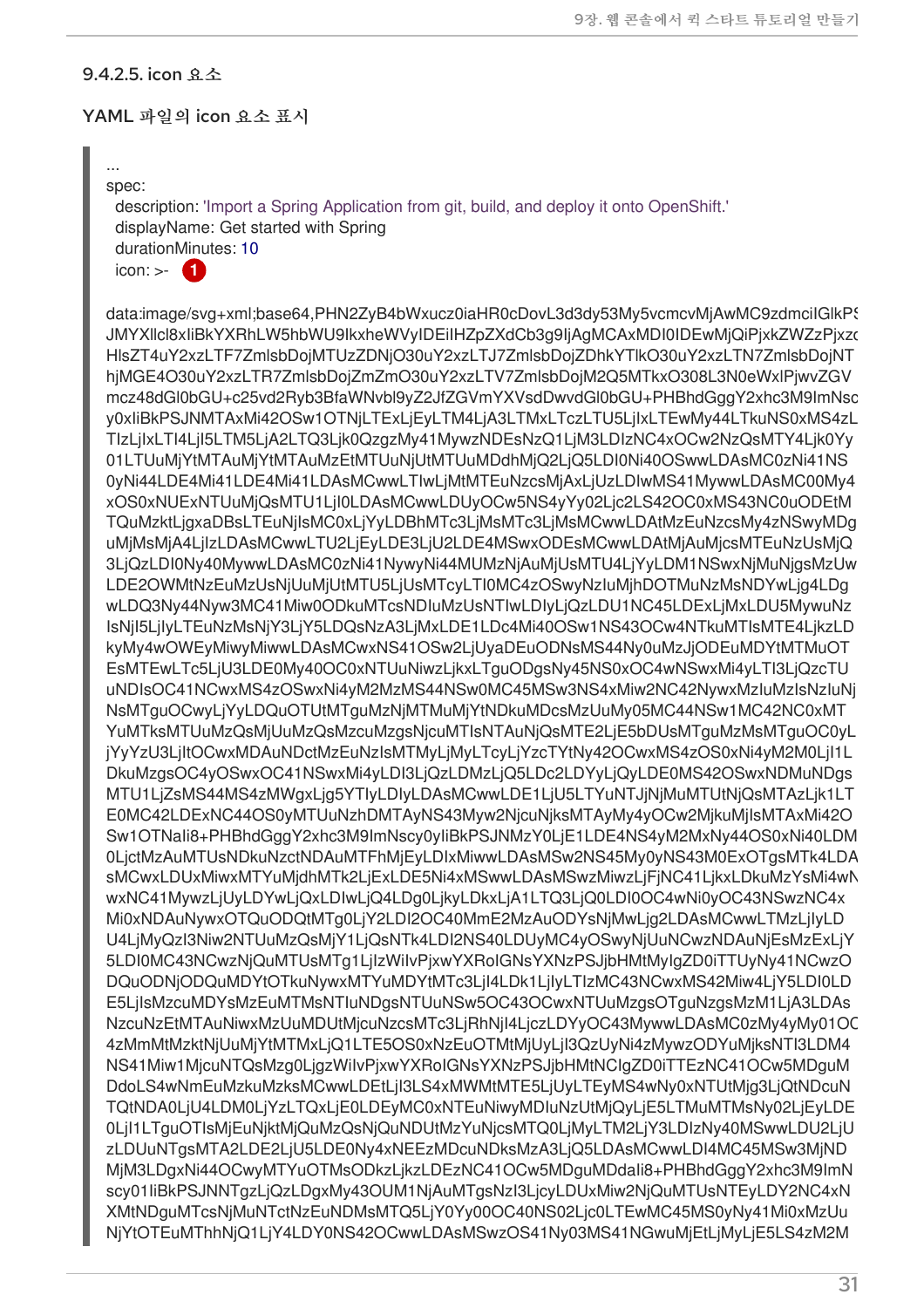zOC02My42MywxMjYuNC0xOTEuMzcsMTY3LjEyLTI0NS42Niw0MC43MSw1NC4yOCwxMjkuMSwxO DIsMTY3LjEyLDI0NS42NmwuMTkuMzMuMjEuMzJhNjQ1LjY4LDY0NS42OCwwLDAsMSwzOS41Nyw 3MS41NEM2ODQuMzQsNzg2LjI3LDYzMS44OCw4MDcuMDUsNTgzLjQzLDgxMy43OVoiLz48cGF0a CBjbGFzcz0iY2xzLTQiIGQ9Ik04ODkuNzUsOTA4YS4zOS4zOSwwLDAsMS0uMjcuMTFoLS4wNkM4M DcuMDcsODkzLjkzLDc4Nyw4MTYuODgsNzQzLjA5LDcyM2EzMDcuNDksMzA3LjQ5LDAsMCwwLDIwL jQ1LTU1LjU0YzExLTQxLjExLDE2LjU5LTkwLjYxLDE2LjU5LTE0Ny4xNCwwLTkzLjA4LTEyLjMzLTE3M y0zNi42Ni0yMzcuNHEtNC4yMi0xMS4xNi04LjkzLTIxLjdjODIuNzUsOTAuNTksMTY4LjEyLDIwMS4wNS wyMDIuNzUsMjQyLjE5QzEwNDQuNzksNjIwLjU2LDEwMDkuMjcsNzg2Ljg5LDg4OS43NSw5MDhali8+ PC9zdmc+Cg==

base64 값으로 정의된 icon입니다.

# 웹 콘솔에서 icon 요소 표시

icon은 Quick Starts 페이지에서 퀵 스타트의 소개 부분에 표시됩니다.



...

# Get started with Spring

**①** 10 minutes

Import a Spring Application from git, build, and deploy it onto OpenShift.

# <span id="page-35-0"></span>9.4.2.6. introduction 요소

# YAML 파일에서 introduction 요소 표시

<span id="page-35-1"></span>... introduction: >- **1**

\*\*Spring\*\* is a Java framework for building applications based on a distributed microservices architecture.

- Spring enables easy packaging and configuration of Spring applications into a self-contained executable application which can be easily deployed as a container to OpenShift.

- Spring applications can integrate OpenShift capabilities to provide a natural "Spring on OpenShift" developer experience for both existing and net-new Spring applications. For example:

- Externalized configuration using Kubernetes ConfigMaps and integration with Spring Cloud Kubernetes

- Service discovery using Kubernetes Services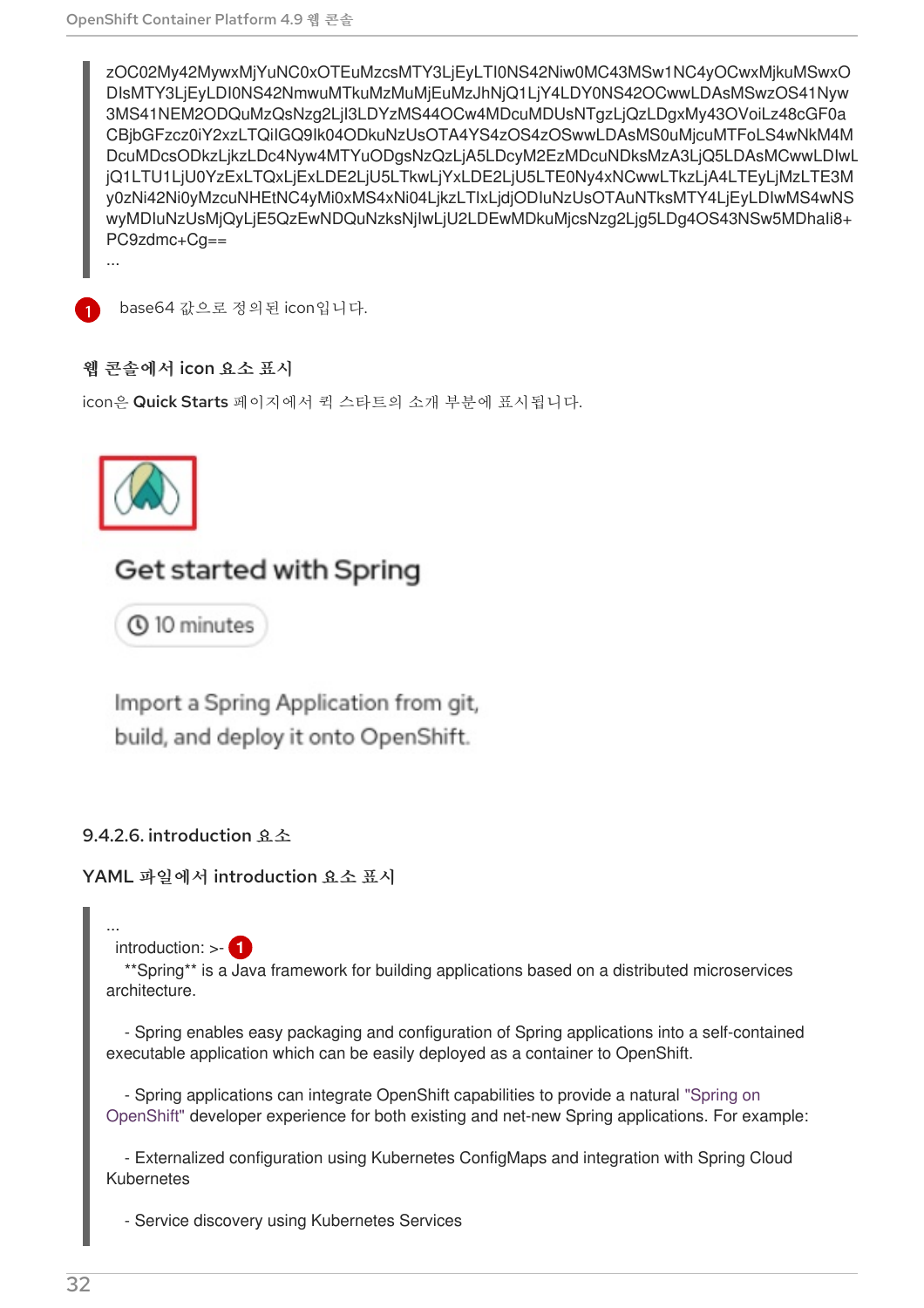- Load balancing with Replication Controllers
- Kubernetes health probes and integration with Spring Actuator
- Metrics: Prometheus, Grafana, and integration with Spring Cloud Sleuth
- Distributed tracing with Istio & Jaeger tracing

- Developer tooling through Red Hat OpenShift and Red Hat CodeReady developer tooling to quickly scaffold new Spring projects, gain access to familiar Spring APIs in your favorite IDE, and deploy to Red Hat OpenShift

introduction에서는 퀵 스타트를 소개하고 해당 작업의 목록을 표시합니다.

## 웹 콘솔에서 introduction 요소 표시

[1](#page-35-1)

...

퀵 스타트 카드를 클릭하면 퀵 스타트를 소개하고 퀵 스타트에 포함된 작업 목록이 나열된 사이드 패널이 슬라이딩됩니다.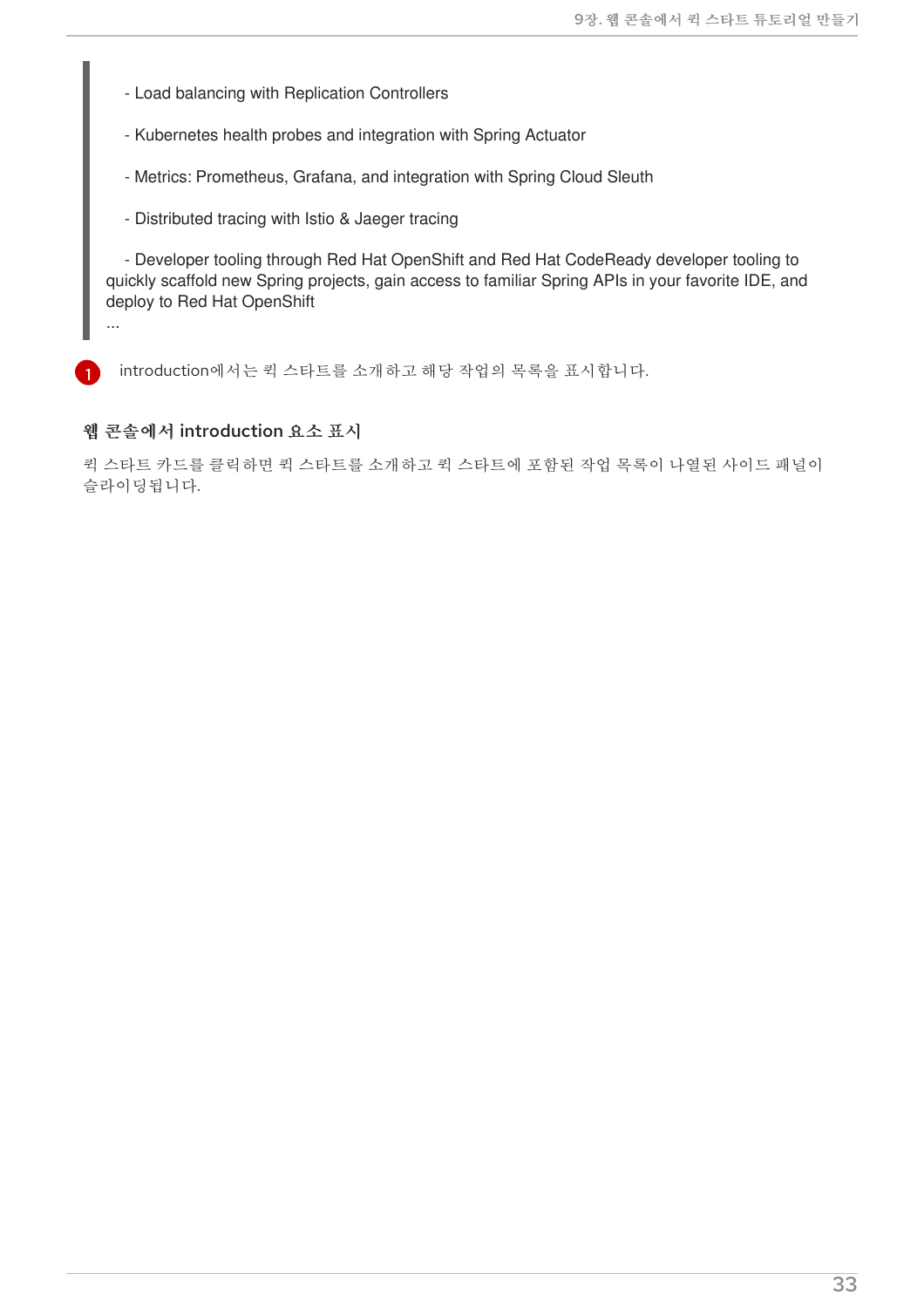# Get started with Spring 10 minutes

Spring is a Java framework for building applications based on a distributed microservices architecture.

- · Spring enables easy packaging and configuration of Spring applications into a self-contained executable application which can be easily deployed as a container to OpenShift.
- Spring applications can integrate OpenShift capabilities to provide a natural "Spring on OpenShift" developer experience for both existing and net-new Spring applications. For example:
- Externalized configuration using Kubernetes ConfigMaps and integration with Spring Cloud Kubernetes
- · Service discovery using Kubernetes Services
- Load balancing with Replication Controllers
- Kubernetes health probes and integration with Spring Actuator
- . Metrics: Prometheus, Grafana, and integration with Spring Cloud Sleuth
- . Distributed tracing with Istio & Jaeger tracing
- . Developer tooling through Red Hat OpenShift and Red Hat CodeReady developer tooling to quickly scaffold new Spring projects, gain access to familiar Spring APIs in your favorite IDE, and deploy to Red Hat OpenShift

In this quick start, you will complete 6 tasks:

Create a Spring application



- 3 View the associated Git repository
- 4 View the pod status
- 5 Change the deployment icon to Spring
- Run the Spring application

# **Start**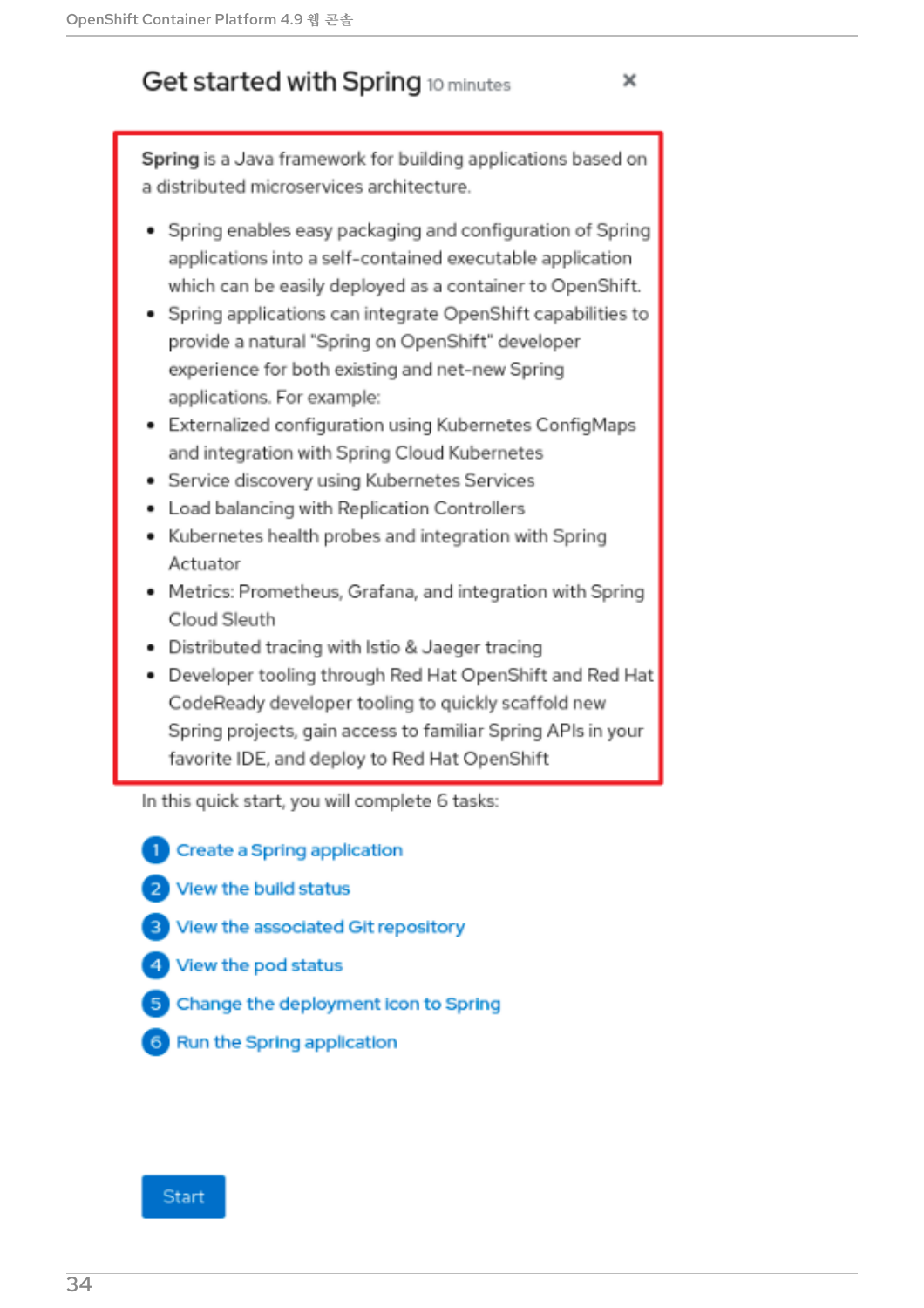<span id="page-38-0"></span>9.4.3. 퀵 스타트에 사용자 정의 아이콘 추가

모든 퀵 스타트에 대해 기본 아이콘이 제공됩니다. 사용자 정의 아이콘을 지정할 수 있습니다.

## 절차

- 1. 사용자 정의 아이콘으로 사용할 **.svg** 파일을 찾습니다.
- 2. 온라인 도구를 [사용하여](https://cryptii.com/pipes/text-to-base64) 텍스트를 base64로 변환 합니다.
- 3. YAML 파일에서 **icon: >-**을 추가하고 다음 줄에 **data:image/svg+xml;base64**가 포함되고 그 뒤 에 base64 변환의 출력이 포함됩니다. 예를 들면 다음과 같습니다.

icon: >-

data:image/svg+xml;base64,PHN2ZyB4bWxucz0iaHR0cDovL3d3dy53My5vcmcvMjAwMC9zdm ciIHJvbGU9ImltZyIgdmlld.

#### <span id="page-38-1"></span>9.4.4. 퀵 스타트에 대한 액세스 제한

모든 사용자가 퀵 스타트를 사용할 수 있는 것은 아닙니다. YAML 파일의 **accessReviewResources** 섹션 에서는 퀵 스타트에 대한 액세스 제한 기능을 제공합니다.

**HelmChartRepository** 리소스를 생성하는 기능이 있는 경우에만 사용자가 퀵 스타트에 액세스할 수 있도 록 하려면 다음 설정을 사용합니다.

accessReviewResources: - group: helm.openshift.io resource: helmchartrepositories verb: create

Operator 그룹 및 패키지 매니페스트를 나열하고 Operator를 설치할 수 있는 기능이 있는 경우에만 사용 자가 퀵 스타트에 액세스할 수 있도록 하려면 다음 설정을 사용합니다.

accessReviewResources:

- group: operators.coreos.com resource: operatorgroups verb: list
- group: packages.operators.coreos.com resource: packagemanifests verb: list

<span id="page-38-2"></span>9.4.5. 기타 퀵 스타트 링크

#### 절차

YAML 파일의 **nextQuickStart** 섹션에서 링크로 연결하려는 퀵 스타트의 **name** (**displayName**이 아님)을 제공합니다. 예를 들면 다음과 같습니다.

nextQuickStart: - add-healthchecks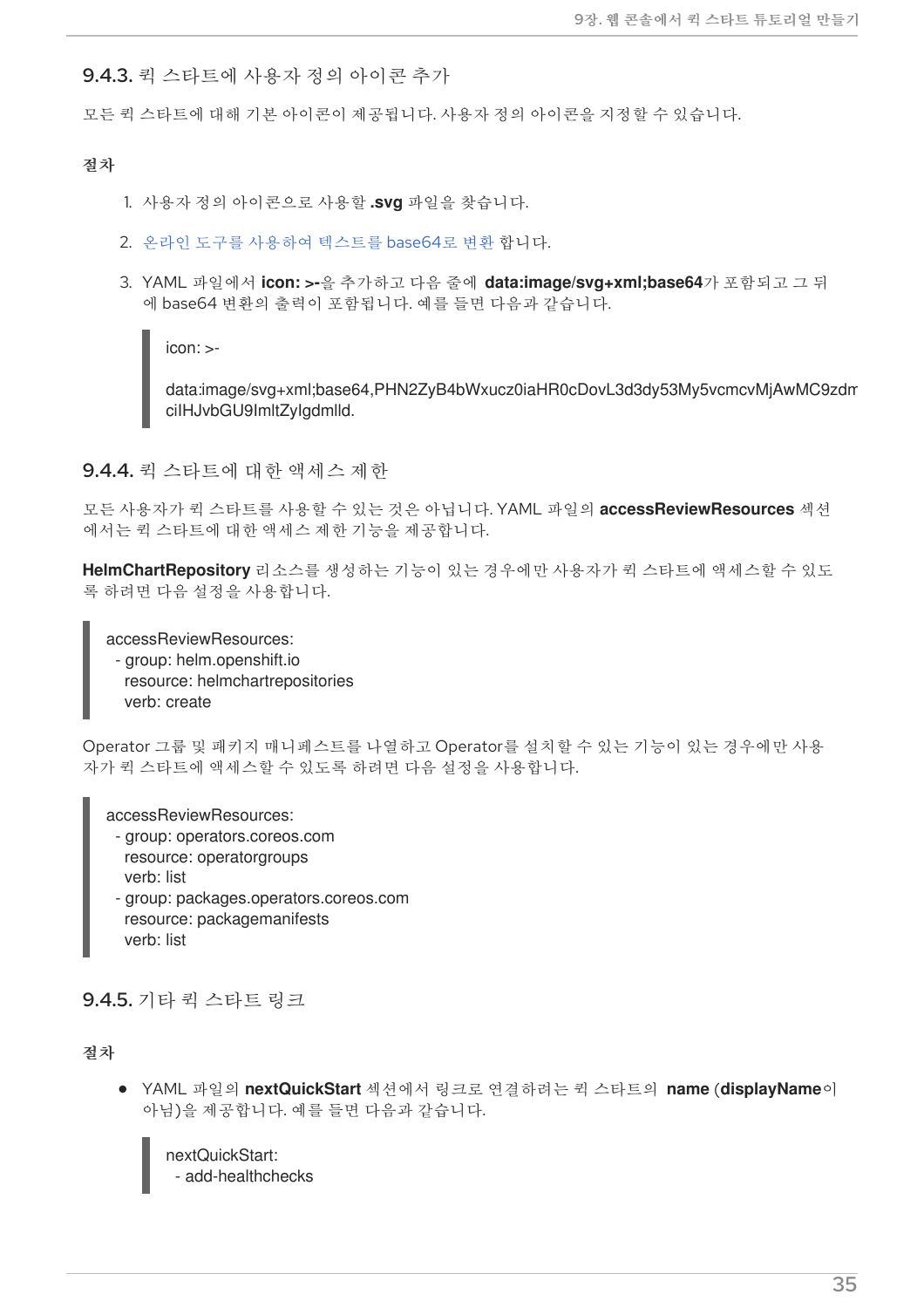# <span id="page-39-0"></span>9.4.6. 퀵 스타트에서 지원되는 태그

이 태그를 사용하여 퀵 스타트 내용을 마크다운으로 작성합니다. 마크다운은 HTML로 변환됩니다.

| Tag       | 설명                               |
|-----------|----------------------------------|
| 'b',      | 굵은 텍스트를 정의합니다.                   |
| 'img',    | 이미지를 포함합니다.                      |
| Ϊ,        | 이탤릭체 텍스트를 정의합니다.                 |
| 'strike', | 취소선 (strike-through) 텍스트를 정의합니다. |
| 's',      | 작은 텍스트를 정의합니다.                   |
| 'del',    | 작은 텍스트를 정의합니다.                   |
| 'em',     | 강조된 텍스트를 정의합니다.                  |
| 'strong', | 중요한 텍스트를 정의합니다.                  |
| 'a',      | 앵커 태그를 정의합니다.                    |
| 'p',      | 단락 텍스트를 정의합니다.                   |
| 'h1',     | 레벨 1 제목을 정의합니다.                  |
| 'h2',     | 레벨 2 제목을 정의합니다.                  |
| 'h3',     | 레벨 3 제목을 정의합니다.                  |
| 'h4',     | 레벨 4 제목을 정의합니다.                  |
| 'ul',     | 순서가 지정되지 않은 목록을 정의합니다.           |
| 'ol',     | 순서가 지정된 목록을 정의합니다.               |
| 'li',     | 목록 항목을 정의합니다.                    |
| 'code',   | 텍스트를 코드로 정의합니다.                  |
| 'pre',    | 미리 포맷된 텍스트 블록을 정의합니다.            |
| 'button', | 텍스트에 버튼을 정의합니다.                  |

<span id="page-39-1"></span>9.4.7. 퀵 스타트 강조 표시 참조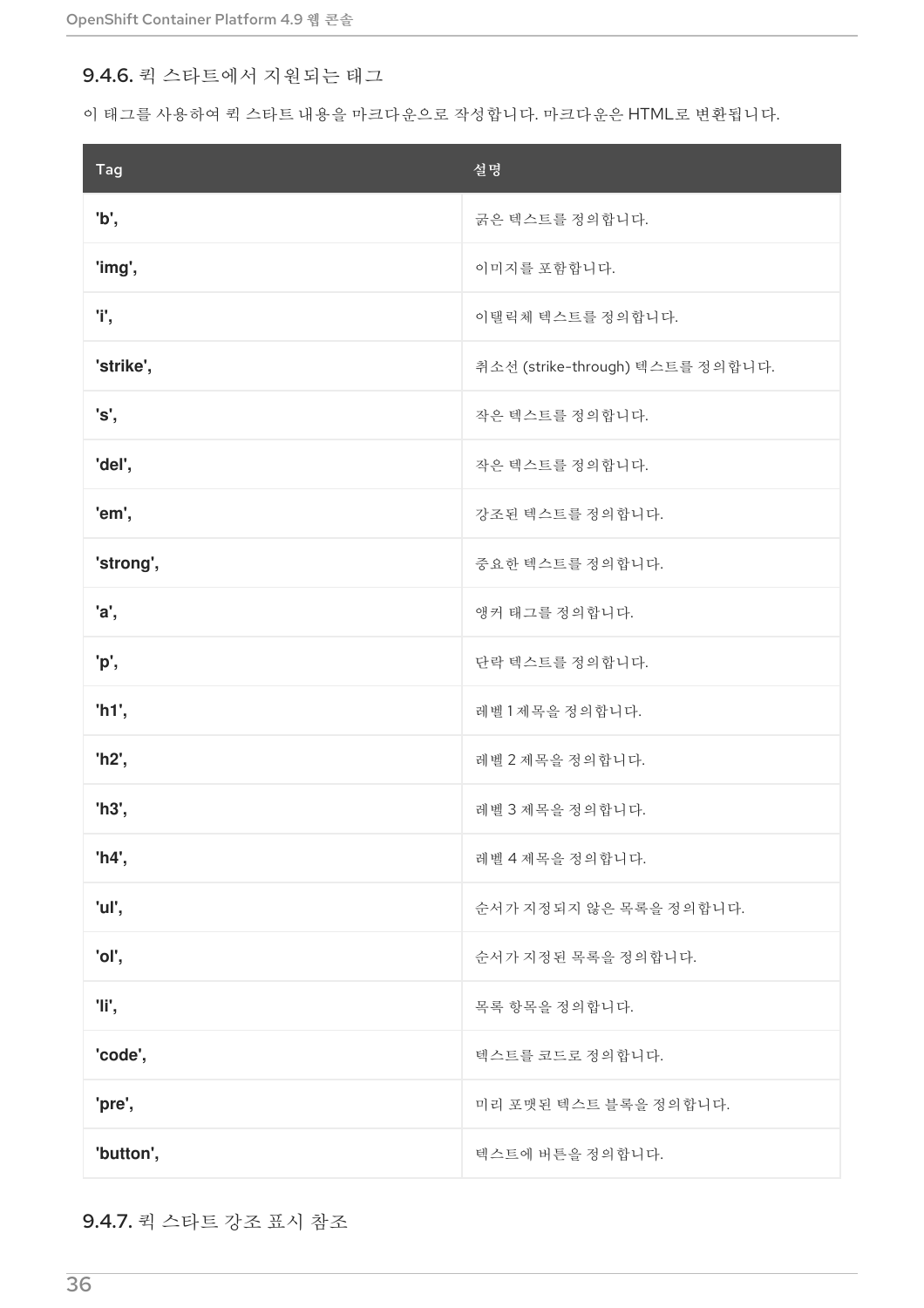강조 표시 또는 힌트 기능을 사용하면 빠른 시작에 웹 콘솔의 구성 요소를 강조 표시하고 예상할 수 있는 링크를 포함할 수 있습니다.

마크다운 구문에는 다음이 포함됩니다.

- 대괄호로 묶은 링크 텍스트
- **highlight** 키워드 다음에 예상 요소의 ID가 표시됨

#### <span id="page-40-0"></span>9.4.7.1. 화면 전환기

[Perspective switcher]{{highlight qs-perspective-switcher}}

## <span id="page-40-1"></span>9.4.7.2. 관리자 화면 탐색 링크

[Home]{{highlight qs-nav-home}} [Operators]{{highlight qs-nav-operators}} [Workloads]{{highlight qs-nav-workloads}} [Serverless]{{highlight qs-nav-serverless}} [Networking]{{highlight qs-nav-networking}} [Storage]{{highlight qs-nav-storage}} [Service catalog]{{highlight qs-nav-servicecatalog}} [Compute]{{highlight qs-nav-compute}} [User management]{{highlight qs-nav-usermanagement}} [Administration]{{highlight qs-nav-administration}}

## <span id="page-40-2"></span>9.4.7.3. 개발자 화면 탐색 링크

[Add]{{highlight qs-nav-add}} [Topology]{{highlight qs-nav-topology}} [Search]{{highlight qs-nav-search}} [Project]{{highlight qs-nav-project}} [Helm]{{highlight qs-nav-helm}}

## <span id="page-40-3"></span>9.4.7.4. 일반적인 탐색 링크

[Builds]{{highlight qs-nav-builds}} [Pipelines]{{highlight qs-nav-pipelines}} [Monitoring]{{highlight qs-nav-monitoring}}

## <span id="page-40-4"></span>9.4.7.5. 마스트 헤드 링크

[CloudShell]{{highlight qs-masthead-cloudshell}} [Utility Menu]{{highlight qs-masthead-utilitymenu}} [User Menu]{{highlight qs-masthead-usermenu}} [Applications]{{highlight qs-masthead-applications}} [Import]{{highlight qs-masthead-import}} [Help]{{highlight qs-masthead-help}} [Notifications]{{highlight qs-masthead-notifications}}

# <span id="page-40-5"></span>9.4.8. 코드 스니펫 마크다운 참조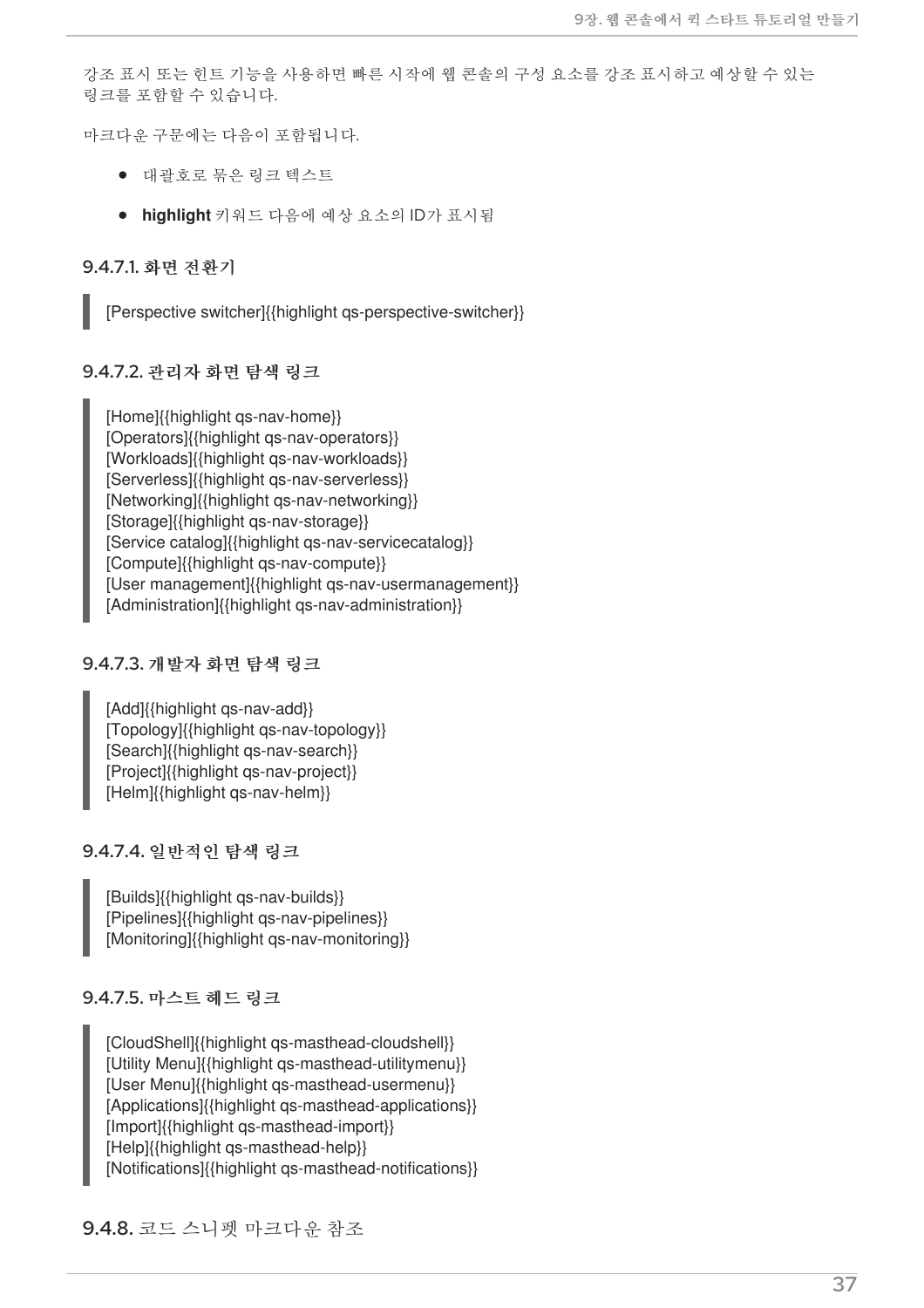웹 콘솔에서 CLI 코드 조각이 빠른 시작에 포함된 경우 실행할 수 있습니다. 이 기능을 사용하려면 Web Terminal Operator를 설치해야 합니다. Web Terminal Operator를 설치하지 않는 경우 웹 터미널에서 실 행되는 웹 터미널 및 코드 조각 작업이 표시되지 않습니다. 또는 Web Terminal Operator가 설치되어 있는 지 여부에 관계없이 코드 조각을 클립보드에 복사할 수 있습니다.

# <span id="page-41-0"></span>9.4.8.1. 인라인 코드 조각의 구문

`code block`{{copy}} `code block`{{execute}}



참고

**execute** 구문이 사용되는 경우 Web Terminal Operator를 설치했는지 여부에 관계없이 Copy to clipboard작업이 표시됩니다.

# <span id="page-41-1"></span>9.4.8.2. 여러 줄 코드 조각의 구문

| multi line code block<br>$``\{copy\}$   |
|-----------------------------------------|
|                                         |
| multi line code block<br>```{{execute}} |

# <span id="page-41-2"></span>9.5. 퀵 스타트 콘텐츠 가이드 라인

# <span id="page-41-3"></span>9.5.1. Card copy

퀵 스타트 카드의 제목과 설명을 사용자 지정할 수 있지만 상태를 사용자 정의 할 수 없습니다.

- 설명을 하나 또는 두 문장으로 정리합니다.
- 동사로 시작하고 사용자의 목표를 전달합니다. 올바른 예:



Create a serverless application.

# <span id="page-41-4"></span>9.5.2. 도입 부분

퀵 스타트 카드를 클릭하면 퀵 스타트를 소개하고 퀵 스타트에 포함된 작업 목록이 나열된 사이드 패널이 슬라이딩됩니다.

- 도입 부분의 내용을 명확하고 간결한 정보로 제공하십시오.
- 퀵 스타트의 결과를 설명하십시오. 사용자가 시작하기 전에 퀵 스타트의 목적을 이해하고 있어야 합니다.
- 퀵 스타트가 아니라 사용자가 수행할 작업을 제공합니다.
	- 올바른 예:

In this quick start, you will deploy a sample application to {product-title}.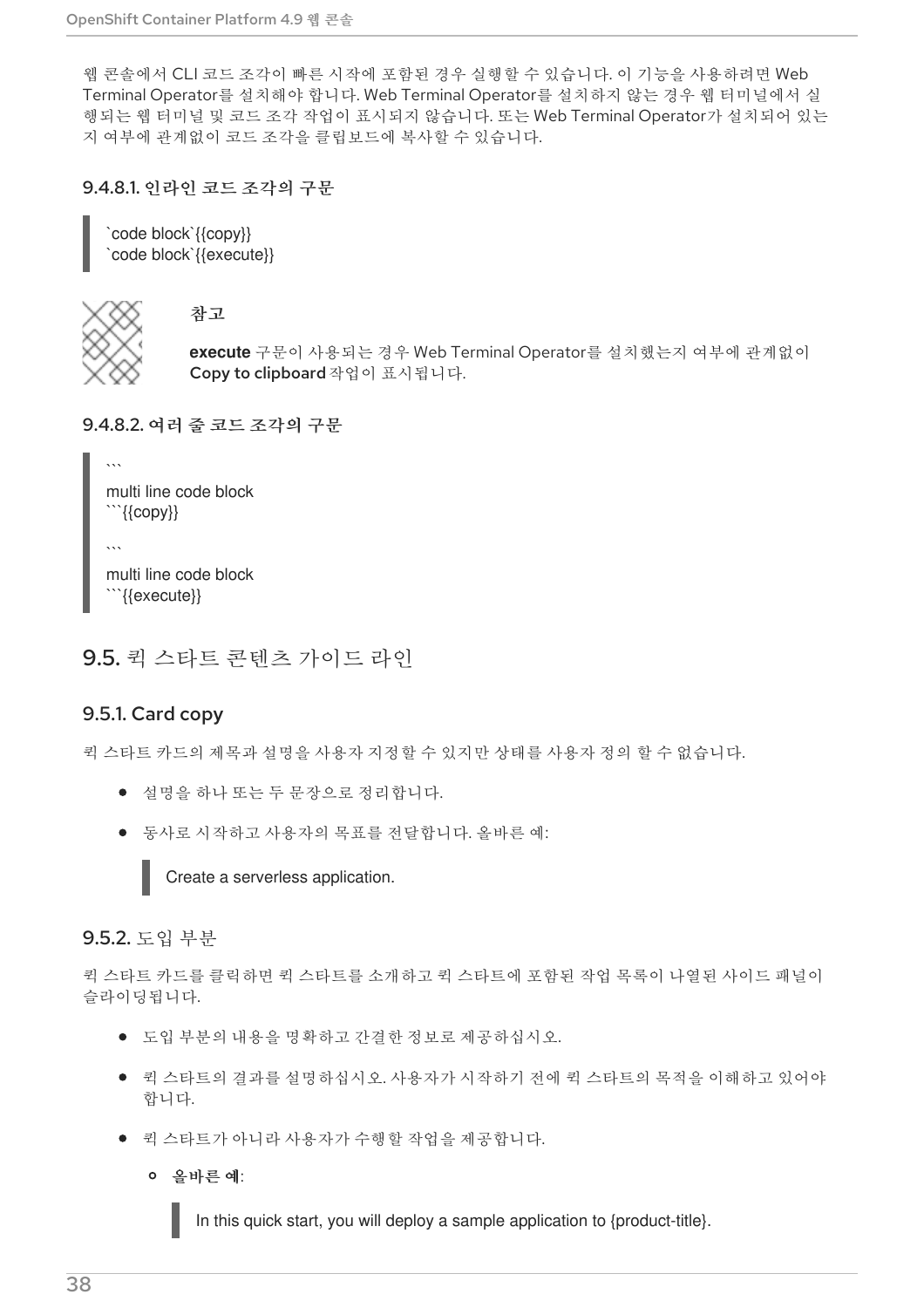잘못된 예:

This quick start shows you how to deploy a sample application to {product-title}.

- 도입 부분은 기능의 복잡성에 따라 최대 4~5개의 문장으로 구성해야 합니다. 도입 부분이 긴 경우 사용자를 압도해 버릴 수 있습니다.
- 도입 부분 이후에 퀵 스타트 작업을 나열하고 각 작업의 목록을 동사로 시작합니다. 작업 수를 추 가하거나 제거할 때마다 복사본을 업데이트해야 하므로 작업 수를 지정하지 마십시오.

올바른 예:

Tasks to complete: Create a serverless application; Connect an event source; Force a new revision

잘못된 예:

You will complete these 3 tasks: Creating a serverless application; Connecting an event source; Forcing a new revision

#### <span id="page-42-0"></span>9.5.3. 작업 단계

사용자가 Start를 클릭하면 퀵 스타트를 완료하기 위해 수행해야 하는 일련의 단계가 표시됩니다.

작업 단계를 작성할 때 다음과 같은 일반적인 지침을 따르십시오.

- 버튼 및 레이블에 대해 "Click"을 사용합니다. 체크 박스, 라디오 버튼, 드롭다운 메뉴에 "Select"를 사용합니다.
- "Click on" 대신 "Click"을 사용합니다.
	- 올바른 예:

Click OK.

잘못된 예:

Click on the OK button.

● 사용자에게 Administrator 및 Developer 모드 간의 이동 방법을 보여줍니다. 사용자가 이미 적절 한 모드에 있는 경우에도 해당 사용자가 적절한 위치로 이동하는 방법에 대한 지침을 제공합니다. 예:

Enter the Developer perspective: In the main navigation, click the dropdown menu and select Developer.

Enter the Administrator perspective: In the main navigation, click the dropdown menu and select Admin.

- "Location, action" 구조를 사용합니다. 사용자에게 수행할 작업을 지시하기 전에 이동해야하는 위 치를 알려줍니다.
	- 올바른 예:

In the node.js deployment, hover over the icon.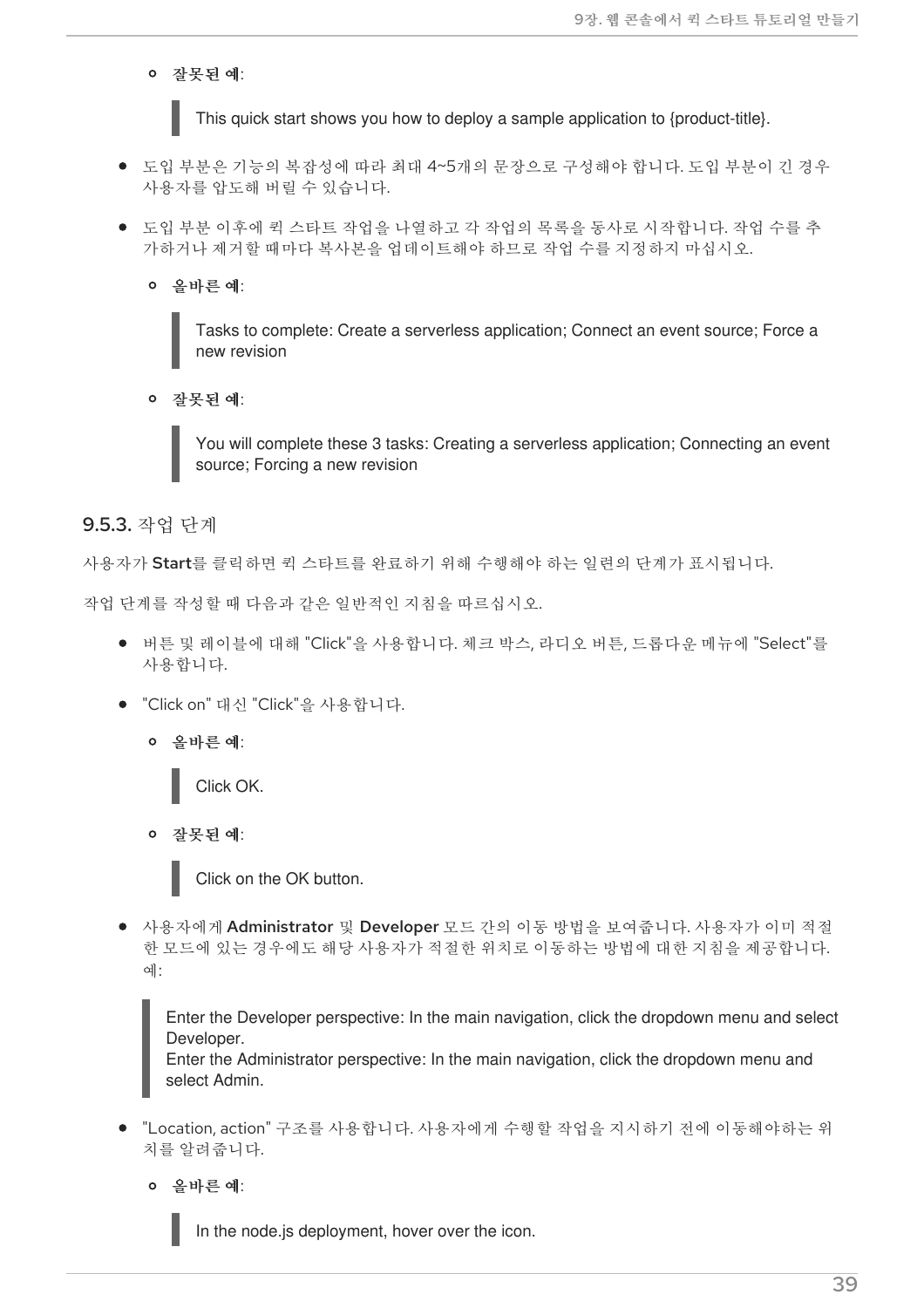잘못된 예:

Hover over the icon in the node.js deployment.

- 제품의 용어에 대해서는 일관되게 대문자를 사용합니다.
- 메뉴 유형이나 목록을 드롭다운으로 지정해야 하는 경우 하이픈 없이 "dropdown"의 한 단어로 작 성합니다.
- 사용자 작업과 제품 기능에 대한 추가 정보를 명확히 구분합니다.
	- 사용자 작업:

Change the time range of the dashboard by clicking the dropdown menu and selecting time range.

추가 정보:

To look at data in a specific time frame, you can change the time range of the dashboard.

- "오른쪽 상단 코너에서 아이콘을 클릭" 등과 같은 지시문을 사용하지 마십시오. UI 레이아웃을 변 경할 때마다 지시문은 구식이 됩니다. 또한 다른 화면 크기를 가진 사용자에게 데스크탑 사용자의 지침이 정확하지 않을 수 있습니다. 대신 이름을 사용하여 특정 정보를 식별할 수 있도록 합니다.
	- 올바른 예:

In the navigation menu, click Settings.

잘못된 예:

In the left-hand menu, click Settings.

- "회색 원형 클릭"과 같이 색상만으로 항목을 식별하지 마십시오. 색상으로만 항목을 식별하는 것 은 시력 제한이 있는사용자, 특히 색맹인 사용자에게는 도움이 되지 않습니다. 대신 버튼 복사와 같이 이름 또는 복사를 사용하여 항목을 식별합니다.
	- 올바른 예:

The success message indicates a connection.

잘못된 예:

The message with a green icon indicates a connection.

- 2 인칭을 일관되게 사용합니다:
	- 올바른 예:

Set up your environment.

잘못된 예:

Let's set up our environment.